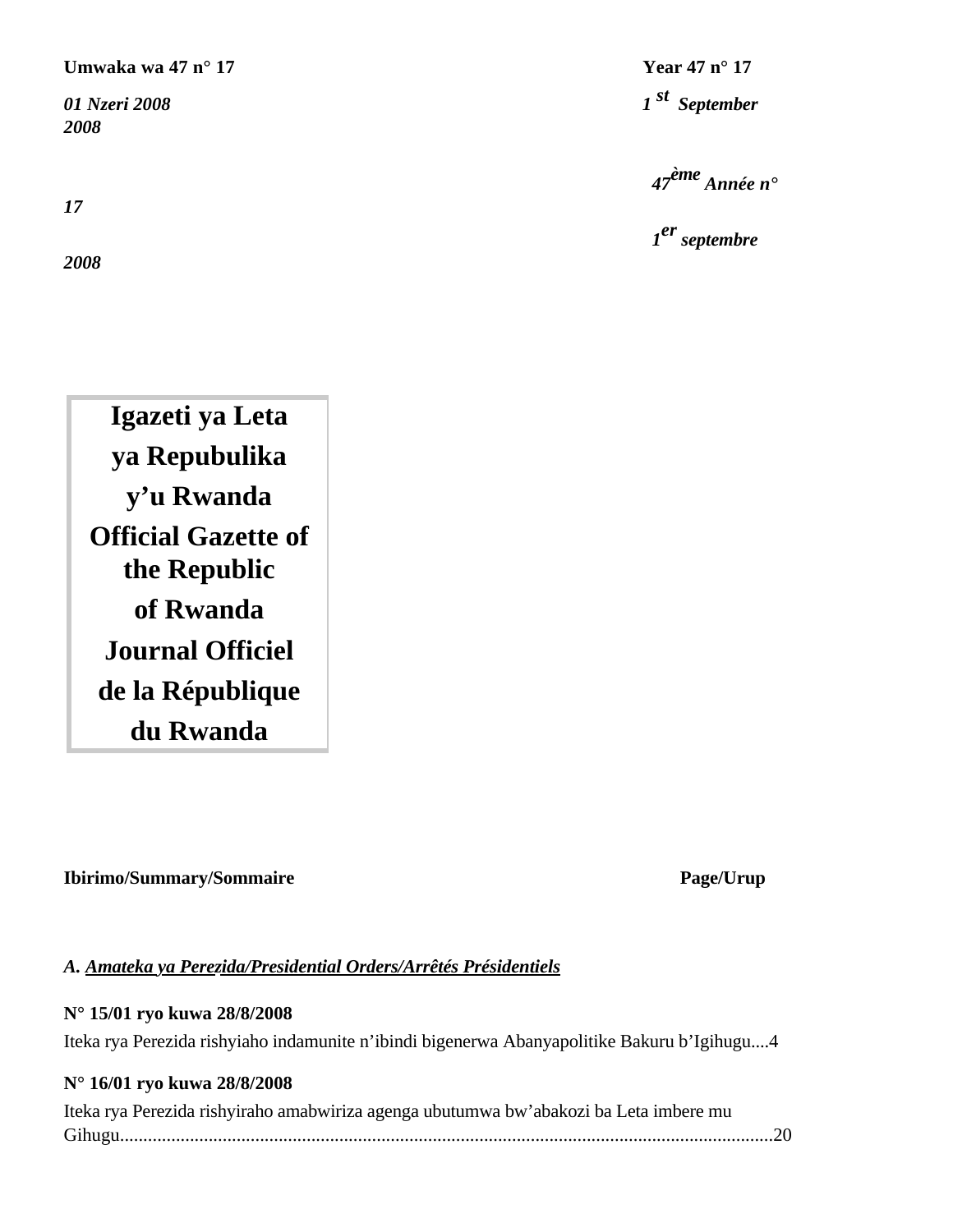| N° 17/01 ryo kuwa 28/8/2008                                                                            |
|--------------------------------------------------------------------------------------------------------|
| Iteka rya Perezida rishyiraho amabwiriza agenga ubutumwa mu mahanga26                                  |
| N°18/01 ryo kuwa 28/08/2008                                                                            |
| Iteka rya Perezida rihamya igiceri cy'amafaranga ijana (100 Frw) gifite agaciro mu Rwanda35            |
| N° 19/01 ryo kuwa 28/08/2008                                                                           |
|                                                                                                        |
| N° 47/01 ryo kuwa 01/09/2008                                                                           |
| Iteka rya Perezida rishyiraho Umujyanama muri Perezidansi ya Repubulika45                              |
| N° 15/01 of 28/8/2008                                                                                  |
| Presidential Order determining allowances and other fringe benefits to be allocated to State Top       |
| N° 16/01 of 28/8/2008                                                                                  |
| Presidential Order regulating civil servants in official missions inside the Country20                 |
| N° 17/01 of 28/8/2008                                                                                  |
|                                                                                                        |
| N° 18/01 of 28/08/2008                                                                                 |
| Presidential Order issuing a one hundred Francs (100 Rwf) coin which is legal tender                   |
|                                                                                                        |
| N°19/01 of 28/08/2008                                                                                  |
|                                                                                                        |
| N° 47/01 of 01/09/2008                                                                                 |
| Presidential Order appointing an Advisor in the President's Office45                                   |
| N° 15/01 du 28/8/2008                                                                                  |
| Arrêté Présidentiel portant fixation des indemnités et autres avantages alloués aux Hauts              |
|                                                                                                        |
| N° 16/01 du 28/8/2008                                                                                  |
| Arrêté Présidentiel portant règlementation des missions officielles des Agents de l'Etat à l'intérieur |
| N° 17/01 du 28/8/2008                                                                                  |
| Arrêté Présidentiel portant règlementation des missions officielles à l'étranger26                     |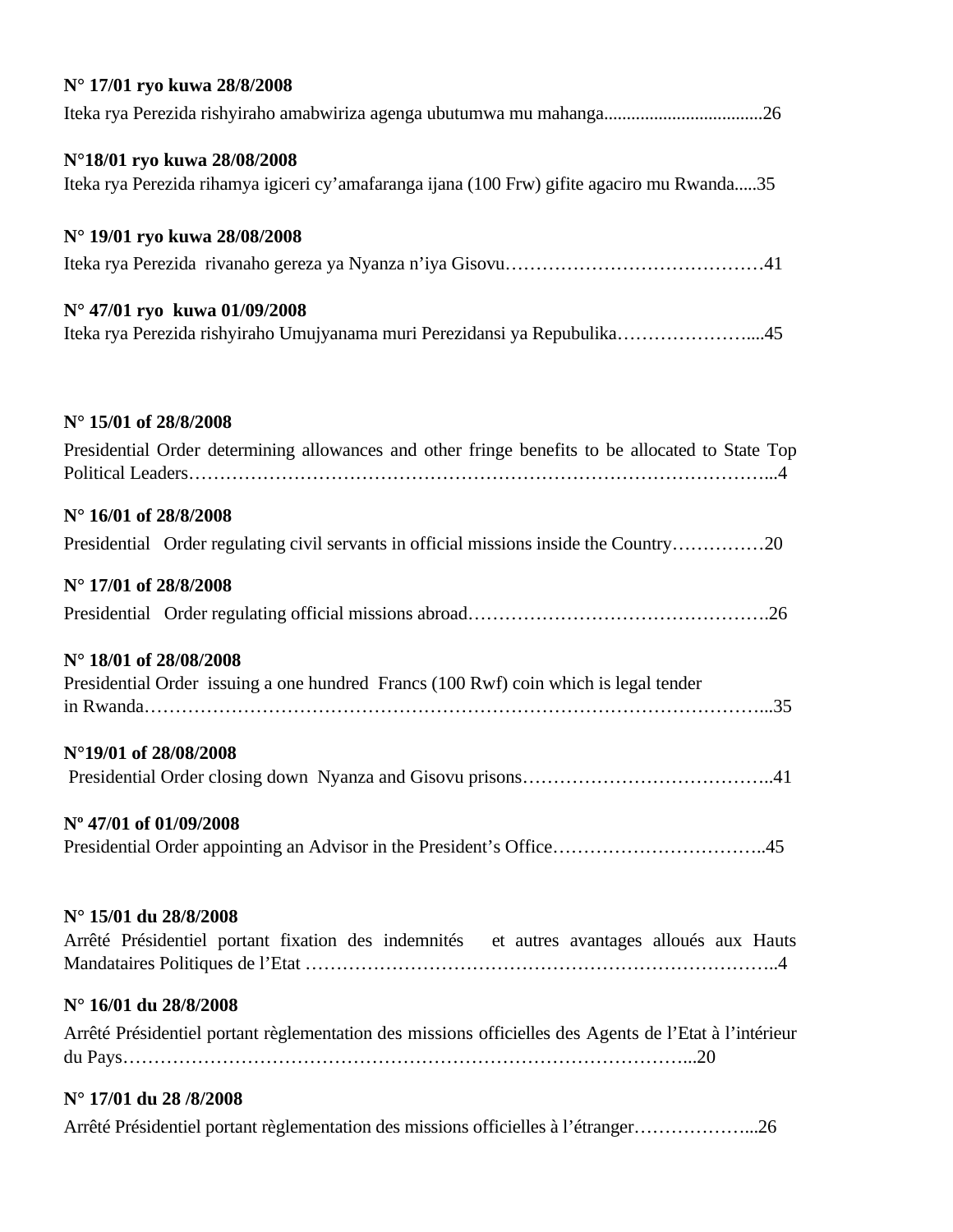## **N°18/01 du 28/08/2008**

| Arrêté Présidentiel portant émission d'une pièce de monnaie de cent Francs (100 Frw) ayant cours                                                                                                                             |
|------------------------------------------------------------------------------------------------------------------------------------------------------------------------------------------------------------------------------|
| $N^{\circ}$ 19/01 du 28/08/2008                                                                                                                                                                                              |
| Arrêté Présidentiel portant fermeture des prisons de Nyanza et de Gisovu 41                                                                                                                                                  |
| $N^{\circ}$ 47/01 du 01/09/2008                                                                                                                                                                                              |
| Arrêté Présidentiel portant nomination d'un Conseiller à la Présidence de la République45                                                                                                                                    |
| B. Iteka ya Minisitiri w'Intebe/Prime Minister's Order/Arrêté du Premier Ministre                                                                                                                                            |
| N° 25/03 ryo kuwa 04/8/2008                                                                                                                                                                                                  |
| $T_1$ 1 M/ $T_2$ $T_3$ $T_4$ $T_5$ $T_6$ $T_7$ $T_8$ $T_9$ $T_1$ $T_1$ $T_2$ $T_1$ $T_2$ $T_3$ $T_1$ $T_2$ $T_3$ $T_4$ $T_5$ $T_6$ $T_7$ $T_8$ $T_9$ $T_9$ $T_9$ $T_1$ $T_2$ $T_3$ $T_4$ $T_5$ $T_8$ $T_9$ $T_9$ $T_9$ $T_9$ |

| Iteka rya Minisitiri w'Intebe rivana ubutaka n'inyubako bya gereza ya Nyanza mu mutungo |  |
|-----------------------------------------------------------------------------------------|--|
|                                                                                         |  |

## **N° 25/03 of 04/8/2008**

| Prime Minister's Order transfering immovable and fixed assets of Nyanza prison from the |  |
|-----------------------------------------------------------------------------------------|--|
|                                                                                         |  |

## **N° 25/03 du 04/8/2008**

| Arrêté du Premier Ministre portant désaffectation de la parcelle et des locaux de la prison de |  |
|------------------------------------------------------------------------------------------------|--|
|                                                                                                |  |

| <b>ITEKA RYA PEREZIDA N°15/01</b>            | <b>TABLE OF CONTENTS</b>                                | <b>TABLE DES MATIERES</b>           |
|----------------------------------------------|---------------------------------------------------------|-------------------------------------|
| RYO KUWA 28/08/2008<br>RISHYIRAHO INDAMUNITE |                                                         |                                     |
| N'IBINDI BIGENERWA                           |                                                         |                                     |
| <b>ABANYAPOLITIKE BAKURU</b>                 | <b>CHAPTER</b><br>ONE:                                  | CHAPITRE PREMIER:                   |
| <b>B'IGIHUGU</b>                             | <b>GENERAL PROVISIONS</b>                               | <b>DISPOSITIONS</b>                 |
|                                              |                                                         | <b>GENERALES</b>                    |
| <b>ISHAKIRO</b>                              | <b>Article One: Scope</b>                               | <b>Article premier: Objet</b>       |
|                                              | <b>Article 2: State Top Political</b><br><b>Leaders</b> | Article 2: Hauts                    |
|                                              |                                                         | Mandataires Politiques de<br>l'Etat |
| UMUTWE WA MBERE:                             |                                                         |                                     |
| <b>INGINGO RUSANGE</b>                       | Article 3: Allocation of                                |                                     |
|                                              | allowances and other fringe                             | Article 3: Allocation des           |
|                                              | benefits                                                | indemnités et autres                |
| Ingingo ya mbere: Icyo<br>iteka rigamije     |                                                         | avantages                           |
|                                              | <b>CHAPTER II: SALARIES</b>                             |                                     |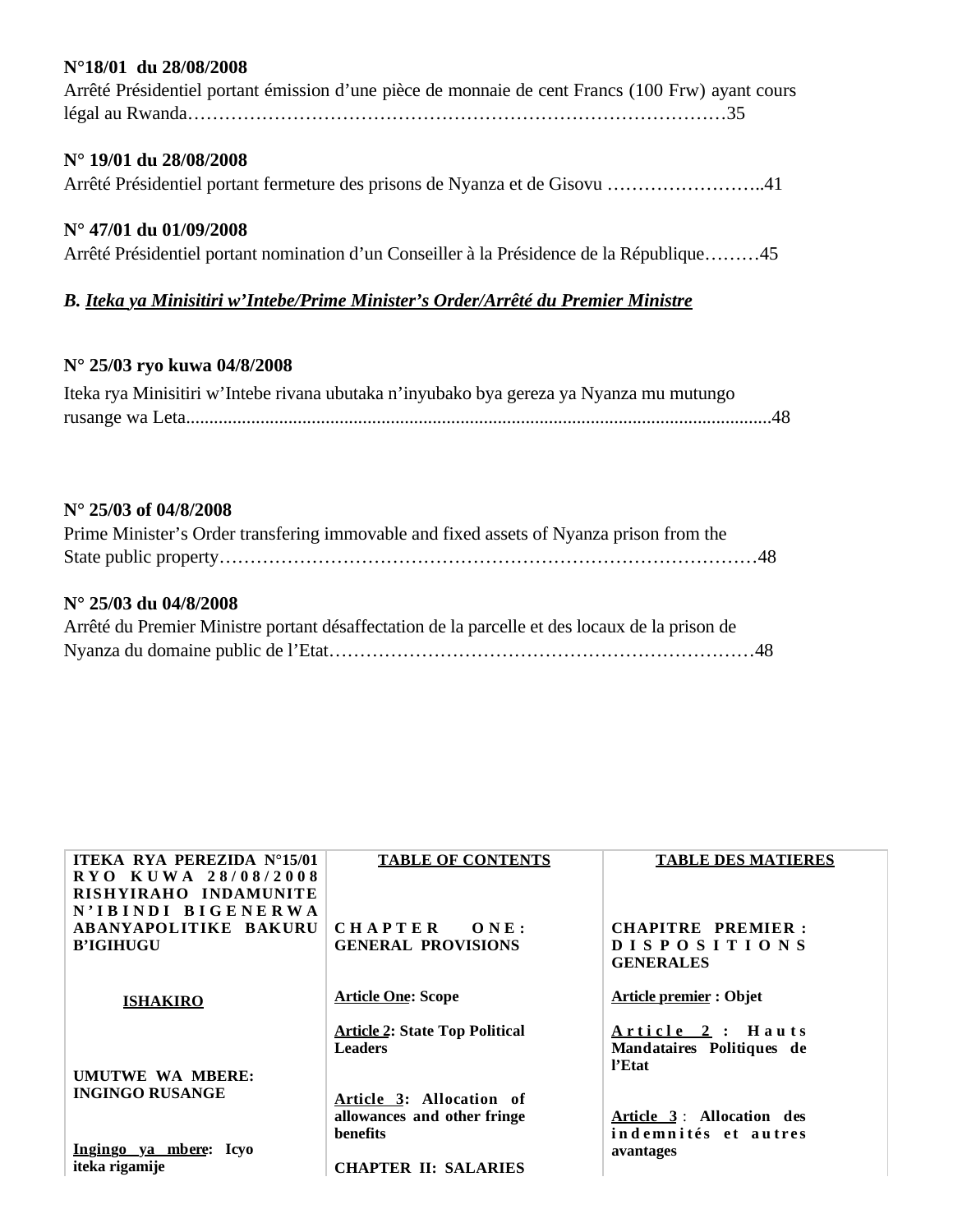**I n g i n g o y a 2 : Abanyapolitike Bakuru b'Igihugu**

**Ingingo ya 3: Uburyo**  indamunite n'ibindi **bitangwa**

**U M U T W E W A I I : IMISHAHARA N'IBINDI B I G E N E R W A ABANYANYAPOLITIKE BAKURU B'IGIHUGU**

**Ingingo ya 4: Perezida wa Repubulika**

**Ingingo ya 5: Perezida wa Sena, Perezida w'Umutwe w'Abadepite na Minisitiri w'Intebe**

**I n g i n g o y a 6 :**  A b a m i n i s i t i r i n ' **Abanyamabanga ba Leta**

 $Ingingo$   $ya$   $7$ : **Abaguverineri b'Intara n'Umuyobozi w'Umujyi wa Kigali**

**Ingingo ya 8: Ba Visi-Perezida ba Sena na ba Visi-Perezida b'Umutwe w'Abadepite**

**Ingingo ya 9: Amafaranga yo kunganira kwishakira icumbi n'ibikoresho**

**I n g i n g o y a 1 0 : Abasenateri n'Abadepite**

**Ingingo ya 11: Inkunga yo kunganira kwishakira imodoka**

**Ingingo ya 12: Uburinzi**

**I n g i n g o y a 1 3 : Amafaranga y'Ubutumwa imbere mu Gihugu**

**I n g i n g o y a 1 4 : Amafaranga ntarengwa y'ubutumwa**

**Ingingo ya 15: Igenwa r y ' a m a f a r a n g a y'ubutumwa**

**AND OTHER FRINGE B E N E F I T S T O B E ALLOCATED TO STATE T O P P O L I T I C A L LEADERS**

**Article 4: The President of the Republic**

**Article 5: The President of the Senate, the President of the Chamber of Deputies and the Prime Minister**

.**Article 6: Ministers and Ministers of State**

Article 7: Provincial **Governors and the Mayor of Kigali City**

Article 8: The Vice-**Presidents of the Senate and the Vice-Presidents of the Chamber of Deputies**

**Article 9: House and furniture allowance**

**Article 10: Senators and Deputies**

**Article 11: Transport Facilitation**

**Article 12: Security**

**Article 13: Official Missions within the Country**

**Article 14: Limit for mission allowances**

**I n g i n g o y a 1 5 : Determination of allowances**

**A r t i c l e 1 6 : M i l e a g e allowances**

**Article 17: Official Missions abroad**

**A r t i c l e 1 8 : F u n e r a l E x p en s es a n d Dea th Allowance**

**CHAPITRE II : DES SALAIRES ET AUTRES AVANTAGES ALLOUES A U X H A U T S M A N D A T A I R E S POLITIQUES**

**Article 4 : Le Président de la République**

**Article 5 : Le Président du Sénat, le Président de la Chambre des Députés et le Premier Ministre**

.**Article 6 : Les Ministres et les Secrétaires d'Etat**

**Article 7 : Les Gouverneurs des Provinces et le Maire de Ville de Kigali**

**A r t i c l e 8 : L e s V i c e Présidents du Sénat et Les Vice Présidents de la Chambre des Députés**

**Article 9: Allocation pour achat d'une maison et de son équipement**

**Article 10: Les Sénateurs et les Députés**

**Article 11: Facilitation de transport**

**Article 12 : Sécurité**

**Article 13 : Les frais de mission à l'intérieur du Pays**

**Article 14 : Limite pour les frais de mission**

**Article 15 : Fixation des frais de mission**

**Arti cl e 16 : Indemnités kilométriques**

**Article 17 : Les frais de mission à l'extérieur du Pays**

**Article 18 : Les dépenses funéraires et l'indemnité de décès**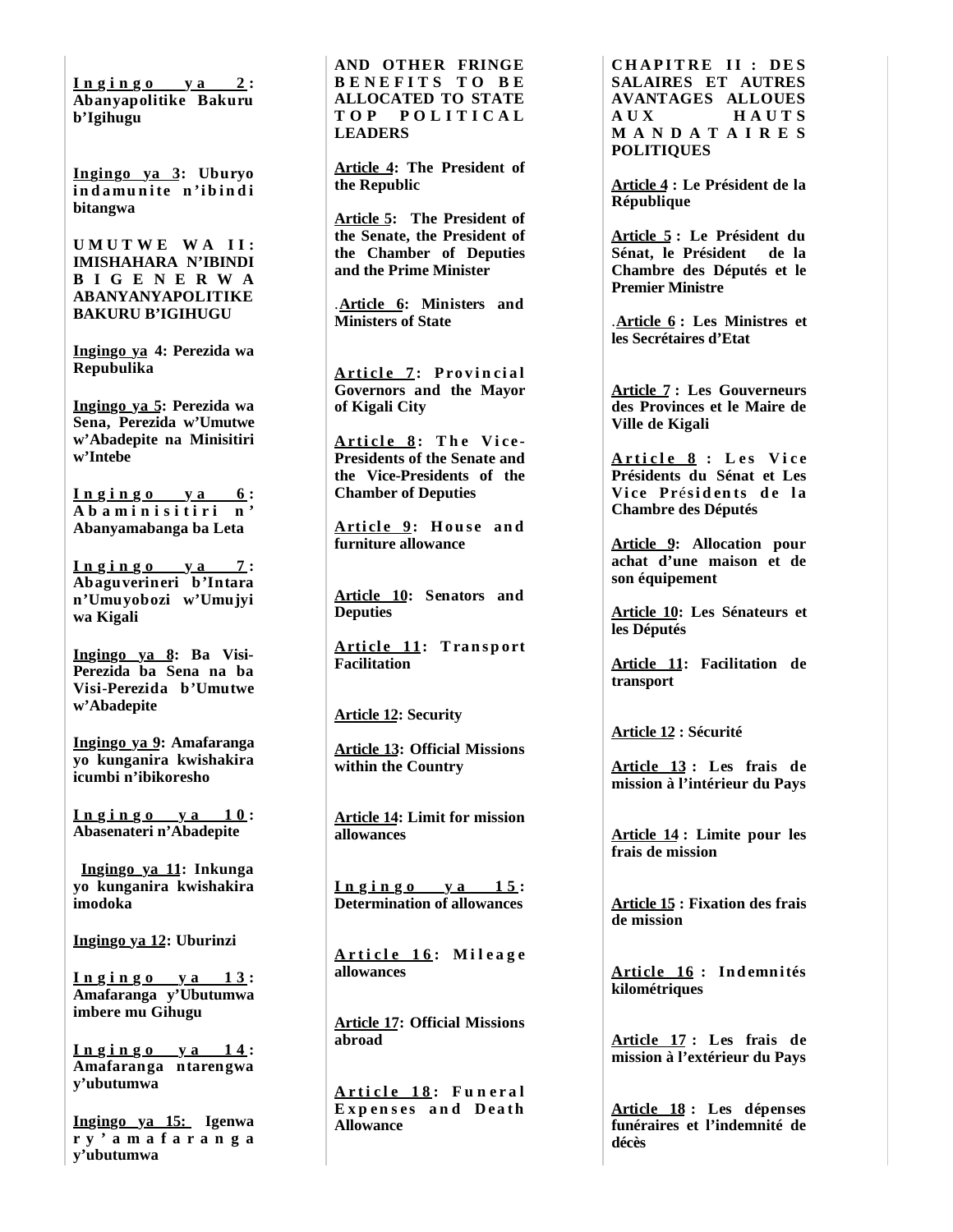| $Ingingo$ ya 16:<br>Indamunite z'urugendo<br>rw'imodoka<br>Ingingo ya 17:<br>Amafaranga y'Ubutumwa<br>hanze y'Igihugu<br>Ingingo ya 18:<br>Amafaranga y'ishyingura<br>n'ay'impozamarira<br>UMUTWE WA III:<br><b>INGINGO ZINYURANYE</b><br><b>N'IZISOZA</b><br><u>Ingingo ya 19:</u><br>Abatarebwa n'iri Teka<br>$Ingingo$ y a 20:<br>Abashinzwe gushyira mu<br>bikorwa iri teka<br>Ingingo ya 21: Ivanwaho<br>ry'ingingo zinyuranyije<br>n'iri teka | <b>CHAPTER</b><br>III:<br>MISCELLENEOUS AND<br><b>FINAL PROVISIONS</b><br>Article 19: Limitation of<br>application<br>Article 20: Authorities<br>responsible for the<br>implementation of this<br>Order<br>Article 21: Repealing of<br>inconsistent provisions<br><b>Article 22: Commencement</b><br><b>ARRETE PRESIDENTIEL</b><br>$N^{\circ}$ 15/01<br>DU 28/08/2008<br>PORTANT FIXATION<br><b>DES INDEMNITES</b><br>EТ<br><b>AUTRES AVANTAGES</b><br><b>ALLOUES AUX HAUTS</b><br>MANDATAIRES<br>POLITIQUES DE L'ETAT | CHAPITRE III : DES<br><b>DISPOSITIONS</b><br><b>DIVERSES ET FINALES</b><br>Article 19: Limitation du<br>champ d'application<br>Article 20 : Autorités<br>chargées de l'exécution du<br>présent arrêté<br>Article 21: Disposition<br>abrogatoire<br>Article 22 : Entrée en<br>vigueur |
|-----------------------------------------------------------------------------------------------------------------------------------------------------------------------------------------------------------------------------------------------------------------------------------------------------------------------------------------------------------------------------------------------------------------------------------------------------|------------------------------------------------------------------------------------------------------------------------------------------------------------------------------------------------------------------------------------------------------------------------------------------------------------------------------------------------------------------------------------------------------------------------------------------------------------------------------------------------------------------------|--------------------------------------------------------------------------------------------------------------------------------------------------------------------------------------------------------------------------------------------------------------------------------------|
| Ingingo ya 22: Igihe iteka<br>ritangira gukurikizwa<br>PRESIDENTIAL ORDER<br>N° 15/01 OF 28/08/2008<br>DETERMINING<br>ALLOWANCES AND<br>OTHER FRINGE<br><b>BENEFITS TO BE</b><br>ALLOCATED TO<br><b>STATE</b><br><b>TOP</b><br><b>POLITICAL LEADERS</b><br>ITEKA RYA PEREZIDA N°15/01<br>RYO KUWA 28/08/2008<br>RISHYIRAHO INDAMUNITE<br>N'IBINDI BIGENERWA                                                                                         | 1.<br>a gross salary of four million<br>seven hundred eighty one thousand and<br>seven hundred Rwandan francs<br>$(4,781,700$ Rwf) per month;                                                                                                                                                                                                                                                                                                                                                                          | 4. l'Etat accorde à chaque Gouverneur de<br>Province et au Maire de la Ville de Kigali<br>une indemnité mensuelle de logement<br>équivalant à quatre cent mille francs                                                                                                               |
| ABANYAPOLITIKE BAKURU<br><b>B'IGIHUGU</b>                                                                                                                                                                                                                                                                                                                                                                                                           | 2.<br>residence and guest                                                                                                                                                                                                                                                                                                                                                                                                                                                                                              | Rwandais (400. 000 Frw);                                                                                                                                                                                                                                                             |

entertainment allowance of six millions and five hundred thousand Rwandan francs (6,500,000 Rwf ) per month;

3. a fully furnished

4. five (5) permanent official vehicles with all their maintenance paid by the

State house;

State;

**Twebwe , KAGAME Paul,** Perezida wa Repubulika;

Dushingiye ku Itegeko Nshinga rya Repubulika y'u Rwanda ryo ku wa 04 Kamena 2003 nk'uko ryavuguruwe kugeza ubu, cyane cyane mu ngingo

5**.** une allocation pour l'achat du mobilier et autre équipement domestique équivalant à cinq millions de francs Rwandais (5.000. 000 frw) lorsqu'il entre en fonction.

**A r t i c l e 8 : L e s V i c e Présidents du Sénat et Les**  Vice Présidents de la **Chambre des Députés**

Les Vice Présidents du Sénat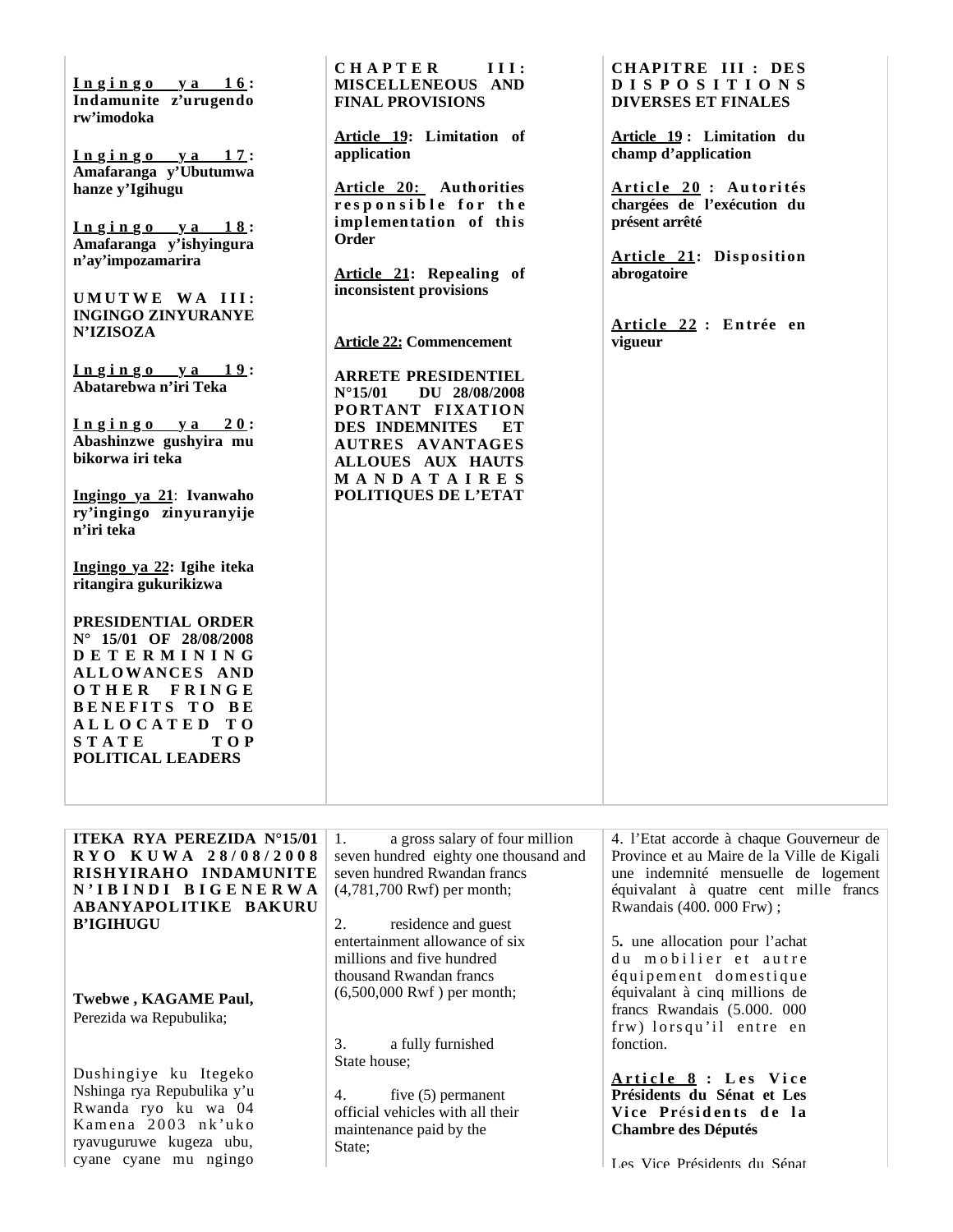zaryo iya 112, iya 121 n'iya 201;

Dushingiye ku Itegeko Ngenga n° 34/2003 ryo ku wa 16/09/2003 rishyiraho ibigenerwa Abanyapolitike Bakuru b'Igihugu cyane cyane mu ngingo zaryo, iya 2, iya 3, iya 6, iya 7, iya 8, iya 9, iya 10, iya 11 n'iya  $12$ :

Dusubiye ku Iteka rya Perezida n° 15/01 ryo ku wa 26/04/2007 rishyiraho ind a munite n'ibindi bigenerwa Abanyapolitike Bakuru b'Igihugu cyane cyane mu ngingo zaryo, iya 4, iya 5, iya 8, iya 10;

B isabwe na Minisitiri w' A b a k o z i b a L e t a n'Umurimo;

Inama y'Abaminisitiri y a t e r a n y e k u w a 2 3 / 0 7 / 2 0 0 8 , i m a z e kubisuzuma no kubyemeza;

#### **TWATEGETSE KANDI DUTEGETSE** :

#### **UMUTWE WA MBERE: INGINGO RUSANGE**

**Ingingo ya mbere: Icyo iteka rigamije**

Iri teka rishyiraho indamunite n'ibindi bigenerwa Abanyapolitike Bakuru b'Igihugu.

#### $I_n$   $g$   $i$   $h$   $g$   $o$   $y$   $a$   $2$  : **Abanyapolitike Bakuru b'Igihugu**

Abanyapolitike B akuru b'Igihugu barebwa n'iri teka ni: Perezida wa Repubulika, Perezida wa Sena, Perezida w'Umutwe w'Abadepite, Minisitiri w'Intebe, A b a m i n i s i t i r i . Aban yamaban g a ba Leta,

5. water and electricity bills fully paid for by the State:

6. modern communication equipment including a fixed telephone line, a mobile phone , fax machine, wireless and local area internet connection, a satellite phone, a dish antenna and any other communication means where deemed necessary to allow for the discharge of presidential duties. Communication equipment installed both at office, at residence and in any other place as may be paid for by the State;

7. permanent security at work and at residence as well as at any other place.

#### **Article 5: The President of the Senate, the President of the Chamber of Deputies and the Prime Minister**

The President of the Senate and the President of the Chamber of Deputies shall each be entitled to a gross salary of three millions four hundred thirty four thousand and six hundred forty two Rwandan francs (3, 434,642 Rwf) per month.

The Prime Minister shall be entitled to a gross salary of two millions nine hundred eighty six thousand and five hundred fifteen Rwandan francs (2,986,515 Rwf) per month.

They shall each be entitled to:

1. a fully furnished residential house;

2. residence and guest entertainment allowance of six hundred thousand Rwandan francs (600,000 Rwf) per month;

3. an office entertainment allowance of six hundred thousand Rwandan francs

Les Vice Présidents du Sénat et les Vice Présidents de la Chambre des Députés, bénéficient chacun d'un salaire brut équivalant à un million sept cent soixante quatorze mille cinq cent trente neuf francs rwandais (1.774. 539 Frw) par mois.

Chacun bénéficie en outre de ce qui suit :

1. les frais de représentation au service équivalant à trois cent mille francs rwandais (300. 000 Frw) chaque mois domiciliés au compte de l'institution concernée ;

2. les frais de téléphone, de fax et d'Internet de bureau équivalant à cent mille francs Rwandais (100. 000 Frw) par mois et les frais d'Internet sans fil de quarante mille francs rwandais (40. 000 Frw) par mois et ceux de téléphone portable équivalant à cent cinquante mille francs rwandais (150. 000 Frw) par mois ;

3. l'Etat accorde à chacun un montant de douze millions (12.000. 000 Frw) de francs rwandais d'allocation pour se procurer un logement ou une maison lorsqu'il entre en ses fonctions ;

4. une allocation pour l'achat du mobilier et autre équipement domestique équivalant à cinq millions de francs rwandais (5.000. 000 Frw) lorsqu'il entre en fonction ;

5. l'Etat prend en charge les impôts et taxes à l'importation d'un seul véhicule, de capacité entre 2. 500 et 3. 000 CC. Le Conseil des Ministres détermine la valeur de ce véhicule, arrivé à Kigali, et une allocation mensuelle en sus du salaire pour l'entretien de ce véhicule à compter du jour où ils entrent en fonction. L'Etat accorde également à chacun la moitié  $(\frac{1}{2})$  du montant de la valeur du véhicule déterminée par le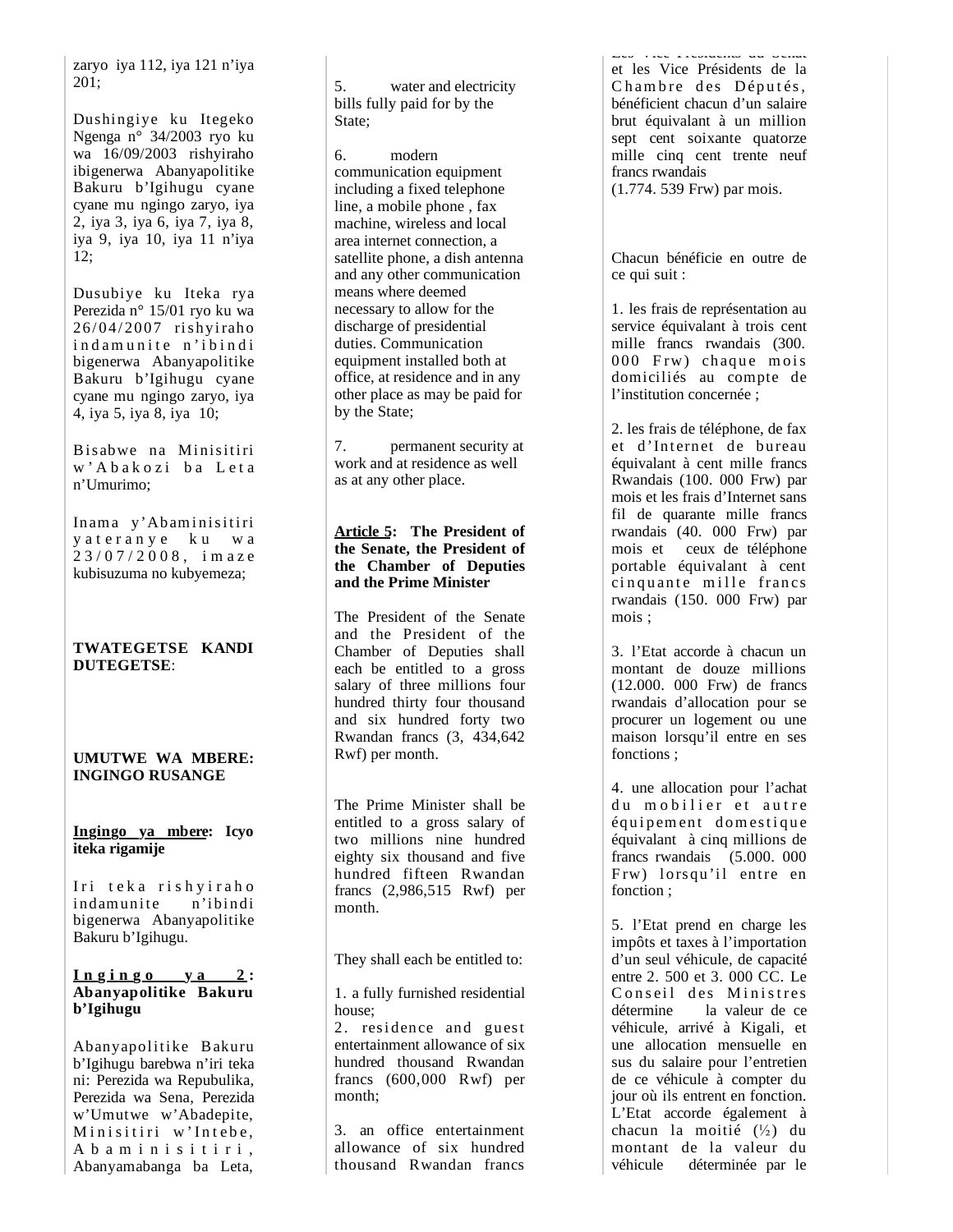Abaguverineri b'Intara n'Umuyobozi w'Umujyi wa Kigali, ba Visi Perezida ba Sena na ba Visi Perezida b'Umutwe w'Abadepite, Abasenateri n'Abadepite.

### **Ingingo ya 3: Uburyo indamunite n'ibindi bitangwa**

Abanyapolitike B akuru b' I g i hugu bahabwa indamunite n'ibindi bagenerwa mu buryo butandukanye hashingiwe ku nzego z'imirimo n'imyanya y'imirimo barimo.

#### **U M U T W E W A I I : IMISHAHARA N'IBINDI B I G E N E R W A ABANYANYAPOLITIKE BAKURU B'IGIHUGU**

#### **Ingingo ya 4: Perezida wa Repubulika**

Perezida wa Repubulika agenerwa ibi bikurikira:

1. umushahara mbumbe w'umurimo ungana n'amafaranga miliyoni enye n' ibihumbi magana arindwi mirongo inani na kimwe na magana arindwi y'u Rwanda (4.781.700 Frw) buri kwezi; 2. amafaranga akoreshwa mu rugo angana na miliyoni esheshatu n'ibihumbi magana atanu y'u Rwanda (6.500. 000 Frw ) buri kwezi;

3. inzu yo kubamo ifite ibyangombwa byose;

4. imodoka eshanu (5) z'akazi za buri gihe n 'ibyangombwa byazo byose byishyurwa na Leta;

5. amazi n'amashanyarazi byishyurwa byose na Leta;

6. uburyo bw'itumanaho rigezweho, rigizwe na telefoni itagendanwa, telefoni igendanwa, fax, internet

(600,000 Rwf) per month transferred to the Institution's bank account;

4. one (1) permanent official vehicle with all its maintenance paid for by the State:

5. water and electricity bills fully paid for by the State;

6. modern communication equipment at home and in office including a fixed telephone line, a mobile phone, fax machine, wireless and local area internet connection, a satellite phone, a dish antenna, and all shall be paid for by the State;

7. the State shall take charge of the customs duties for a car delivered in Kigali and ranging between 2, 500 cc and 3, 000 cc. The Cabinet determines the maximum value and the monthly allowance above their salary for car maintenance as of the date they take up office. The State shall also grant to each a half  $(\frac{1}{2})$  of the car value determined by the Cabinet with the remaining amount being paid for by the person concerned. The State shall conclude an agreement with the interested party concerning the use of that vehicle;

8. permanent security at work, at residence and anywhere else as deemed necessary.

#### **Article 6: Ministers and Ministers of State**

Each Minister shall be entitled to a gross monthly salary of one million eight hundred forty seven thousand and six hundred and eight Rwandan francs (1, 847, 608 Rwf).

The Ministers of State shall each be entitled to a gross salary of one million seven hundred and seventy four

Conseil des Ministres à titre de contribution pour l'achat de son propre véhicule, le montant restant étant payé par le bénéficiaire. Un contrat d'utilisation de ce véhicule est signé à cet effet entre l'Etat et le bénéficiaire.

#### **Article 9: Allocation pour achat d'une maison et de son équipement**

Les allocations dont question à l'article 6. 3 et 6. 4 et à l'article 8. 3 et 8. 4 du présent arrêté sont accordées une seule fois, même si l'intéressé change de poste.

## **Article 10: Les Sénateurs et les Députés**

Les Sénateurs bénéficient chacun d'un salaire mensuel brut équivalant à un million deux cent quatre vingt mille neuf cent quatre vingt quatre francs rwandais (1. 280. 984 Frw) par mois.

Les Députés bénéficient chacun d'un salaire mensuel brut équivalant à un million deux cent trente mille trois cent vingt quatre francs rwandais  $(1. 230. 324$  Frw).

Les Présidents et les Vice-Présidents des Commissions du Sénat et de la Chambre des Députés bénéficient chacun r e s p e c t i v e m e n t d'un supplément de trente cinq mille francs rwandais (35. 000 Frw) et de trente mille francs rwandais (30. 000 Frw) en sus de ce salaire brut.

Chacun bénéficie en outre de ce qui suit :

1. les frais de téléphone mobile équivalant à cinquante mille francs rwandais (50.000 Frw) par mois pour le Président et le Vice-Président des Commissions et de trente mille francs rwandais (30. 000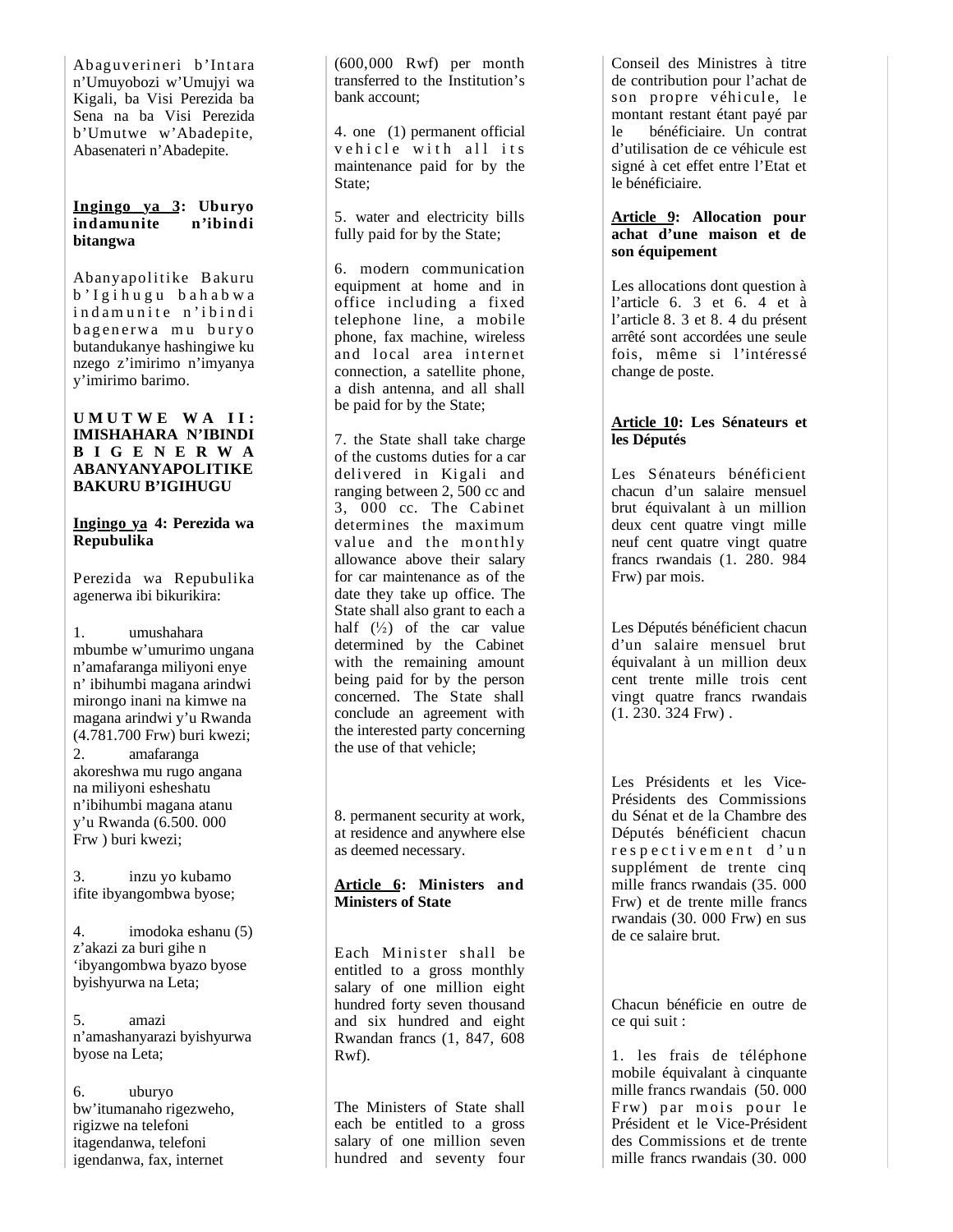itagendanwa na internet igendanwa, telefoni satelite, anteni parabolike, n'irindi tumanaho ryose rya ngombwa mu biro no mu rugo n'ahandi hose bigaragaye ko ari ngombwa rimufasha kuzuza inshingano ze, byose byishyurwa na Leta:

7. uburinzi buhoraho haba ku kazi, mu rugo ndetse n'ahandi hose.

#### **Ingingo ya 5: Perezida wa Sena, Perezida w'Umutwe w'Abadepite na Minisitiri w'Intebe**

Perezida wa Sena na Perezida w'Umutwe w'Abadepite bagenerwa buri wese indamunite mbumbe y ' u m u r i m o i n g a n a n'amafaranga y'u Rwanda miliyoni eshatu n'ibihumbi magana ane mirongo itatu na bine na magana atandatu mirongo ine n'abiri (3. 434. 642 Frw) buri kwezi.

Minisitiri w'Intebe agenerwa u m u s h a h a r a m b u m b e w ' u m u r i m o u n g a n a n'amafaranga y'u Rwanda miliyoni ebyiri n'ibihumbi magana cyenda inani na bitandatu magana atanu na cumi n'atanu (2. 986. 515 Frw) buri kwezi.

Buri wese agenerwa kandi ibi bikurikira:

1. inzu yo kubamo ifite ibyangombwa byose;

2. amafaranga akoreshwa mu rugo angana n'amafaranga y'u R wanda i bi hum bi magana atandatu (600. 000 Frw) buri kwezi;

3. amafaranga yo kwakira abashyitsi mu kazi angana n'amafaranga y'u Rwanda ibihumbi magana atandatu (600. 000 Frw) buri kwezi anyura kuri konti y'Urwego bireba;

4. imodoka imwe (1)<br>y'akazi buri gihe

thousand and five hundred and thirty nine Rwandan francs  $(1, 774, 539$  Rwf).

They shall each be entitled to the following:

1. office entertainment allowance of three hundred thousand Rwandan francs (300,000 Rwf ) per month transferred to the institution's account;

2. one hundred thousand Rwandan francs (100,000 Rwf) each month for office telephone, fax and internet and fourty thousand Rwandan francs (40,000 Rwf) per month for wireless internet connection and fifty thousand Rwandan francs (150,000 Rwf) per month for mobile phone;

3. the State shall grant to each twelve millions Rwandan francs (12,000,000 Rwf) in support to seek for accommodation when he/she take up his/her office; 4. allowance to purchase house furniture and equipment of five millions Rwandan francs (5,000,000 Rwf) when he/she takes up office;

5. the State shall take charge of the customs duties for a vehicle delivered in Kigali and ranging between 2, 500 cc and 3, 000 cc. The Cabinet determines the maximum value and the monthly allowance above their salary for car maintenance as of the date they take up office. The State shall also grant to each a half  $\binom{1}{2}$  of the car value determined by the Cabinet with the remaining amount being paid for by the person concerned. The State shall conclude an agreement with the interested party concerning the utilisation of that vehicle.

**Arti cl e 7 : P ro v i n ci a l** 

Frw) par mois pour les Sénateurs et les Députés ;

2. l'Etat prend en charge les impôts et taxes à l'importation d'un seul véhicule, de capacité entre 1 500 et 2 500 CC. Le Conseil des Ministres détermine la valeur de ce véhicule, arrivé à Kigali, et d'une allocation mensuelle en sus du salaire pour l'entretien de ce véhicule.

3. l'Etat leur accorde également six millions de francs Rwandais (6.000.000 Frw) qu'ils perçoivent mensuellement à raison de cent mille francs rwandais (100.000 Frw) par mois pour les aider à se procurer un logement pendant une période n'excédant pas cinq ans. Au cas où ils cessent leur fonction avant la fin de leur mandat, cette somme ne leur sera plus donnée. En cas de changement de poste ou le nouveau poste leur confère une allocation pour achat d'une maison, ils recevront la différence entre le nouveau montant et le montant déjà reçu *.*

## **A rti cle 11: Facilitation de transport**

La prise en charge des impôts et taxes et la facilitation de transport de la moitié  $(\frac{1}{2})$  du montant de la valeur du véhicule déterminée par le Conseil des Ministres dont question aux articles 6. 5 ; 7. 3 ; 8. 5 et 10. 2 sont accordés une seule fois dans une période de cinq (5) ans.

## **Article 12 : Sécurité**

Les Instructions du Ministre ayant la sécurité intérieure dans ses attributions déterminent les modalités de sécurités des Hauts Mandataires Politiques évoqués dans les articles 5, 6, 7, 8 et 10 de cet Arrêté *.*

**A r t i c le 13 : Les frais de mission à l'intérieur du Pays**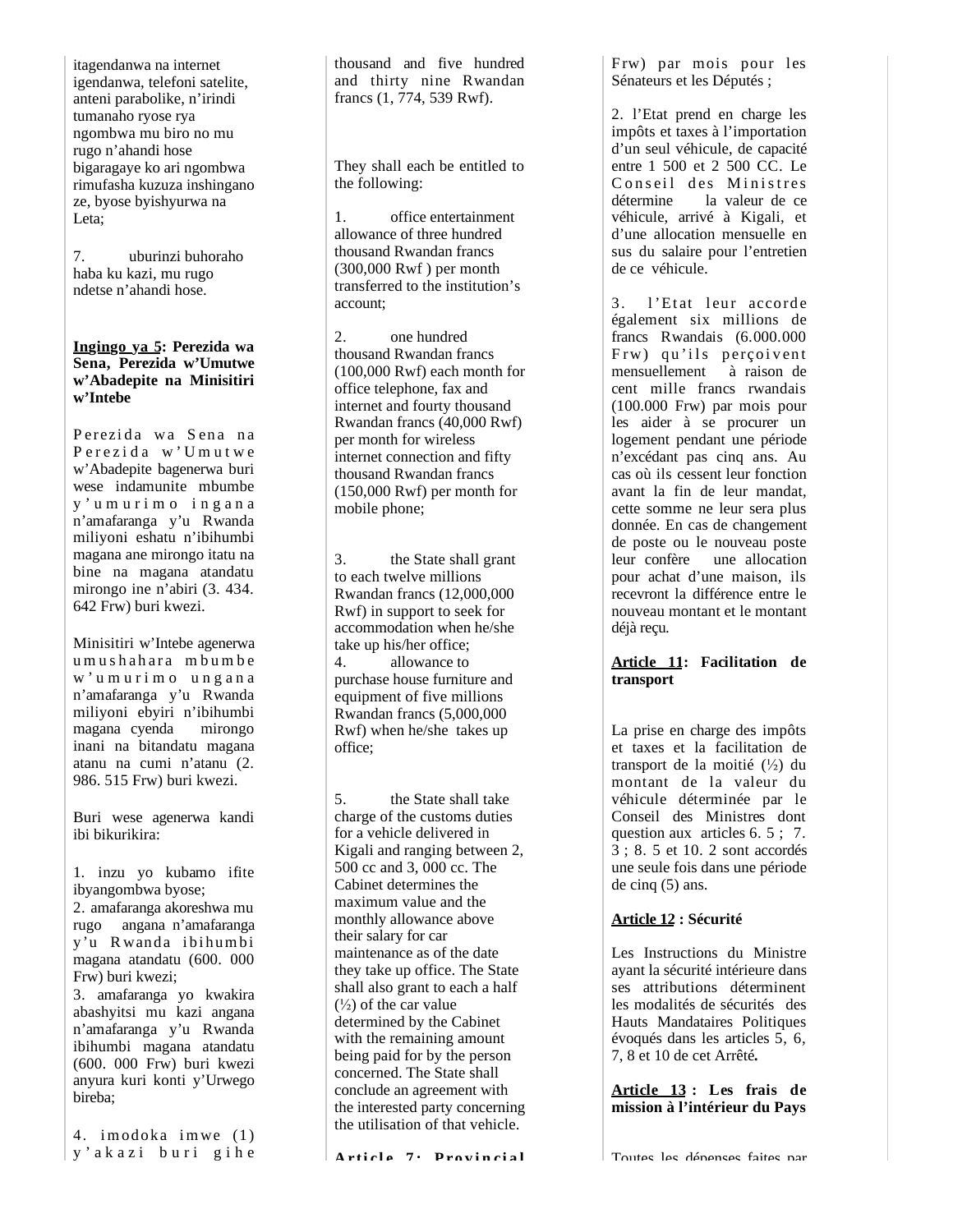n'i byangom bwa byayo byose byishyurwa na Leta;

5. amazi n'amashanyarazi byishyurwa na Leta;

6. uburyo bw'itumanaho rigezweho mu biro no mu rugo, rigizwe na telefoni it agendanwa, telefoni igendanwa, fax, internet igendanwa n'itagendanwa, anteni parabolike byose bikishyurwa na Leta;

7. Leta yishyurira buri wese amahoro n'imisoro bya gasutamo y'imodoka iri mu cyiciro kiri hagati ya cc. 2,500 na , 3,000 . Inama y'Abaminisitiri igena igiciro cy'iyo modoka igeze i Kigali n'amafaranga bagenerwa yo kubafasha gukoresha iyo modoka buri k wezi y iyongera ku mushahara uhereye umunsi batangiriye imirimo.

Leta kandi igenera buri wese inkunga ingana na kimwe cya kabiri  $\binom{1}{2}$  cy'igiciro cy'imodoka cyemejwe n'Inama y'Abaminisitiri. Amafaranga arenzeho nyir'ubwite akayitangira. Leta igirana amasezerano na buri wese ku byerekeye imikoreshereze y' iyo modoka;

8. uburinzi buhoraho ku kazi, mu rugo, n'ahandi hose bibaye ngombwa.

#### $I_n$   $g$   $i$   $h$   $g$   $o$   $y$   $a$   $6$  : A b a m i n i s i t i r i n<sup>,</sup> **Abanyamabanga ba Leta**

Abaminisitiri bagenerwa buri wese um ushahara mbumbe w'umurimo buri kwezi ungana n'amafaranga y'u Rwanda miliyoni imwe n'ibihumbi magana inani mirongo ine na birindwi na magana atandatu n'umunani (1. 847.608 Frw) .

Abanyamabanga ba Leta bagenerwa buri wese umushahara mbumbe w'umurimo buri kwezi ungana n'amafaranga y'u Rwanda mili yoni imwe

### **A r t i c l e 7 : P ro v i n ci a l Governors and the Mayor of Kigali City**

Provincial Governors and the Mayor of Kigali City shall each be entitled to a gross monthly salary of one million eight hundred forty seven thousand and six hundred and eight Rwandan francs (1,847,608 Rwf);

They shall each be entitled to the following:

1. office entertainment allowance of three hundred thousand Rwandan francs (300,000 Rwf ) per month transferred to the institution's bank account;

2. one hundred thousand Rwanda francs (100,000 Rwf) for Office telephone, fax and internet and fourty thousand Rwandan francs (40,000 Rwf) for wireless internet connection allowances per month and one hundred and fifty thousand Rwandan francs (150, 000 Rwf) for mobile phone per month per month; 3. the State shall take charge of the customs duties for a vehicle delivered in Kigali and ranging between 2, 500 cc and 3, 000 cc. The Cabinet determines the maximum value and the monthly allowance above their salary for car maintenance as of the date they take up office. The State shall also grant to each a half  $(\frac{1}{2})$  of the car's value determined by the Cabinet with the remaining amount being paid for by the person concerned. The State shall conclude an agreement with the interested party concerning the utilisation of that vehicle;

4. the State shall grant to Provincial governors and the Mayor of Kigali City a housing allowance equivalent to four hundred thousand Rwandan Francs (400, 000 Rwf) per month;

Toutes les dépenses faites par le Président de la République, le Président du Sénat et de la Chambre des Députés et le Premier Ministre, lors des missions à l'intérieur du pays s o n t i n t é g r a l e m e n t remboursées par l'Etat sur présentation de la facture.

Les Ministres, les Secrétaires d'Etat, les Gouverneurs des Provinces et le Maire de la Ville de Kigali, les Vice-Présidents du Sénat et de la Chambre des Députés, lors des missions à l'intérieur du pays, chacun bénéficie des frais de per diem de dix mille francs rwandais (10. 000 Frw) par jour. L'institution de provenance paie en outre les factures de repas, de boissons non alcoolisées, les dépenses d'accueil des visiteurs, ainsi que celui du logement lorsqu'il leur arrive de passer la nuit en mission.

Les Sénateurs et les Députés, lors de leur mission à l'intérieur du pays chacun bénéficie d'une somme de dix mille francs rwandais (10.000 Frw) de per diem et d'une somme de huit mille francs rwandais (8.000 Frw) de repas et boissons non alcoolisées par jour.

#### **Article 14 : Limite pour les frais de mission**

Sans préjudices aux dispositions de l'article précédent, lorsque les Sénateurs et les Députés passent la nuit en mission, ils bénéficient de ce qui est prévu dans le dernier alinéa de l'article précédant, et les coûts liés à passer la nuit sont payés par l'institution dont ils relèvent par bon de commande sans dépasser le plafond fixé par les Instructions du Ministre ayant les Finances dans ses attributions dont question à l'article 15 du présent Arrêté.

**Article 15 : Fixation des frais**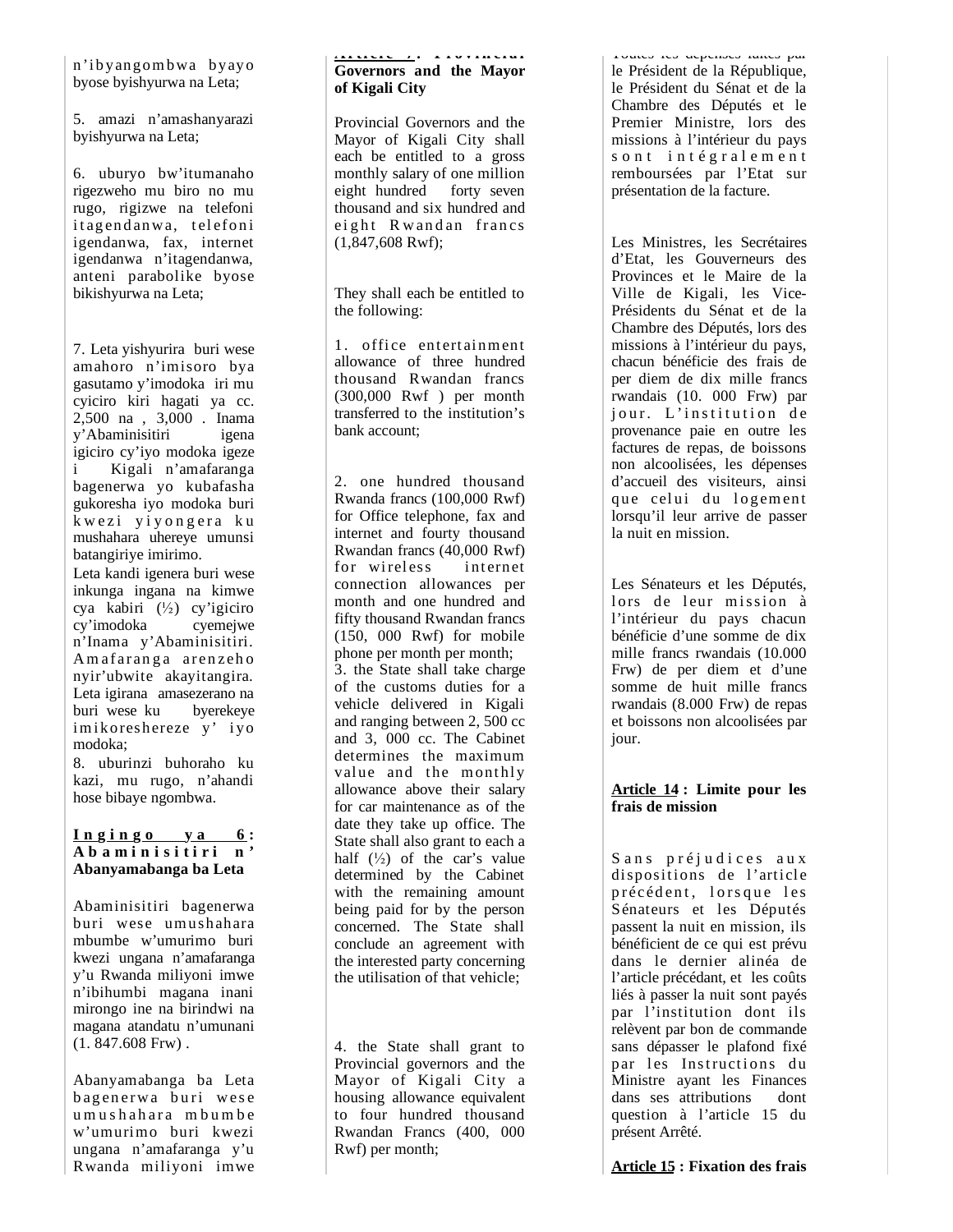n'ibihumbi magana arindwi na mirongo irindwi na bine na magana atanu mirongo itatu n'icyenda (1, 774, 539 Frw).

Buri wese agenerwa kandi ibi bikurikira:

1. amafaranga yo kwakira abashyitsi mu kazi angana n'amafaranga ibihumbi magana atatu y'u Rwanda (300. 000 frw) buri kwezi anyura kuri konti z'urwego bireba;

2. amafaranga yo kwishyura telefoni, internet na fax byo mu biro angana n'ibihumbi ijana y' u Rwanda (100. 000 Frw) buri kwezi, amafaranga ibihumbi mirono ine y'u Rwanda (40. 000Frw) buri kwezi ya internet igendanwa n'aya telefoni igendanwa angana n'ibihumbi ijana na mirongo itanu (150. 000 Frw) buri kwezi;

3. Leta igenera buri wese amafaranga y'u Rwanda angana na miliyoni cumi n'ebyiri (12.000. 000 Frw) mu r w e g o r w o kumwunganira mu kwishakira icumbi igihe atangiye imirimo ye;

4. amafaranga yo kwigurira ibikoresho byo mu nzu angana na miliyoni eshanu z'amafaranga y' u Rwanda (5 . 0 0 0 . 0 0 0 F rw ) i y o atangiye imirimo;

5. Leta yishyurira buri wese amahoro n'imisoro bya gasutamo y'imodoka iri mu cyiciro kiri hagati ya cc. 2,500 na 3, 000. Inama y'Abaminisitiri igena igiciro cy'iyo modoka igeze i Kigali n'amafaranga bagenerwa yo kubafasha gukoresha iyo modoka buri kwezi yiyongera ku mushahara uhereye umunsi batangiriye imirimo. Leta kandi igenera buri wese inkunga ingana na kimwe cya kabiri (½) cy'igiciro cy'imodoka cyemejwe

5. allowance to purchase house furniture and equipment of five millions Rwandan francs (5,000,000 Rwf) when he/she take up office.

## Article 8: The Vice-**Presidents of the Senate and the Vice-Presidents of the Chamber of Deputies**

The Vice Presidents of the Senate and the Vice Presidents of the Chamber of Deputies shall each be entitled to a gross monthly salary of one million seven hundred seventy four thousand and five hundred thirty nine Rwandan francs (1, 774, 539 Frw).

They shall each be entitled to the following:

1. office entertainment allowance of three hundred thousand Rwandan francs (300,000 Rwf ) per month transferred to the institution's bank account;

2. one hundred thousand Rwandan francs (100,000 Rwf) per month for Office telephone, fax and internet and fourty thousand Rwandan francs (40.000 Rwf) per month for wireless internet connection and one hundred and fifty thousand Rwanda francs (150.000 Rwf) per month for mobile phone;

3. the State shall grant to each twelve millions Rwandan francs (12, 000, 000 Rwf) in support to help him/her seek his/her accommodation on taking up his/her office.

4. allowance to purchase house furniture and equipment of five millions Rwandan francs (5,000,000 Rwf ) when he/she take up office;

5. the State shall take charge of the customs duties for a vehicle delivered in Kigali and ranging between 2, 500 cc and 3, 000 cc. The Cabinet

#### **de mission**

Le Ministre ayant les Finances dans ses attributions, après consultation avec le Ministre ayant la Fonction Publique dans ses attributions, publie les instructions fixant le plafond des indemnités à allouer aux Sénateurs et Députés lorsqu'ils passent la nuit en mission à l'intérieur du pays. Ces indemnités peuvent être modifiées pour être actualisées.

## Article 16 : Indemnités **kilométriques**

Lorsque les Ministres, les Secrétaires d'Etat, les Gouverneurs des Provinces et le Maire de la Ville de Kigali, les Vice-Présidents du Sénat et de la Chambre des Députés, les Sénateurs et les Députés utilisent leurs propres véhicules en missions officielles à l'intérieur du pays, chacun bénéficie d'une indemnité kilométrique conformément aux Instructions du Ministre ayant les Infrastructures dans ses attributions.

## **Article 17 : Les frais de mission à l'extérieur du Pays**

Lorsque les Hauts Mandataires Politiques évoqués dans cet arrêté sont en mission à l'extérieur du pays, les frais de mission sont octroyés conformément à l'Arrêté Présidentiel portant réglementation des missions officielles à l'étranger.

#### **Article 18 : Les dépenses funéraires et l'indemnité de décès**

En cas de décès d'un Haut Mandataire Politique dont question dans le présent arrêté, lorsqu'il exerce encore ses fonctions ou dans une période de six mois après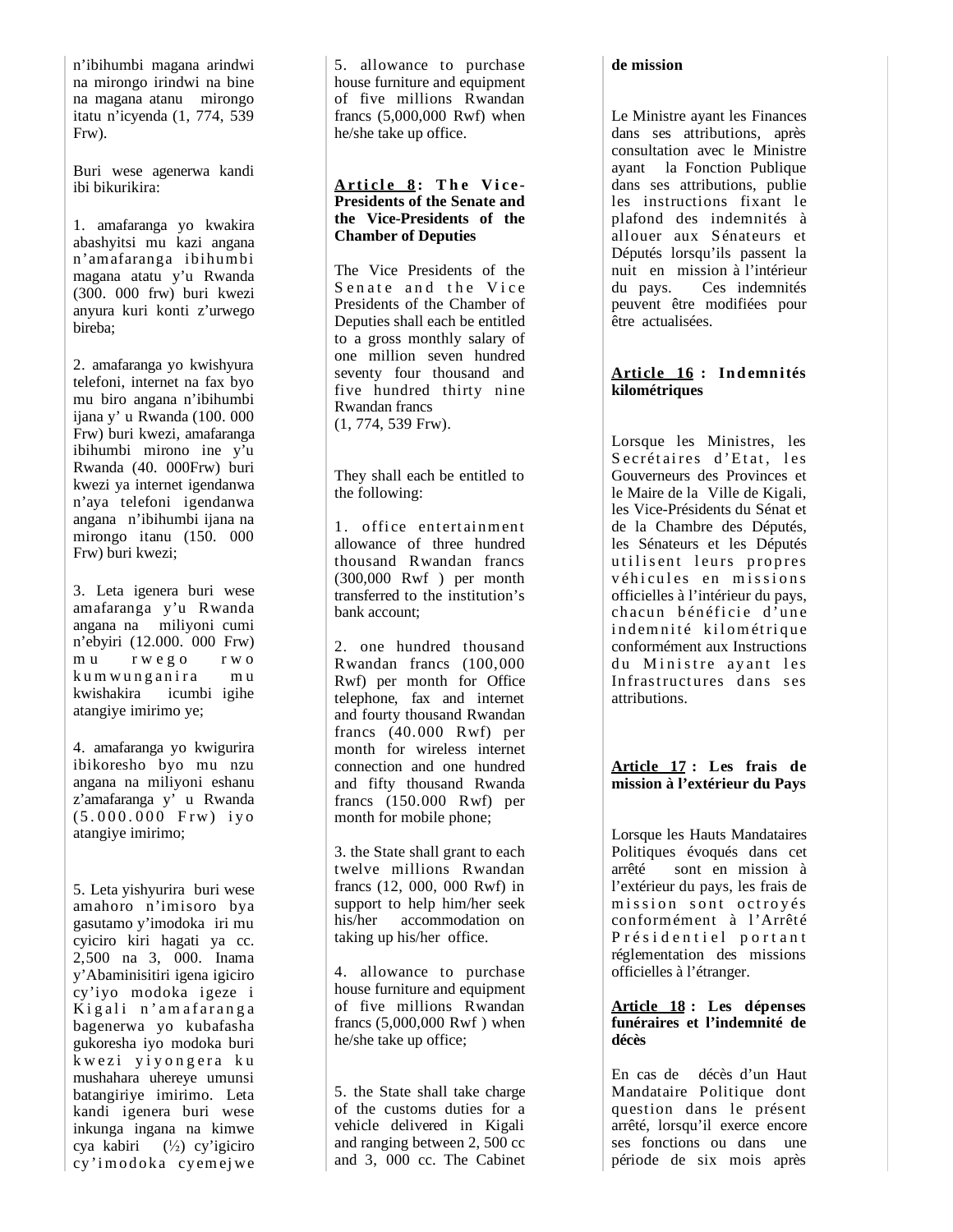n'Inama y'Abaminisitiri. A mafaranga arenzeho nyir'ubwite akayitangira. Leta igirana amasezerano na buri wese ku byerekeye imikoreshereze y'iyo modoka.

#### **I n g i n g o y a 7 : Abaguverineri b'Intara n'Umuyobozi w'Umujyi wa Kigali**

Abaguverineri b'Intara n'Umuyobozi w'Umujyi wa Kigali bagenerwa buri wese Umushahara mbumbe w'Umurimo buri kwezi ungana n'amafaranga y' u Rwanda miliyoni imwe n'ibihumbi magana inani na mirongo ine na birindwi na magana atandatu n'umunani (1.847.608 Frw);

Buri wese agenerwa kandi ibi bikurikira:

1. amafaranga yo kwakira abashyitsi mu kazi angana n'amafaranga y'u Rwanda ibihumbi magana atatu (300.000 Frw) buri kwezi anyura kuri konti y'Urwego bireba;

2. amafaranga y'u Rwanda ibihumbi ijana (100.000 Frw ) buri kwezi ya telefoni, fax na internet byo mu biro n'ibihumbi mirongo ine (40.000 Frw) buri kwezi ya internet igendanwa n'aya telefoni i g e n d a n w a a n g a n a n'ibihumbi ijana na mirongo itanu (150.000 Frw) ku kwezi;

3. Leta yishyurira buri wese amahoro n'imisoro bya gasutamo y'imodoka iri mu cyiciro kiri hagati ya cc. 2.500 na 3. 000 . Inama y'Abaminisitiri igena igiciro cy'iyo modoka igeze i Kigali n'amafaranga bagenerwa yo kubafasha gukoresha iyo modoka buri kwezi yiyongera ku mushahara uhereye umunsi batangiriye imirimo. Leta kandi igenera buri wese inkunga ingana na kimwe cya kabiri  $(\frac{1}{2})$  cy'igiciro cy'imodoka cyemejwe

determines the maximum value and the monthly allowance above their salary for car maintenance as of the date they take up office. The State shall also grant to each a half  $(\frac{1}{2})$  of the car value determined by the Cabinet with the remaining amount being paid for by the person concerned. The State shall conclude an agreement with the interested party concerning the utilisation of that vehicle.

## **Article 9: House and furniture allowance**

The amount of allowances referred to in Article 6. 3. and 6. 4 and in Article 8. 3 and 8. 4 of this Order shall apply only once, even when there is a change in employee's post.

## **Article 10: Senators and Deputies**

Senators shall each be entitled to a gross salary of one million two hundred and eighty thousand and nine hundred and eighty four Rwandan francs (1, 280, 984 Rwf) per month.

Deputies shall each be entitled to a gross salary of one million two hundred and thirty thousand and three hundred and twenty four Rwandan francs (1, 230,324 Rwf) per month.

In addition to the gross salary, Chairpersons and Deputy Chairperson of Commissions in the Senate and the Chamber of Deputies, due to their heavy work load, shall each be entitled to an amount of thirty five thousand Rwandan francs (35,000 Rwf) and thirty thousand Rwandan francs ( 30, 000 Rwf) respectively.

They shall each be entitled to the following:

cessation de ses fonctions, l'Etat prend en charge toutes les dépenses funéraires. L'Etat accorde également à la famille un montant équivalant à six (6) fois son salaire brut, à titre d'indemnité de décès.

## **CHAPITRE III : DES D I S P O S I T I O N S DIVERSES ET FINALES**

## **Article 19 : Limitation du champ d'application**

Le présent arrêté s'applique aux seules personnes indiquées d ans les présentes dispositions. Il ne s'applique à aucune autre catégorie des fonctionnaires quand bien même ils seraient au même rang protocolaire sauf si cela est prévu par les lois particulières qui les régissent.

#### **Arti cl e 2 0 : Au to ri tés chargées de l'exécution du présent arrêté**

Le Premier Ministre, le Ministre de la Fonction Publique et du Travail, le Ministre des Finances et de la Planification Economique et le Ministre des Infrastructures, sont chargés de l'exécution du présent Arrêté.

## **Article 21: Disposition abrogatoire**

L'Arrêté Présidentiel n° 59/01<br>du 27/12/2005 portant du  $27/12/2005$ fixation des indemnités et autres avantages alloués aux Hauts Mandataires Politiques de l'Etat tel que modifié à ce jour, ainsi que toutes les autres dispositions réglementaires antérieures contraires au présent Arrêté sont abrogés.

#### **Arti cl e 22 : E n trée en vigueur**

Le présent arrêté entre en vigueur le jour de sa publication au Journal Officiel de la République du Rwanda.

Kigali, le **28/08/2008**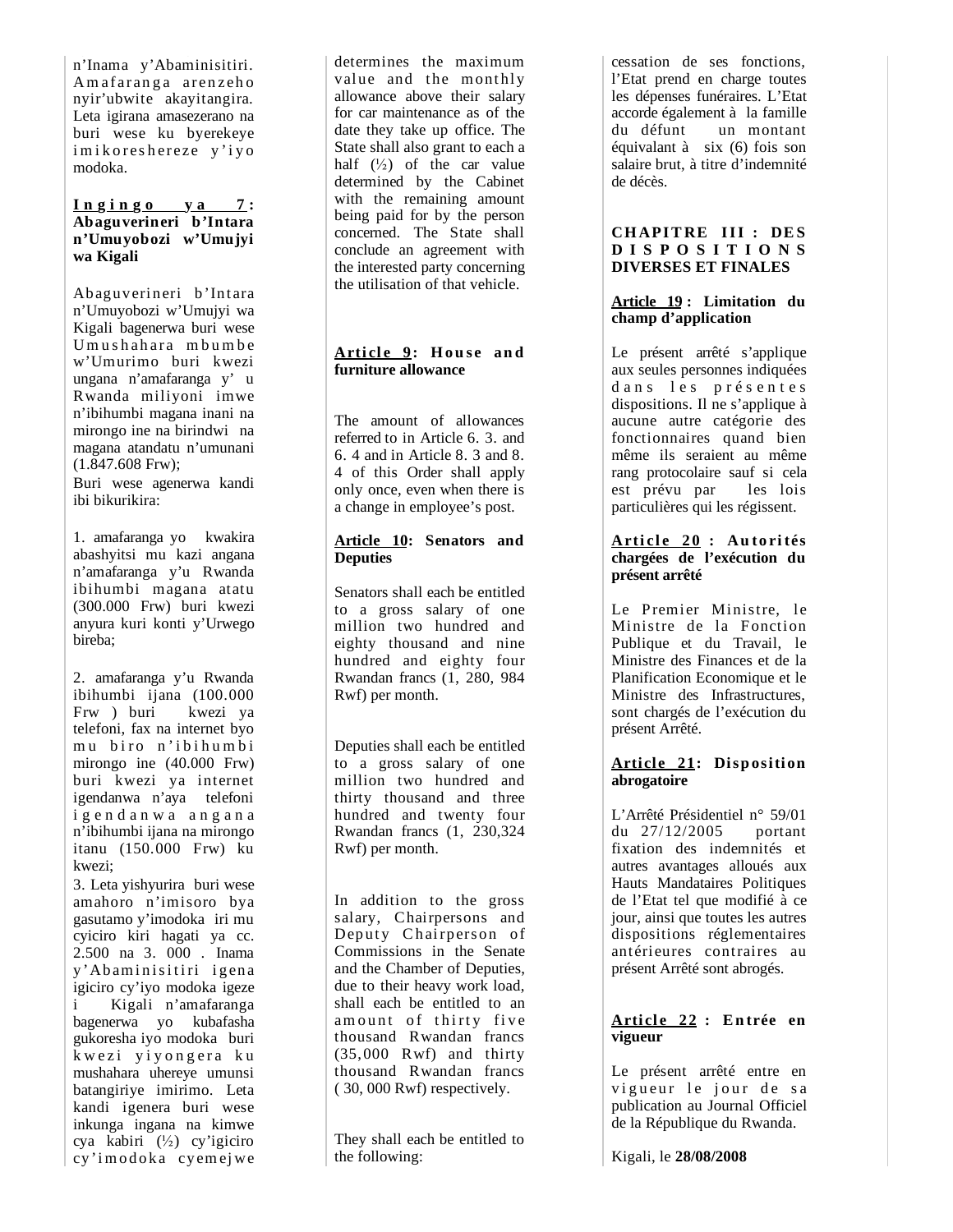n'Inama y'Abaminisitiri andi mafaranga arenzeho nyir'ubwite akayitangira. Leta igirana amasezerano na buri wese ku byerekeye imikoreshereze y'iyo modoka;

4. Leta igenera Abaguverineri b'Intara n'Umuyobozi w'Umujyi wa Kigali amafaranga y'icumbi angana n'ibihumbi magana ane y'u Rwanda (400.000 Frw) buri kwezi;

5. amafaranga yo kwigurira ibikoresho byo mu nzu angana na miliyoni eshanu z'amafaranga y'u Rwanda (5 . 0 0 0 . 0 0 0 F rw ) i y o atangiye imirimo.

#### **Ingingo ya 8: Ba Visi-Perezida ba Sena na ba Visi-Perezida b'Umutwe w'Abadepite**

Ba Visi-Perezida wa Sena na ba Visi-Perezida w'Umutwe w'Abadepite bagenerwa buri wese umushahara mbumbe w ' u m u r i m o u n g a n a n'amafaranga y'u Rwanda miliyoni imwe n'ibihumbi magana arindwi mirongo irindwi na bine magana atanu mirongo itatu n'icyenda (1.774. 539 Frw) buri kwezi;

Buri wese agenerwa kandi ibi bikurikira:

1. amafaranga yo kwakira abashyitsi mu kazi angana n'amafaranga y'u Rwanda ibihumbi magana atatu (300. 000 Frw) buri kwezi anyura kuri konti y'Urwego bireba; 2. amafaranga yo kwishyura telefoni, internet na fax byo mu biro angana n'ibihumbi ijana (100. 000 Frw) buri kwezi, amafaranga ibihumbi mirongo ine  $(40. 000$  Frw) buri kwezi ya internet n'aya telefoni i g e n d a n w a a n g a n a n'ibihumbi ijana na mirongo itanu (150. 000 Frw) buri kwezi;

1. a mobile telephone allowance of fifty thousand Rwandan francs (50, 000 Rwf) per month for the President and the Vice-President of Commissions and Thirty thousand Rwandan francs (30,000 Rw) per month for the Senators and Deputies.

2. the State shall take charge of the customs duties for a vehicle delivered in Kigali and ranging between 1, 500 cc and 2, 500 cc. The Cabinet determines the maximum value and the monthly allowance above their salary for car maintenance.

3. the State shall also grant to each one six millions Rwandan francs ( 6,000,000  $Rwf$ ) and receive in installment one hundred thousand Rwandan francs (100,000 Rwf) per month up to a period not exceeding five years to help them to seek for accommodation. In case they stop serving before the end of their term, the monthly allocation is not given. When there is change of responsibility and where the new appointment entitles them to house allowance, they shall get that allowance minus the allowance they had got in their former responsibilities.

#### **Article 11: Transport Facilitation**

The customs duties to be paid by the State and the transport facilitation of a half  $(\frac{1}{2})$  of the car value determined by the Cabinet as mentioned in Articles 6. 5; 7. 3; 8. 5 and 10. 2 apply only once in a five (5) years period.

## **Article 12: Security**

The Instructions of the Minister having internal security in his/her attributions regulate security modalities for Political Leaders referred to in articles 5 , 6, 7, 8 and 10 of this Order.

Le Président de la République **KAGAME Paul (sé)**

Le Premier Ministre **MAKUZA Bernard (sé)**

Le Ministre de la Fonction Publique et du Travail **MUREKEZI Anastase (sé)**

Le Ministre des Finances et de la Planification Economique **MUSONI James (sé)**

Le Ministre des Infrastructures **BIHIRE Linda (sé)**

**Vu et scellé du Sceau de la République :**

Le Ministre de la Justice/Garde des Sceaux **KARUGARAMA Tharcisse (sé)**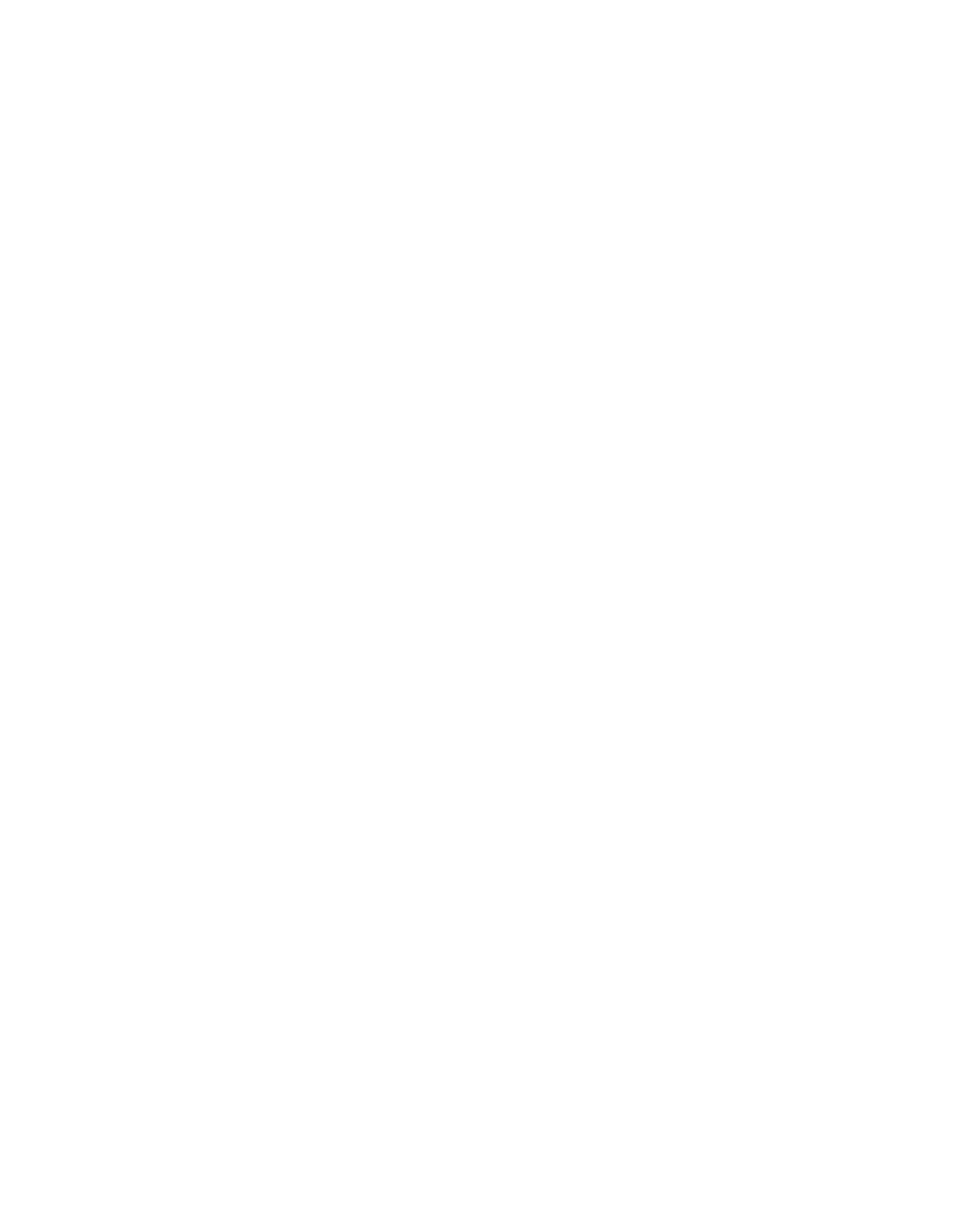| ITEKA RYA PEREZIDA<br>$N^{\circ}16/01$ | <b>PRESIDENTIAL ORDER N° 16/01</b> | ARRETE PRESIDENTIEL $N^{\circ}$ 16/01 |
|----------------------------------------|------------------------------------|---------------------------------------|
| RYO KU WA 28/08/2008                   | 28/08/2008 REGULATING<br>OF        | DU 28/08/2008 28/8/2008 PORTANT       |
| <b>RISHYIRAHO</b><br>AMABWIRIZA        | CIVIL SERVANTS IN OFFICIAL         | REGLEMENTATION DES                    |
| UBUTUMWA<br><b>AGENGA</b>              | MISSIONS INSIDE THE                | <b>MISSIONS OFFICIELLES DES</b>       |
| <b>BW'ABAKOZI BA LETA IMBERE</b>       | <b>COUNTRY</b>                     | AGENTS DE L'ETAT<br>$\mathbf{A}$      |
| <b>MU GIHUGU</b>                       |                                    | L'INTERIEUR DU PAYS                   |
| <b>ISHAKIRO</b>                        | <b>TABLE OF CONTENTS</b>           | <b>TABLE DES MATIERES</b>             |
| Ingingo ya mbere: Icyo                 | <b>Article One: Scope</b>          | <b>Article premier: Objet</b>         |
| iteka rigamije                         | <b>Article 2: Mission</b>          | <b>Article 2: Mission</b>             |
| Ingingo ya 2: Ubutumwa                 | Article 3: Authorisation of        | Article 3: Autorisation de la         |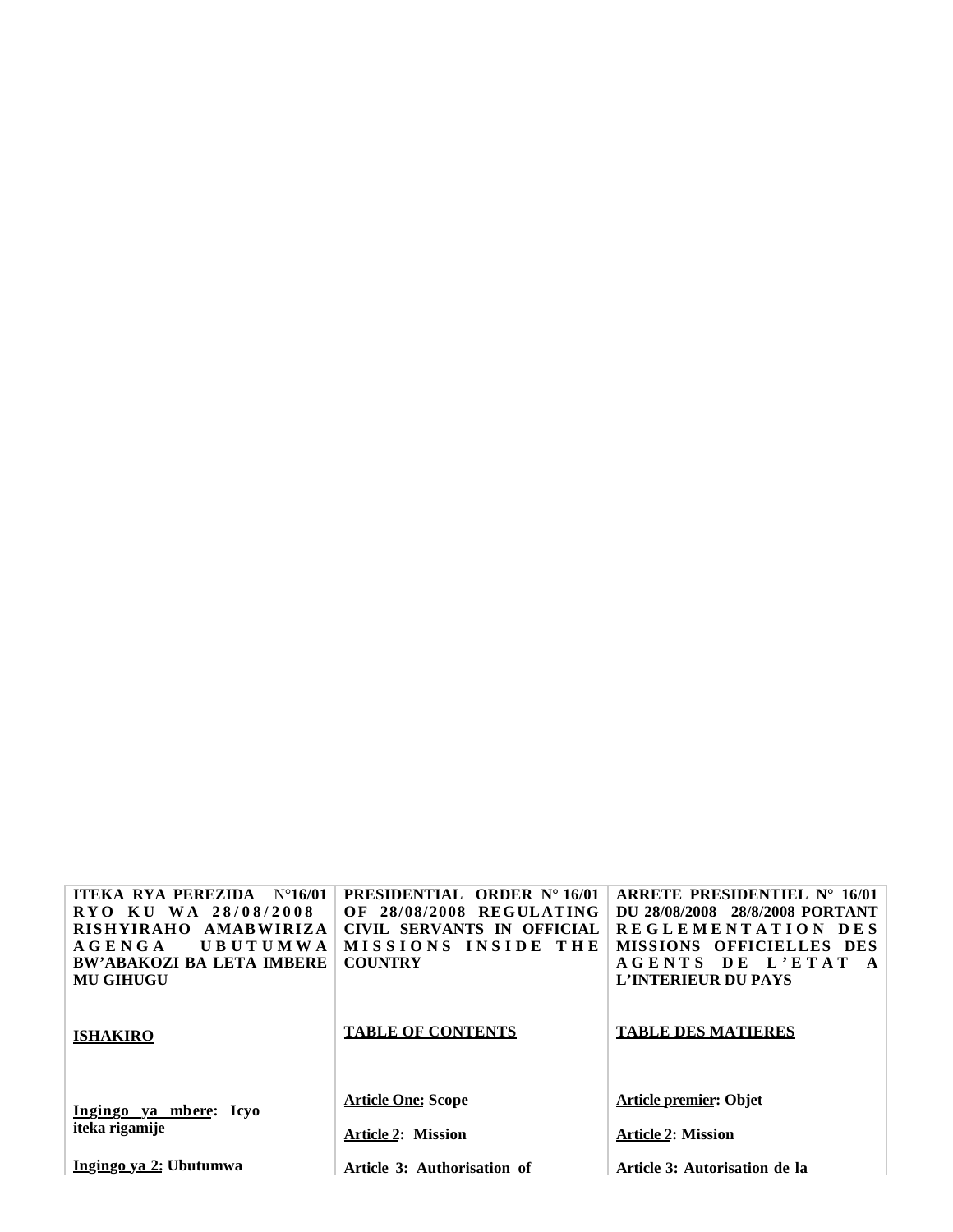**Ing ingo ya 3: Itangwa ry'uruhushya**

**Ingingo ya 4: Ibikubiye m u r w a n d i k o rw'ubutumwa**

**Ingingo ya 5: Indamunite z'ubutumwa bw'imbere mu Gihugu Ingingo ya 6: Amafaranga y'u b u tu mwa agen erwa Abanyamabanga Bakuru In gin go ya 7: Igen wa r y ' a m a f a r a n g a y'ubutumwa**

**I n g i n g o y a 8 : I g i h e indamunite zitangirwa**

**Ingingo ya 9: Ingendo**

**Ingingo ya 10: Igihe ubutumwa bumara**

**Ingingo ya 11: Raporo y'ubutumwa**

**Ingingo ya 12: Abashinzwe gushyira mu bikorwa iri teka**

**Ingingo ya 13: Ivanwaho ry'ingingo zinyuranyije n'iri teka Ingingo ya 14: Igihe iri t e k a r i t a n g i r i r a gukurikizwa**

**ITEKA RYA PEREZIDA**  N°**16/01 RYO KU WA 28/08/2008 RISHYIRAHO AMABWIRIZA AGENGA U B U T U M W A BW'ABAKOZI BA LETA IMBERE MU GIHUGU**

**Twebwe KAGAME Paul,** Perezida wa Repubulika;

Dushingiye ku Itegeko Nshinga rya Repubulika y'u Rwanda ryo ku wa 4 Kamena 2003, nk'uko ryavuguruwe kugeza ubu, cyane cyane mu ngingo zaryo iya 112, iya 113, iya 121 n'iya 201;

Dushingiye ku Itegeko n°

#### **mission**

**Article 4: Content of mission order**

**Article 5: Allowances for the mission inside the Country**

**Article6: Allowances for Secretary Generals**

**Article 7: Determination of mission allowances**

**Article 8: Grant time of allowances**

**Article 9: Transport**

**Article 10: Duration of the mission**

**Article 11: Mission report**

**Article 12: Authorities**  responsible for the **implementation of this Order**

**Article 1 3: Repealing provision**

**Article 14: Commencement**

**P R E S I D E N T I A L ORDER N° 16/01 OF 28/08/2008 REGULATING CIVIL SERVANTS IN OFFICIAL MISSIONS INSIDE THE COUNTRY**

**We, KAGAME Paul,** President of the Republic;

Pursuant to the Constitution of the Republic of Rwanda of 04 June 2003 as amended to date, especially in its Articles 112, 113, 121 and 201;

Pursuant to Law n° 22/2002 of 09/07/2002 on the General Statutes for Rwanda Public Service, especially in its article 3 and 49;

Pursuant to Presidential Order n° 20/01 of 31/05/2007 establishing the iob

#### **mission**

**Article 4: Contenu de l'ordre de mission**

**Article 5: Indemnités de mission à l'intérieur du Pays**

**Article 6: Frais de mission p o u r l e s S e c r é t a i r e s Généraux**

**Article 7: Fixation des frais de mission**

**Article 8: Temps d'octroi des indemnités**

**Article 9: Déplacement**

**Article 10: Durée de mission**

**Article 11: Rapport de mission**

**Ar ti c l e 1 2 : A u to ri tés chargées de l'exécution du présent arrêté**

**Art Article 13: Disposition abrogatoire**

**Article 14: Entrée en vigueur**

**ARRETE PRESIDENTIEL N°16/01 DU 28/08/2008 2 8 / 8 / 2 0 0 8 P O R T A N T REGLEMENTATION DES MISSIONS OFFICIELLES DES AGENTS DE L'ETAT A L'INTERIEUR DU PAYS**

**Nous, KAGAME Paul,** Président de la République;

Vu la Constitution de la République du Rwanda du 04 juin 2003 telle que révisée à ce jour, spécialement en ses articles 112, 113, 121 et 201;

Vu la loi n° 22/2002 du 9 juillet 2002 portant Statut Général de la Fonction Publique rwandaise, spécialement en ses articles 3 et 49;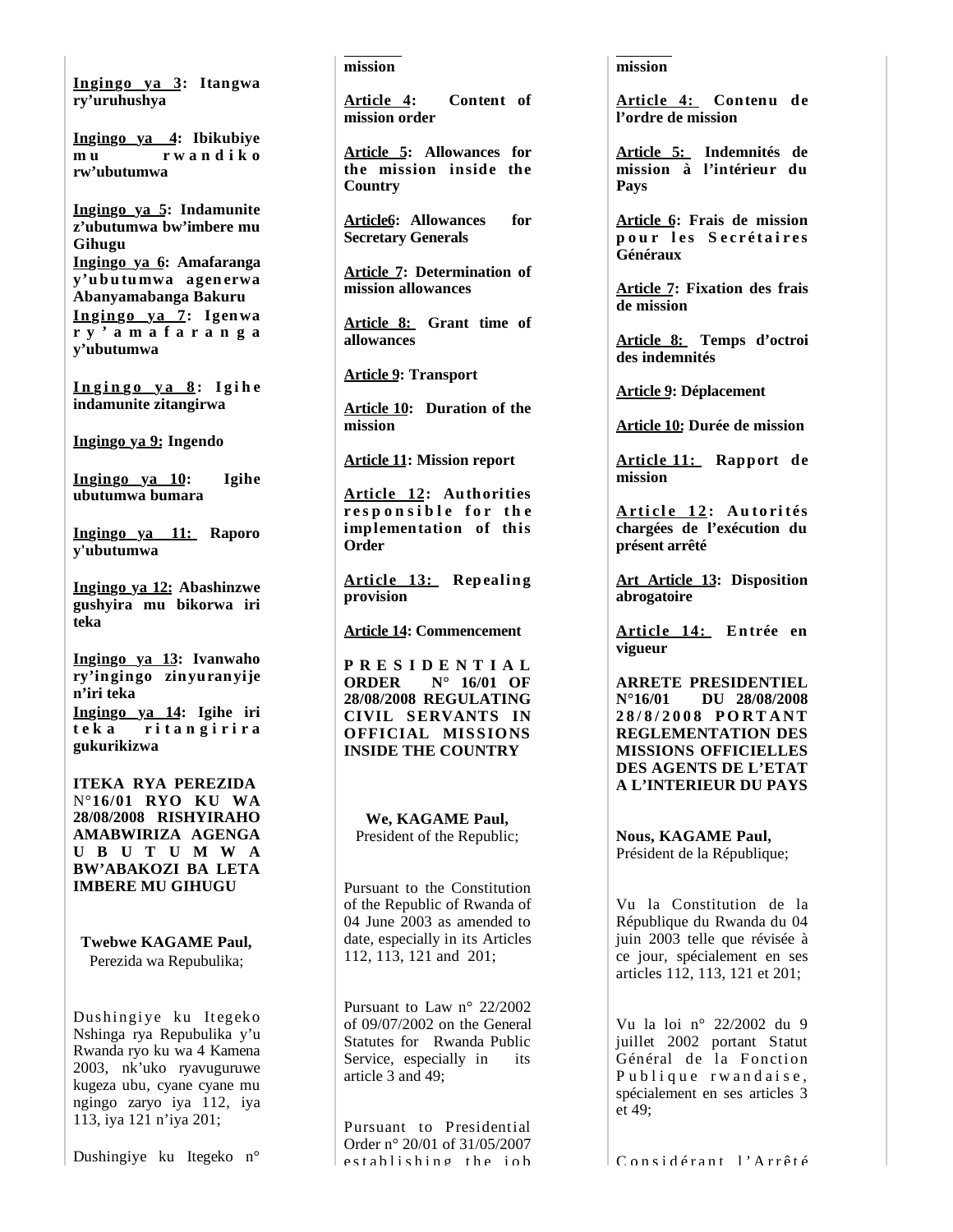2 2 / 2 0 0 2 r y o k u w a 09/07/2002 rishyiraho Sitati rusange igenga abakozi ba Leta n'inzego z'imirimo ya Leta, cyane cyane mu ngingo zaryo, iya 3 n'iya 49;

Tumaze kubona Iteka rya Perezida n° 20/01 ryo kuwa 31/ 05/ 2007 ri s hyi raho imbonerehamwe y'urutonde rw'imirimo mu Butegetsi Bwite bwa Leta ;

Dusubiye ku Iteka rya Perezida n° 32/01 ryo ku wa 16/10/2003 ryerekeranye n'ubutumwa bw'abakozi ba Leta imbere mu Gihugu nk'uko ryahinduwe kugeza ubu;

Bisabwe na Minisitiri w' A b a k o z i b a L e t a, n'Umurimo;

Inama y'Abaminisitiri yateranye ku wa 23/07/2008, imaze kubisuzuma no kubyemeza;

## **TWATEGETSE KANDI DUTEGETSE:**

#### **Ingingo ya m b e re: Icyo iteka rigamije**

Iri teka rishyiraho amabwiriza agenga ubutumwa bw'imbere mu Gihugu bw'abakozi ba Leta bagengwa na Sitati rusange igenga Abakozi ba Leta, usibye abafite sitati zihariye.

## **Ingingo ya 2: Ubutumwa**

Umukozi wa Leta abarwa nk'uwagiye mu butumwa imbere mu Gihugu, igihe agiye gukorera ahandi hantu hatari aho asanzwe akorera, mu birometero birenze mirongo itatu (30) by'aho asanzwe akorera, kandi akamara nibura amasaha atanu (5) mbere yo kugaruka.

#### **Ingingo ya 3: Itangwa ry'uruhushya**

es e s e s e j o b e j o b e j o b e j o b e j o b e j o b e j o b e j o b e j o b e j o b e j o b e classification in Rwanda's Public Service;

Reviewing Presidential Order n° 32/01 of 16/10/2003 regulating government employees official missions inside the Country, as amended to date;

On proposal by the Minister of Public Service and Labour;

After consideration and approval by the Cabinet, in its sessions of 23/07/2008;

## **HAVE ORDERED AND DO HEREBY ORDER:**

## **Article One: Scope**

This Order shall regulate official missions inside the Country for civil servants governed by the General Statutes for Rwanda Public Service except those having particular Statutes.

## **Article2: Mission**

A civil servant is considered to be on a mission inside the Country when he/she is working away, outside his place of work, in more than thirty kilo meters (30) away from his usual place of work, and the mission lasts at least five (5) hours before his return.

## **Article 3: Authorisation of mission**

Mission for civil servant inside the Country shall be authorised by the competent authority in charge of their respective administration.

## Article 4: Content of **mission order**

The order to carry out a mission inside the Country shall specify the subject, the place and the duration of the mission.

The Instructions of the

c o n s i d é r d n r Présidentiel n° 20/01 du 3 1 / 0 5 / 2 0 0 7 p o r t a n t classification des emplois des agents de l'Administration Publique;

Revu l'Arrêté Présidentiel n° 32/01 du 16/10/2003 portant réglementation des missions officielles des agents de l'Etat à l'intérieur du Pays, tel que modifié à ce jour;

Sur proposition du Ministre de la Fonction Publique et du Travail;

Après examen et adoption par le Conseil des Ministres, en sa séance du 23/07/2008;

## **AVONS ARRETE ET ARRETONS:**

## **Article premier: Objet**

Le présent arrêté a pour objet la réglementation des missions à l'intérieur du Pays des agents de l'Etat régis par le Statut Général des Agents de l'Etat, à l'exception des agents soumis aux statuts particuliers.

## **Article 2: Mission**

Un agent de l'Etat est considéré comme étant en mission à l'intérieur du Pays lorsqu'il se déplace pour aller travailler dans un lieu autre que son lieu habituel de travail, à plus de trente (30) kilomètres de ce lieu de travail, pendant au moins cinq (5) heures.

## **Article 3: Autorisation de la mission**

La mission de l'agent de l'Etat à l'intérieur du Pays est autorisée par l'autorité compétente au sein de l'administration ou de l'institution dont il relève.

## **Article 4: Contenu de l'ordre de mission**

L'ordre de mission à l'intérieur du Pays précise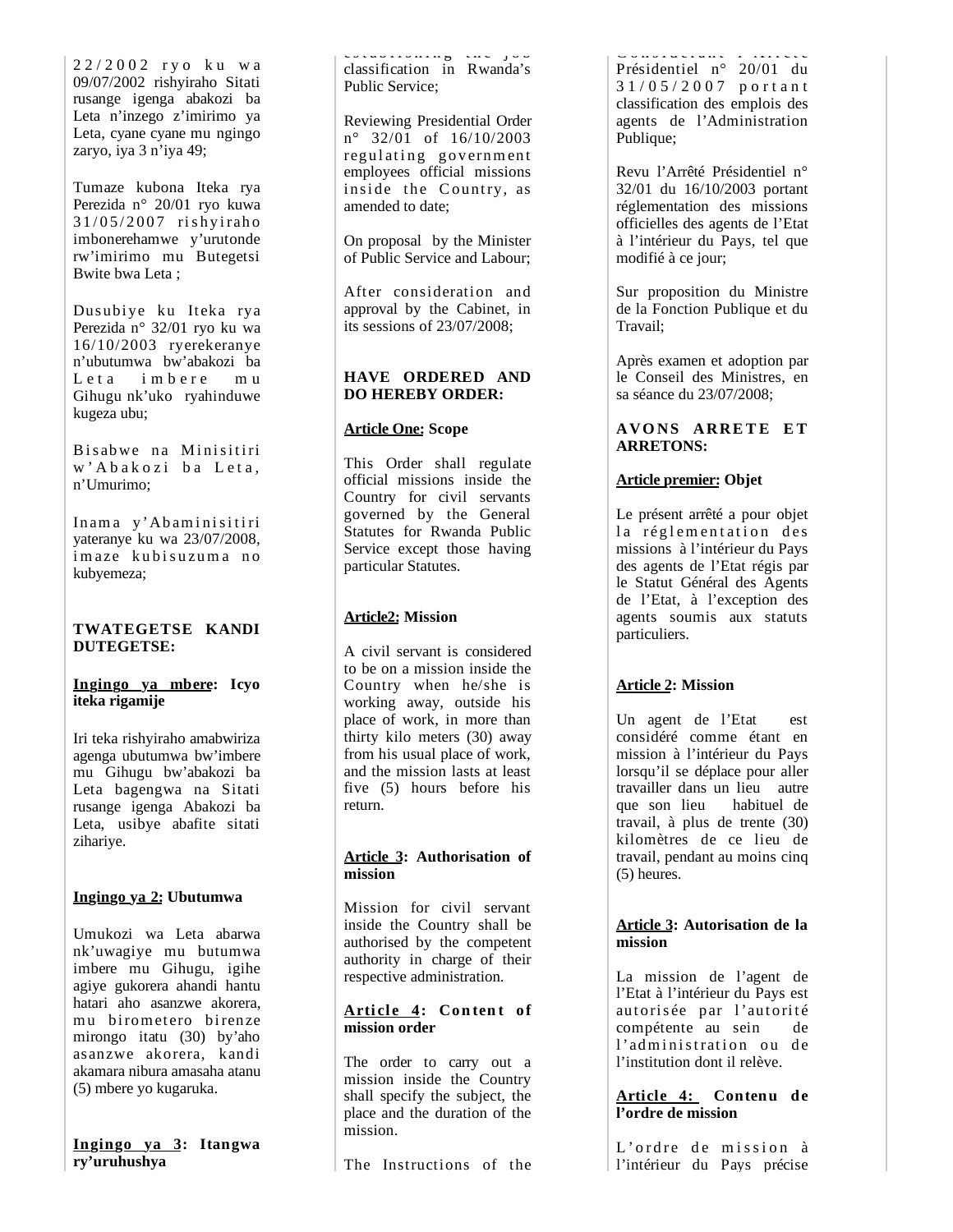Ubutumwa bw'umukozi wa Leta imbere mu Gihugu bwemezwa n'umuyobozi ubifitiye ububasha, w'urwego r w ' i m i r i m o u m u k o zi akoreramo.

## **Ingingo ya 4: Ibikubiye m u r w a n d i k o rw'ubutumwa**

Urwandiko rw'ubutumwa mu Gihugu rugomba kuba rukubiyemo icyo ubutumwa bugamije, aho buzakorerwa n'igihe buzamara.

Amabwiriza ya Minisitiri ufite abakozi ba Leta mu n s h i n g a n o z e a g e n a inyandiko ngenderwaho mu g u t e g u r a u r w a n d i k o rw'ubutumwa bw'abakozi ba Leta imbere mu Gihugu.

## **Ingingo ya 5: Indamunite z'ubutumwa bw'imbere mu Gihugu**

Amafaranga ahabwa umukozi u g i y e m u b u t u m w a bw'imbere mu Gihugu igihe atari burare agenwa habariwemo ay'ifunguro, ay'itumanaho n'ay'ibinyobwa bidasindisha, hashingiwe ku rwego rw'umurimo umukozi abarirwamo.

Mu gihe umukozi ugiye mu butumwa agomba kurara, agenerwa buri munsi amafaranga avugwa mu gika kibanziriza iki. Hashingiwe ku rwego umukozi arimo, am afaranga y'icumbi n'ay'amafunguro akenera bitewe no kurara mu butumwa byishyurwa n'ikigo ak oram o hak ores he jwe ifatabuguzi.

## **Ingingo ya 6: Amafaranga y'u b u tu mwa agen erwa Abanyamabanga Bakuru**

Bitabangamiye ibivugwa mu ngingo ibanziriza iyi, abakozi bari mu mwanya w'umurimo w'Umunyamabanga Mukuru ba g i y mu butumwa

Minister having Public Service in his/her attributions determine the form to be used as model of a mission order for civil servants inside the Country.

## **Article 5: Allowances for the mission inside the Country**

Basing on the employment level of the civil servant, mission allowances allocated to the civil servant on a mission inside the Country without spending his/her night there includes meals, communication and soft drinks.

In case the civil servant spends the night on mission, he/she shall be granted daily allowances mentioned in the previous paragraph.  $Considering his/her$ e m p l o y m e n t l e v e l, accommodation and other meals allowances he/she needs are supported by his institution using an order form.

#### **Article 6: Allowances for Secretary Generals**

Not with standing the provisions of the previous article, Secretary General on mission shall get per diem equal to eight thousand (8, 000) Rwandan francs and in addition to this, the institution shall pay the bills for food, accommodation, soft drinks and guest entertainment.

## **Article 7: Determination of mission allowances**

Upon consultation with the Minister having Public service in his/her attributions, the Minister in charge of Finance shall establish the

y programa de la programa de la programa de la programa de la programa de la programa de la programa de la pro<br>En 1970, en 1970, en 1970, en 1970, en 1970, en 1970, en 1970, en 1970, en 1970, en 1970, en 1970, en 1970, en l'objet, le lieu et la durée de mission.

Une instruction du Ministre ayant la fonction publique d ans ses attributions détermine le formulaire servant de modèle d'ordre de mission pour les agents de l'Etat à l'intérieur du Pays.

## **Article 5: Indemnités de mission à l'intérieur du Pays**

Selon la catégorie de l'agent de l'Etat, le montant de l'indemnité allouée à l'agent de l'Etat en mission à l'intérieur du Pays qui n'y passe pas la nuit inclut les frais de restauration, de communication et les dépenses faites pour le paiement des boissons non alcoolisées.

Lorsque l'agent doit passer la nuit en mission, il bénéficie chaque jour de l'indemnité dont question au paragraphe précédent. Selon le niveau d'emploi occupé, les frais de logement et du repas occasionnés par son séjour en mission sont supportés par l'institution concernée et payés par bon de commande.

## **Article 6: Frais de mission p o u r l e s S e c r é t a i r e s Généraux**

Sans préjudice des dispositions de l'article précédent, l'agent de l'Etat occupant le poste de Secrétaire Général reçoit des frais de per diem de huit mille (8 . 000) francs par jour et l'institution dont il relève paie pour son compte les factures de repas, de logement, de boissons non alcoolisées et les dépenses d'accueil des visiteurs.

### **Article 7: Fixation des frais de mission**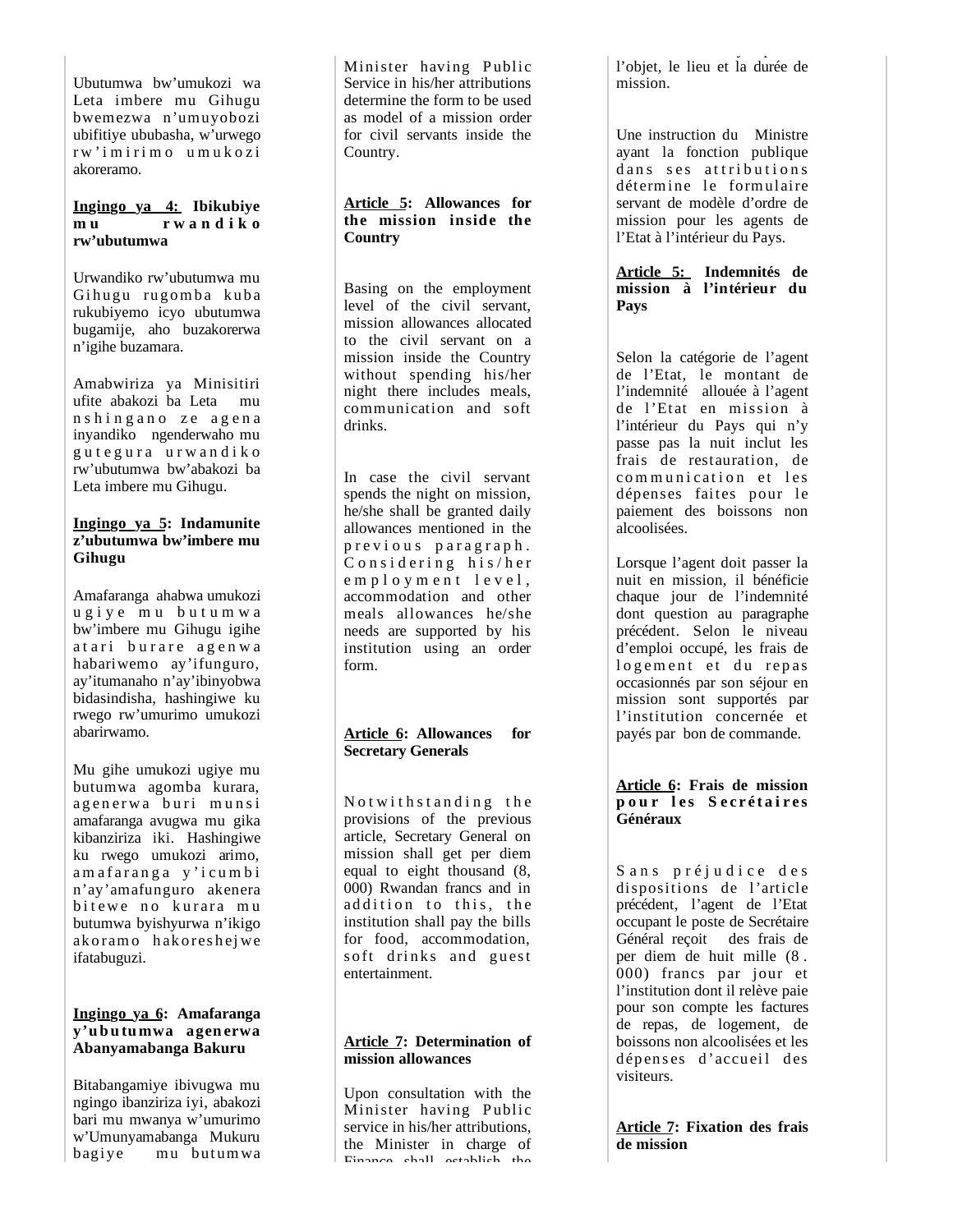b a h a b w a a m a f a r a n g a y ' i n g o b o k a a n g a n a n'ibihumbi umunani (8.000), bakanishyurirwa n'urwego bakoramo inyemezabuguzi z'ifunguro, iz'icumbi, iz'ibinyobwa bidasindisha n'iz'amafaranga yo kwakira abantu.

## **In gin go ya 7: Igen wa r y ' a m a f a r a n g a y'ubutumwa**

A b y u m v i k a n y e h o n a Minisitiri ufite Abakozi ba Leta mu nshingano ze, Minisititri ufite imari mu nshingano ze ashyiraho am a b w i r i z a y e r e k e y e am afaranga ntarengwa agenerwa Abakozi ba Leta bari mu butumwa imbere mu Gihugu hakurikijwe urutonde rw'ibiciro fatizo. Ayo m a b w i r i z a a s h o b o r a guhinduka kugira ngo ahuzwe n'ibiciro by'ibihe.

#### **I n g i n g o y a 8 : I g i h e indamunite zitangirwa**

Amafaranga y'ubutumwa atishyurwa hakoreshejwe ifatabuguzi ahabwa umukozi mbere y'uko ajya mu butumwa.

## **Ingingo ya \_9: Ingendo**

Urwego umukozi akoramo rwishingira korohereza umukozi kubona uburyo bwo kujya no kuva mu butumwa imbere mu Gihugu.

Minisitiri ufite gutwara abantu n'ibintu mu n s h i n g a n o z e a g e n a amabwiriza ajyanye n'uburyo bwo gutwara abakozi bari mu butumwa imbere mu Gihugu.

#### **Ingingo ya 10: Igihe ubutumwa butarenza**

Ubutumwa bw'imbere mu Gihugu ntibugomba kurenza iminsi mirongo itatu (30). Iyo icyo gihe kirenze, u m u k o zi w ab u g i y em o yimurwa by'agateganyo kugeza igihe aburangirije.

Finance shall establish the instructions determing the maximum allowances for civil servants on mission inside the Country on the basis of prices inside the Country. These instructions may be modified in order to merge them with updated prices.

## **Article 8: Grant time of allowances**

The mission allowance not paid using an order form shall be granted before departure, to the civil servant on official duty outside his place of work.

## **Article 9: Transport**

The civil servant's institution shall ensure transport costs to the civil servant on mission inside the Country are catered for.

The Minister having transport in his/her attributions shall establish the instructions on transport modalities for civil servants on mission inside the Country.

## **Article 10: Duration of the mission**

Missions inside the Country shall not exceed thirty (30) calendar days. After this period, the concerned employee shall be provisionarily transferred until the end of their mission.

## **Article 11: Mission report**

At the end of the mission, the employee shall submit, within eight (8) open days, the mission order stamped by services where he or she has worked and a mission report, to the person in charge of the administration or institution which mandated him.

Such a report must give the full account of mission, the recommendations, and the issues requiring a follow-up, the services concerned, and h di filmo di filmo di filmo di filmo di filmo di filmo di filmo di filmo di filmo di filmo di filmo di filmo<br>All'internazione di filmo di filmo di filmo di filmo di filmo di filmo di filmo di filmo di filmo di filmo di

Après concertation avec le Ministre ayant la Fonction Publique dans ces attributions, le Ministre ayant les finances dans ses attributions publie les instructions fixant le plafond pour les frais de mission allouées aux agents de l'Etat en mission à l'intérieur du Pays en fonction des prix de base. Ces instructions peuvent être modifiées en vue de les adapter aux prix du moment.

## **Article 8: Temps d'octroi des indemnités**

Les frais d'indemnité de mission qui ne sont pas octroyés au moyen d'un bon de commande sont remis à l'agent, avant son départ en mission.

## **Article 9: Transport**

L'institution dont relève l'agent de l'Etat prend en charge le coût de transport de l'agent en mission à l'intérieur du Pays.

Le Ministre ayant le transport dans ses attributions publie les instructions fixant les modalités de transport des agents de l'Etat en mission à l'intérieur du Pays.

## **Article 10: La durée de mission**

Les missions à l'intérieur du Pays ne peuvent pas dépasser trente (30) jours calendaires. A l'expiration de ce délai, l'agent est temporairement affecté au lieu de mission jusqu'à la fin de la mission.

## **Article 11: Rapport de mission**

A la fin de la mission, l'agent doit présenter, endéans huit (8) jours ouvrables, l'ordre de mission avec visa des services du lieu où il a effectué la mission et un rapport de mission adressé au r e s p o n s a b l e d e l'Administration ou de l'i i i i l' é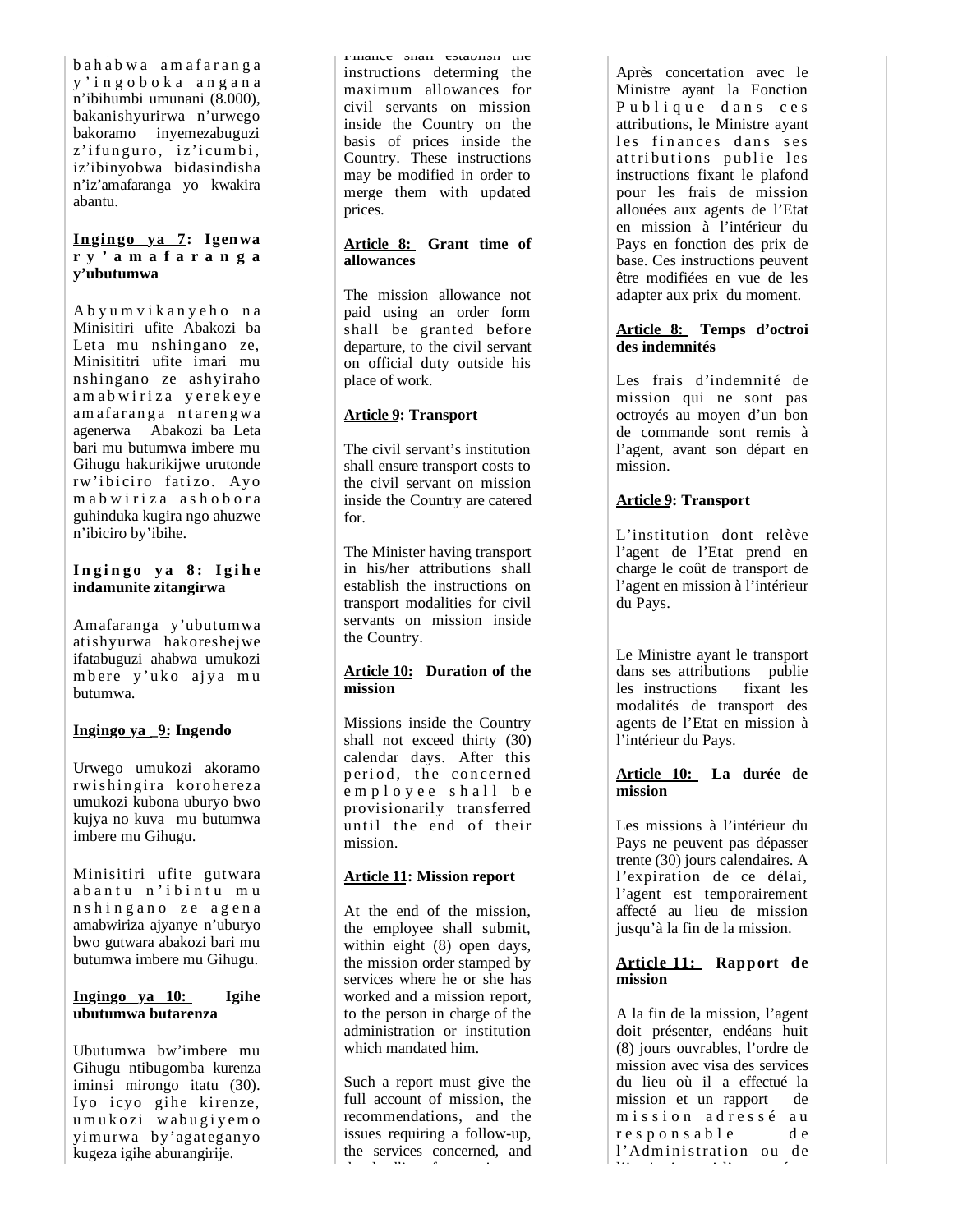## **Ingingo ya 11 : Raporo y'ubutumwa**

Iyo ubutumwa burangiye, u m u k o z i a g o m b a gushyikiriza umuyobozi wamutumye, urwandiko r w ' u b u t u m w a r u r i h o umukono w'uhagarariye inzego z'imirimo yakoreyemo ubutumwa hamwe na raporo y'ubutumwa bitarenze iminsi umunani (8) y'akazi.

Iyo raporo igomba kugaragaza uko ubutumwa bwagenze, ibyifuzo, ingingo zisaba gukuri ki ranwa, i nzego z'imirimo zibishinzwe n'igihe ntarengwa bigomba gukorerwamo.

## **Ingingo ya 12: Abashinzwe gushyira mu bikorwa iri Teka**

Minisitiri w'Intebe. Minisitiri w'Abakozi ba Leta n'Umurimo, Minisitiri w'Imari n'Igenamigambi na Minisitiri w'Ibikorwa R e m e z o , b a s h i n z w e kubahiriza iri Teka

#### **Ingingo ya 13: Ivanwaho ry'ingingo zinyuranyije n'iri Teka**

Ingingo zose z'amateka abanziriza iri kandi zinyuranyije na ryo zivanyweho.

**Ingingo ya 14: Igihe iri t e k a r i t a n g i r i r a gukurikizwa**

Iri teka ritangira gukurikizwa ku munsi ritangarijweho mu Igazeti ya Leta ya Repubulika y'u Rwanda.

Kigali, ku wa **28/08/2008** 

Perezida wa Repubulika **KAGAME Paul (sé)**

t h e deadlines for carry ing out that follow-up.

### **Article 12: Authorities r e s p o n s i b l e f o r implementation of this order**

The Prime Minister, the Minister of Public Service, Labour and the Ministry of Finance and Planning and the Minister of Infrastructure are responsible for implementing this order **.**

**A r t i c le 1 3: Repealing provision**

All prior provisions contrary to this Order are hereby repealed.

## **Article 14: Commencement**

This Order shall come into force on the date of its publication in the Official Gazette of the Republic of Rwanda.

Kigali, on **28/08/2008** 

The President of the Republic **KAGAME Paul (sé)**

> The Prime Minister **MAKUZA Bernard (sé)**

The Minister of Public Service and Labour **MUREKEZI Anastase (sé)**

The Ministry of Finance and Economic Planning **MUSONI James (sé)**

The Minister of Infrastructure **BIHIRE Linda (sé)**

**Seen and sealed with the Seal of the Republic:** Minister of Justice/ Attorney **General KARUGARAMA Tharcisse (sé)**

l'institution qui l'a envoyé en mission.

Ce rapport doit indiquer l'exposé complet du déroulement de la mission, les recommandations, les points nécessitant un suivi, les services qui en sont chargés et les délais estimatif d'exécution des tâches complémentaires s'il y a lieu.

#### **Ar ti c l e 1 2 : A u to ri tés chargées de l'exécution du présent arrêté**

Le Premier Ministre, la Ministre de la Fonction Publique, le Ministre des Finances et de la Planification Economique et le Ministre des Infrastructures sont chargés de l'exécution du présent arrêté.

## **Article 13: Disposition abrogatoire**

Toutes les dispositions antérieures contraires au présent arrêté sont abrogées.

## **Article 14: Entrée en vigueur**

Le présent arrêté entre en vigueur le jour de sa publication au Journal Officiel de la République du Rwanda.

Kigali, le **28/08/2008** 

Le Président de la République **KAGAME Paul (sé)**

> Le Premier Ministre **MAKUZA Bernard (sé)**

Le Ministre de la Fonction Publique et du Travail **MUREKEZI Anastase (sé)**

Le Ministre des Finances et de la Planification Economique **MUSONI James (sé)**

Le Ministre des Infrastructures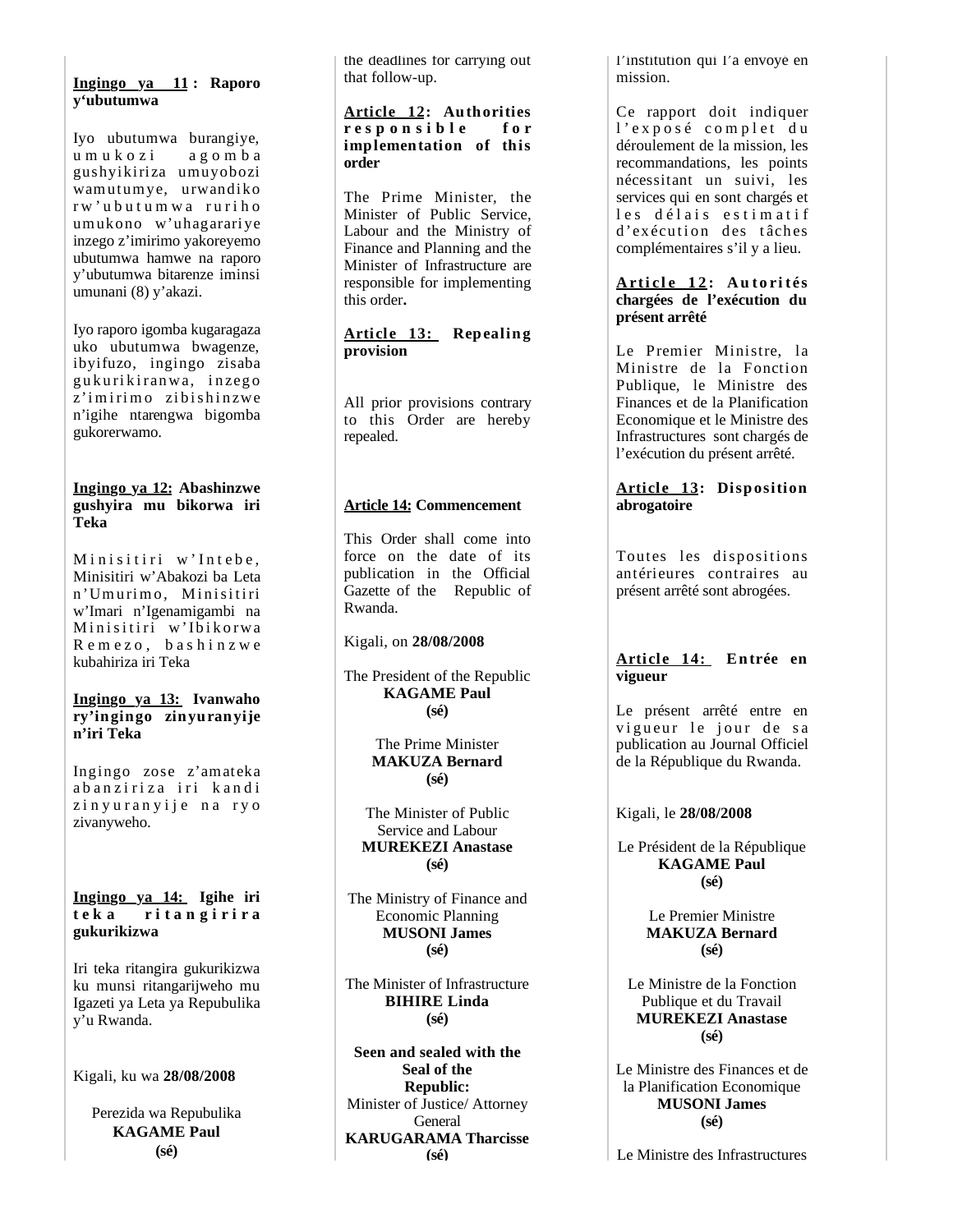| Minisitiri w'Intebe<br><b>MAKUZA Bernard</b><br>$(s\acute{e})$<br>Minisitiri w'Abakozi ba Leta<br>n'Umurimo<br><b>MUREKEZI Anastase</b><br>$(s\acute{e})$ | $\nabla^2 \geq 1$ | <b>BIHIRE Linda</b><br>$(s\acute{e})$<br>Vu et scellé du Sceau de la<br>République:<br>Le Ministre de la Justice/<br>Garde des Sceaux<br><b>KARUGARAMA Tharcisse</b><br>$(s\acute{e})$ |
|-----------------------------------------------------------------------------------------------------------------------------------------------------------|-------------------|----------------------------------------------------------------------------------------------------------------------------------------------------------------------------------------|
| Minisitiri w'Imari<br>n'Igenamigambi<br><b>MUSONI James</b><br>$(s\acute{e})$                                                                             |                   |                                                                                                                                                                                        |
| Minisitiri w'Ibikorwa<br>Remezo<br><b>BIHIRE Linda</b><br>$(s\acute{e})$                                                                                  |                   |                                                                                                                                                                                        |
| <b>Bibonywe kandi</b><br>bishyizweho Ikirango cya<br>Repubulika:                                                                                          |                   |                                                                                                                                                                                        |
| Minisitiri w'Ubutabera/<br>Intumwa Nkuru ya Leta<br><b>KARUGARAMA Tharcisse</b><br>$(s\acute{e})$                                                         |                   |                                                                                                                                                                                        |

| ITEKA RYA PEREZIDA N° 17/01<br>RYO KU WA 28/08/2008<br>RISHYIRAHO AMABWIRIZA<br>AGENGA UBUTUMWA MU<br><b>MAHANGA</b> | <b>PRESIDENTIAL</b><br>ORDER $N^{\circ}17/01$<br><b>REGULATING</b><br>OF 28/08/2008<br><b>OFFICIAL MISSIONS ABROAD</b> | <b>ARRETE PRESIDENTIEL N°17/01</b><br>DU 28/08/2008 PORTANT<br>REGLEMENTATION DES<br>MISSIONS OFFICIELLES A<br>L'ETRANGER |
|----------------------------------------------------------------------------------------------------------------------|------------------------------------------------------------------------------------------------------------------------|---------------------------------------------------------------------------------------------------------------------------|
| <b>ISHAKIRO</b>                                                                                                      | <b>TABLE OF CONTENTS</b>                                                                                               | <b>TABLE DES MATIERES</b>                                                                                                 |
| Ingingo ya mbere: Icyo<br>Iteka rigamije                                                                             | <b>Article One: Scope</b><br>Article 2: Allowances for<br>missions abroad                                              | <b>Article premier: Objet</b><br>Article 2 : Indemnités de<br>mission à l'étranger                                        |
| Ingingo ya 2: Ibigenerwa<br>abagiye mu butumwa mu<br>mahanga                                                         | Article 3: Calculation of<br>allowances                                                                                | Article 3: Calcul des<br>indemnités                                                                                       |
| Ingingo ya3 : Uko<br>indamunite zibarwa                                                                              | <b>Article 4: Allowances given</b><br>to the President of the<br><b>Republic</b>                                       | Article 4 : Indemnités<br>accordées au Président de<br>la République en mission                                           |
| Ingingo ya 4: Indamunite<br>zigenerwa Perezida wa<br>Repubulika agiye mu<br>butumwa mu mahanga                       | Article 5: Allocation of<br>allowances<br>Article 6: Advances for                                                      | à l'étranger<br>Article 5: Octroi des<br>indemnités                                                                       |
| Ingingo ya 5: Uko<br>indamunite zitangwa                                                                             | contingencies<br>Article 7. Allowances given                                                                           | Article 6: Avance pour<br>frois de représentation                                                                         |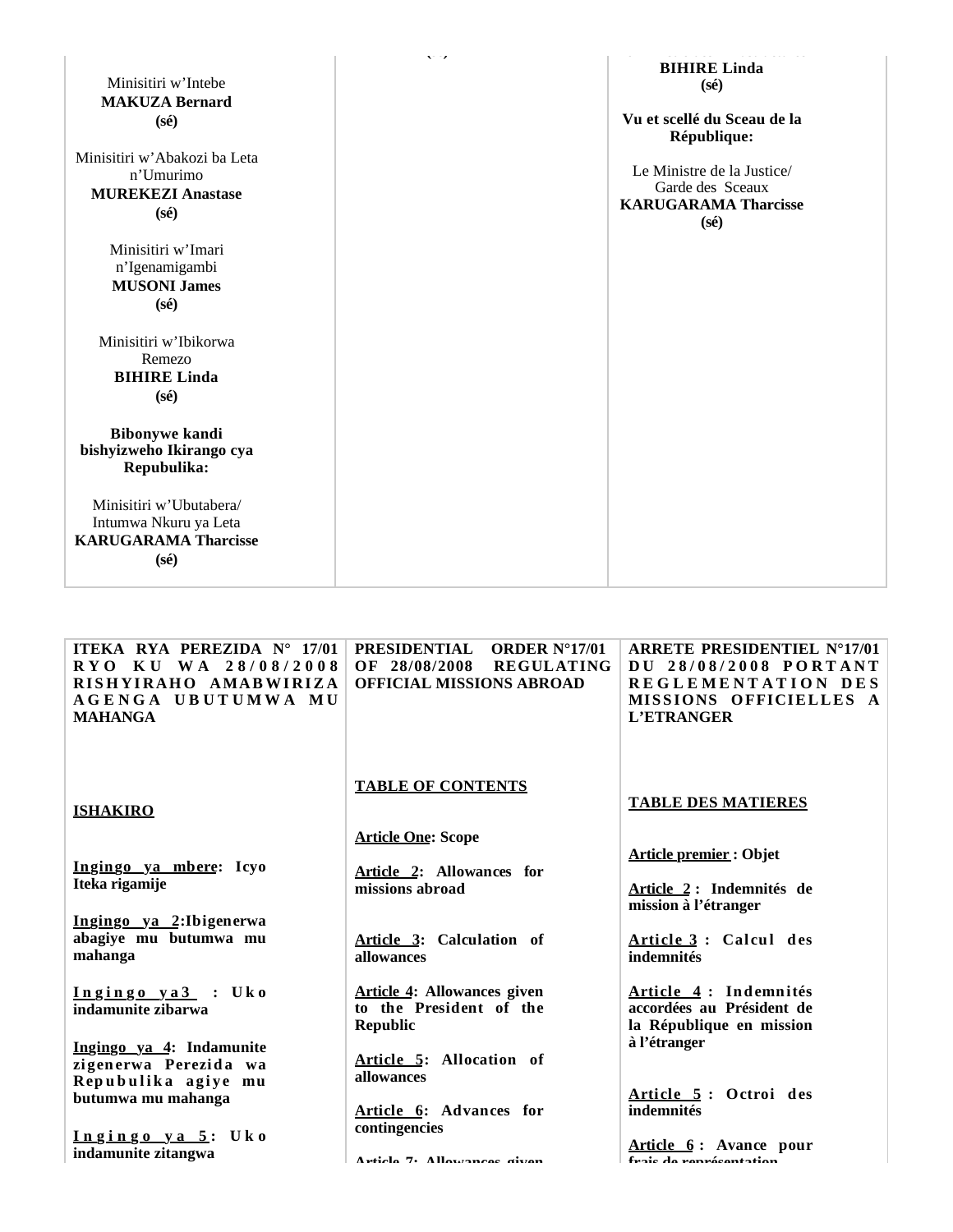**Ingingo ya 6: Avansi ku bintu bitungurana**

**Ingingo ya 7: Indamunite zigenerwa abatari abakozi ba** Leta baherekeje **abayobozi Bakuru mu butumwa mu mahanga**

**Ingingo ya 8: Ibyicaro mu ndenge**

**Ingingo ya 9: Gushyira umukono ku ruhushya**

**Ingingo ya 10: Ibisabwa kugira ngo indamunite zitangwe**

**Ingingo ya 11**: **Raporo y'ubutumwa**

**Ingingo ya 12: Abashinzwe gu sh yi ra i ri tek a mu bikorwa**

**Ingingo ya 13: Ivanwaho ry'ingingo zinyuranyije n'iri teka**

**Ingingo ya 14: Igihe Iteka ritangira gukurikizwa**

**Article 7: Allowances given**  to non civil servants **accompanying high State authorites**

**Article 8: Travel aviation classes** 

**A r t i c l e 9 : S i g n i n g permission order**

**Article 10: Requirements to b e g ra n ted p er d i em allowances**

**Article 11: Mission report**

**Article 12: Authorities r e s p o n s i b l e f o r implementation of this Order**

**Article 13: Repealing provision**

**Article 14: Commencement**

**frais de représentation**

**Article 7 : Indemnités accordées au membre de délégation autre que les a g e n t s d e l ' E t a t accompagnant les Hautes autorités du Pays**

**Article 8: Classes de voyage en avion**

**Article 9: Signature de l'ordre de mission**

**Article 10 : Conditions d'octroi des indemnités**

**Article 11 : Rapport de mission**

**Article 12: Autorités chargées de l'exécution du présent arrêté**

**Article 13 : Disposition abrogatoire**

**Article 14 : Entrée en vigueur**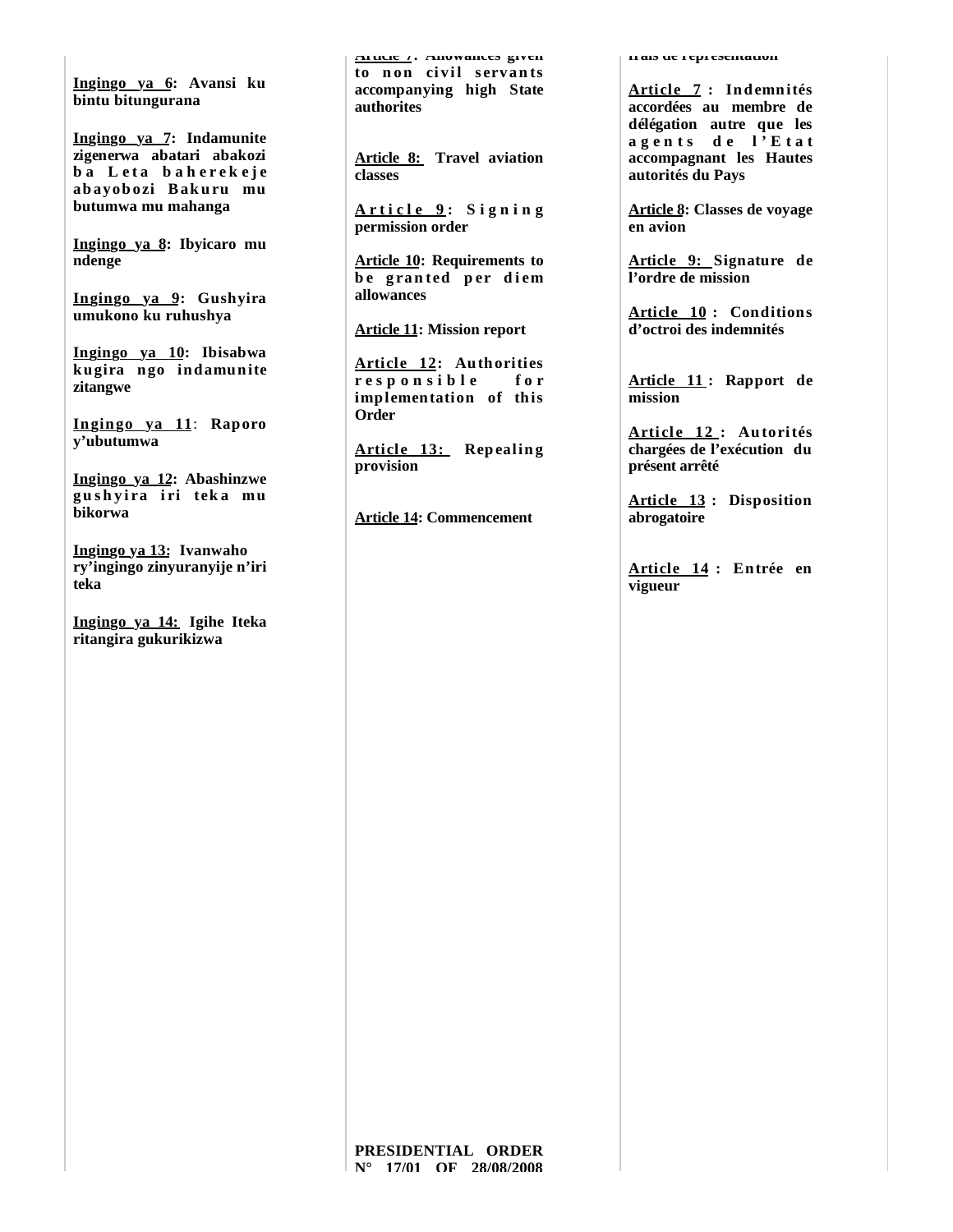#### **ITEKA RYA PEREZIDA N ° 17/01 RYO KUWA 28/08/2008 RISHYIRAHO AMABWIRIZA AGENGA U B U T U M W A M U MAHANGA**

**Twebwe KAGAME Paul,** Perezida wa Repubulika,

Dushingiye ku Itegeko Nshinga rya Repubulika y'u Rwanda ryo ku wa 04 Kamena 2003 nk'uko ryavuguruwe kugeza ubu, cyane cyane mu ngingo zaryo, iya 112, iya 113, iya 121, n'iya 201;

Dushingiye ku Itegeko-Ngenga n ° 3 4 / 2 0 0 3 r y o k u w a 1 6 / 0 9 / 2 0 0 3 ri s h y i rah o ibigenerwa Abanyapolitiki Bakuru b'Igihugu nk'uko ryahinduwe kandi ryujujwe kugeza ubu, cyane mu ngingo zaryo, iya 2, iya 3, iya 5 n'iya 6;

Dushingiye ku Itegeko-Ngenga n° 22/2004 ryo ku wa 1 3 / 0 8 / 2 0 0 4 ri s h y i rah o amategeko ngengamikorere y'Abashinjacyaha n'Abakozi bo mu bushinjacyaha nk'uko ryavuguruwe kugeza ubu, cyane cyane mu ngingo yaryo ya 112;

Dushingiye ku Itegeko n°22/2002 ryo ku wa 09/07/2002 rishyiraho Sitati rusange igenga Abakozi ba Leta n'inzego z'imirimo ya Leta, cyane cyane mu ngingo yaryo ya 49;

Dushingiye ku Itegeko no 06/ b i s / 2 0 0 4 r y o k u w a 1 4 / 0 4 / 2 0 0 4 r i g e n g a Ab acam an za n 'Ab ak o zi b'Inkiko nk'uko r yahinduwe

#### **N 17/01 OF 28/08/2008 REGULATING OFFICIAL MISSIONS ABROAD**

**We, KAGAME Paul,** President of the Republic,

Pursuant to the Constitution of the Republic of Rwanda of 04 June 2003 as amended to date, especially in Articles 112, 113, 121 and 201;

Pursuant to Organic Law n° 34/2003 of 16/09/2003 determining allowances and other fringe benefits to be allocated to State Top political appointees, as amended to date, in Articles, 2, 3, 5and 6;

Pursuant to Organic Law n° 22/2004 of 13/08/2004 on the Statute of Public Prosecutors and Personnel of the public Prosecution Service as amended to date, especially in Article 112;

Pursuant to Law n° 22/2002 of 09/07/2002 on the General Statutes for Rwanda Public Service, especially in Article 49;

Pursuant to Law no 06/ Bis 2004 of 14/04/2004 on the Statutes for Judges and Other Judicial Personnel as amended to date, especially in Article 113;

Reviewing Presidential Decree n° 01 /Bis /01 of  $14/3/2001$  modifying Presidential Decree n°28/01 of 8/7/1998, on travel allowances abroad ;

Upon proposal by the Minister of Public Service and Labour;

After consideration and approval by the Cabinet in its session of 23/07/ 2008;

**A R R E T E PRESIDENTIEL N°17/01 DU 28/08/2008 PORTANT RE G L E ME NT AT I O N D E S M I S S I O N S O F F I C I E L L E S A L'ETRANGER.**

#### **Nous, KAGAME Paul,** Président de la République,

Vu la Constitution de la République rwandaise du 04 juin 2003 telle que révisée jusqu'à ce jour, spécialement en ses articles 112, 113, 121 et 201;

Vu la Loi Organique n° 34/2003 du 16/09/2003 portant fixation des ind emnités et autres avantages alloués aux Hauts Mandataires Politiques de l'Etat tel que révisée et complétée à ce jour, spécialement dans ses articles, 2, 3, 5 et 6 ;

Vu la Loi Organique n° 22/2004 du 13/08/2004 portant Statut des Officiers du Ministère Public et du Personnel du Parquet telle que modifiée à ce jour, spécialement en son article 112 **;**

Vu la Loi n° 22/2002 du 09/07/2002 portant Statut Général de la Fonction Publique rwandaise, spécialement en son article 49 ;

Vu la Loi n° 06/bis 2004 du 14/04/2004 portant Statut des Juges et des Agents de l'Ordre judiciaire telle que modifiée et complétée à ce jour , spécialement en son article 113 ;

Revu l'Arrêté Présidentiel n° 01/Bis/01 du 14/3/2001 portant modification de l'Arrêté Présidentiel n° 28/01 du 8/7/1998 relatif aux frais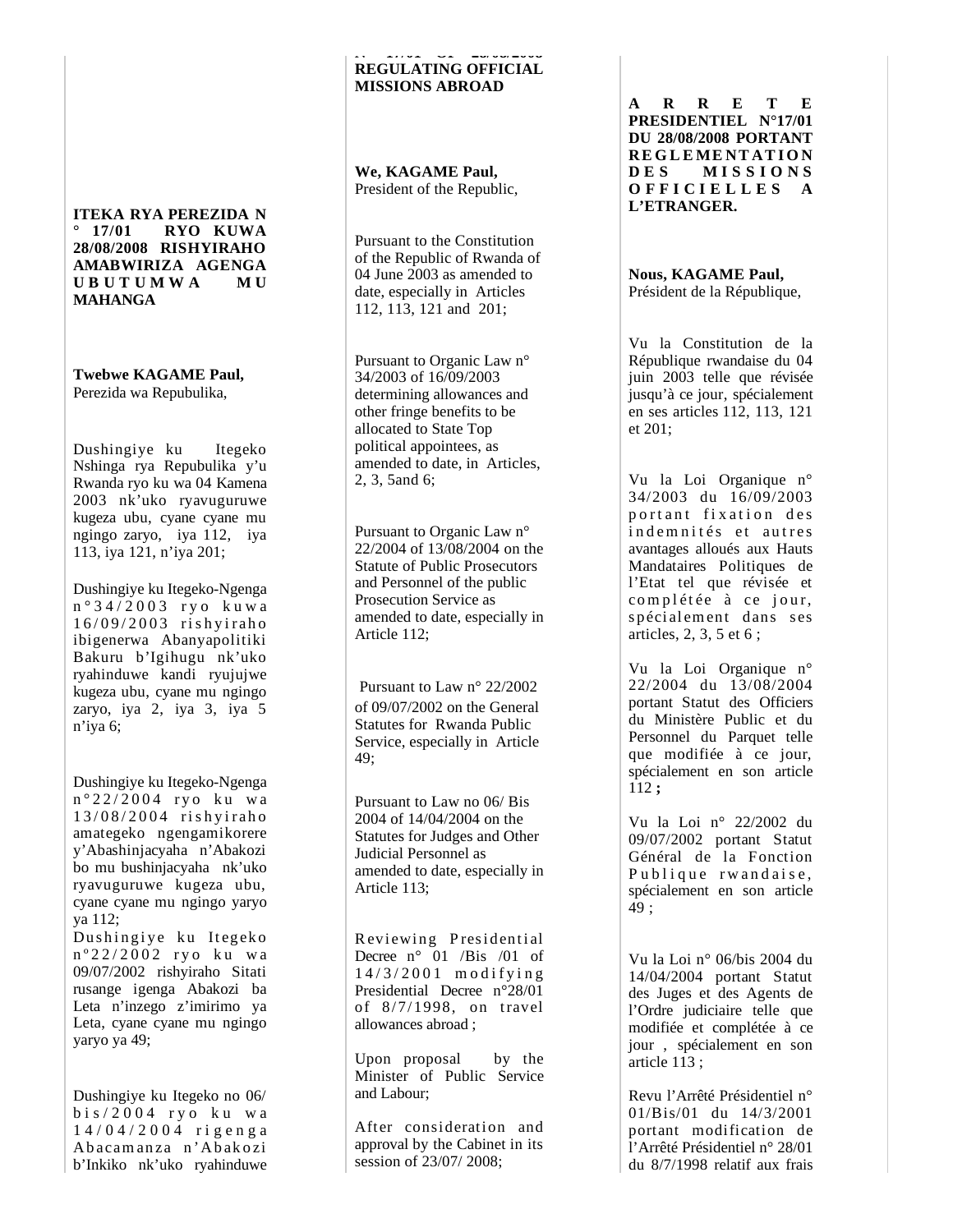kandi ryujujwe kugeza ubu, cyane cyane mu ngingo yaryo ya 113;

Dusubiye ku Iteka rya Perezida n° 01 Bis/01 ryo ku wa 14/3/2001 rihindura Iteka rya Perezida n° 28/01 ryo ku wa 8/7/1998 ryerekeye indamunite z'abajya mu butumwa mu mahanga ;

Bisabwe na Minisitiri w' A b a k o z i b a L e t a n'Umurimo;

Inama y'Abaminisitiri yo ku wa 23/07/2008 imaze kubisuzuma no kubyemeza;

## **TWATEGETSE KANDI DUTEGETSE:**

### **Ingingo ya mbere: Icyo Iteka rigamije**

Iri Teka rishyiraho amabwiriza agenga indamunite zihabwa Abanyapolitiki n'Abakozi ba Leta bose bajya mu butumwa bwa Leta mu mahanga.

## **Ingingo ya 2:Ibigenerwa abagiye mu butumwa mu mahanga**

Igihe Umunyapolitiki cyangwa umukozi wa Leta agiye mu butumwa mu mahanga, Leta imugenera indamunite ku munsi zikubiyemo, am af ar ang a y' i cumbi, ay'amafunguro, ay'urugendo, ay'itumanaho n'andi y a k e n e r w a m u r w e g o rw'ubutumwa.

#### **I n g i n g o y a 3 : Uk o indamunite zibarwa**

Indamunite zibarwa hakurikijwe uko ubuzima buhenze mu bihugu cyangwa imijyi.

A b y u m v i k a n y e h o n a Minisitiri ufite Abakozi ba Leta mu nshingano ze, Minisitiri ufite Imari mu nshin gano ze ash yiraho

#### **HAVE ORDERED AND DO HEREBY ORDER:**

## **Article One: Scope**

This Order shall regulate travel allowances given to Political appointees and Civil servants travelling out of the country for official duties.

## **Article 2: Allowances for missions abroad**

Whenever a political appointee or a civil servant travels out of the country for official duties, he or she shall be entitled to a per diem allowance that shall cover costs for accommodation, meals, transport, communication and any other incidental costs.

## **Article 3: Calculation of allowances**

Allowances shall be calculated on basis of the living costs of the host country or city.

Upon consultation with the Minister with public service in his or her attributions, the Minister having finance in his or her attributions shall put in place Instructions determining the basis of the amount of per diem allowances payable taking into account the cost of living in different countries.

## **Article 4: Allowances given to the President of the Republic**

Whenever the President of the Republic travels out of the country for official duties, the State shall pay all costs related to accommodation, meals, transport, e n t e r t a i n m e n t , communication and any other costs incidental to completion de mission à l'étranger ;

Sur proposition du Ministre de la Fonction Publique et du Travail;

Après examen et adoption par le Conseil des Ministres en sa séance du 23/07/ 2008;

## **AVONS ARRETE ET ARRETONS :**

## **Article premier : Objet**

Le présent arrêté réglemente les indemnités de mission officielle à l'étranger pour les mandataires politiques et pour tous les agents de l'Etat.

#### **Article 2 : Indemnités de mission à l'étranger**

Lorsqu' un agent de l'Etat ou un mandataire politique part en mission à l'étranger, les indemnités de mission sont octroyées en totalité en tenant compte des frais de logement, de transport, communication et de restauration et autres frais relatifs à la mission.

#### **Article 3 : Calcul des indemnités**

Les frais de mission sont calculés en fonction du coût de vie du pays ou ville de destination.

Sur consultation avec le Ministre ayant la Fonction Publique dans ses attributions, le Ministre ayant les finances dans ses attributions publie les Instructions fixant les bases de calcul des indemnités de mission à l'étranger en fonction du coût de vie des pays de destination. Ces instructions peuvent être changées pour les actualiser.

**Article 4: Indemnités accordées au Président de**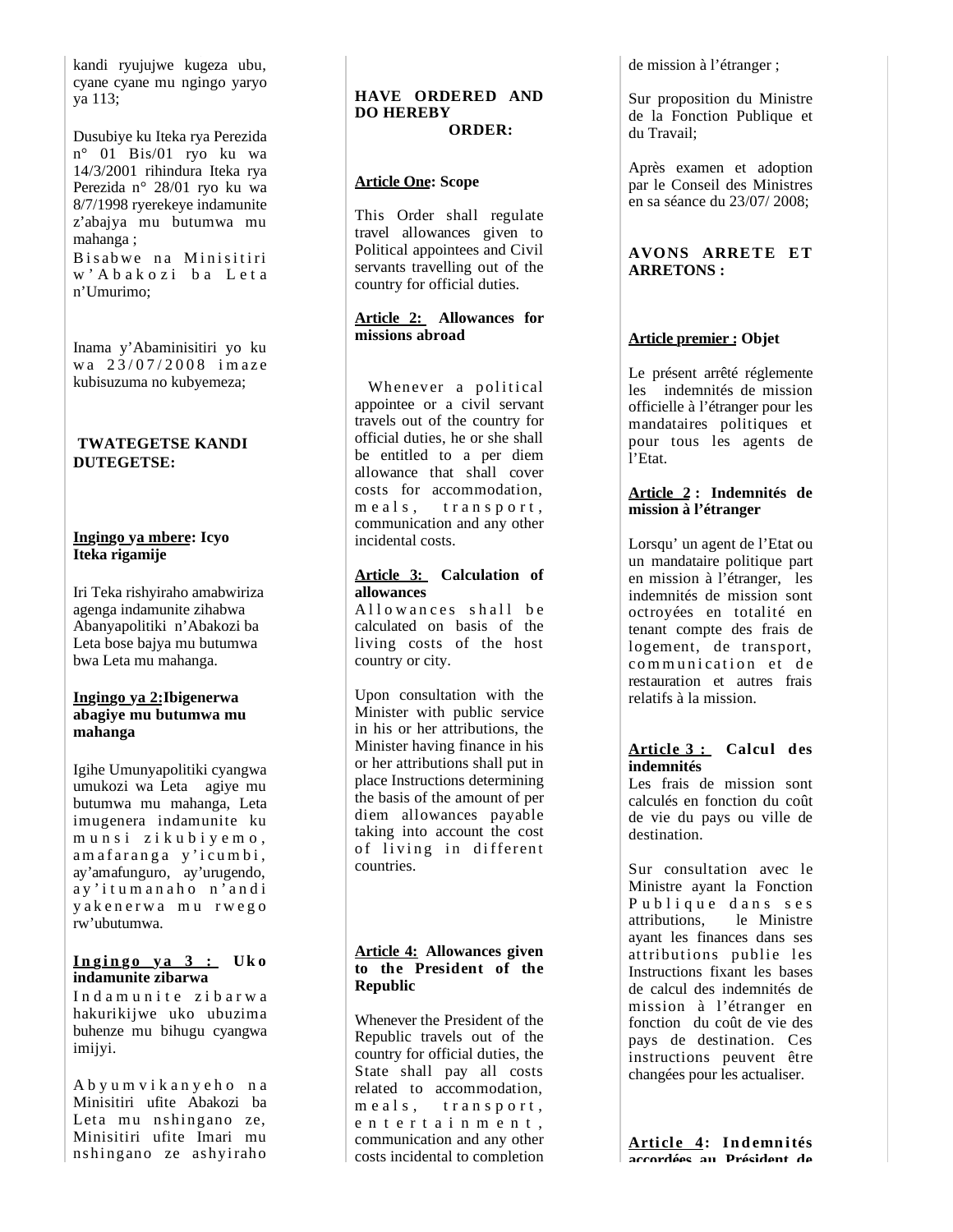amabwiriza agena ibiciro ngenderwaho mu gushyiraho indamunite zihabwa abajya mu butumwa mu mahanga zijyanye n'uko ubuzima buhenda mu bihugu. Ayo mabwiriza ashobora guhinduka kugira ngo ahuzwe n'ibihe.

#### **Ingingo ya 4: Indamunite zigenerwa Perezida wa Rep u b u l i k a a g i y e mu butumwa mu mahanga**

Iyo Perezida wa Repubulika agiye mu butumwa mu mahanga, Leta yishingira ibyerekeye urugendo rwe byose, bigizwe n'icumbi, am afunguro, urugendo, kwakira abashyitsi, itumanaho n'ibindi byose bimworohereza kurangiza ubutumwa bwe neza.

#### **I n g i n g o y a 5 : U k o indamunite zitangwa**

Abakozi bo mu rwego rwa politiki bari ku nzego z'imirimo B, C, D bahabwa 100% z'uburyo ubuzima buhenze bitewe n'aho bagiye hashingiwe ku mabwiriza ya Minisitiri ufite imari mu n shingano ze ndet se bakongererwaho 50%.

Abakozi bo mu rwego rwa E bahabwa 100% z'uburyo ubuzima buhenze bitewe n'aho bagiye hashingiwe ku mabwiriza ya Minisitiri ufite imari mu nshingano ze ndetse bakongererwaho 10%.

Ku bakozi bo mu rwego rwa politiki n'abakozi bari mu rwego rw'imirimo F, G/1, bahabwa 100% z'uburyo ubuzima buhenze bitewe n'aho bagiye hashingiwe ku mabwiriza ya Minisitiri ufite imari mu nshingano ze.

costs incidental to completion of the mission.

## **Article 5: Allocation of allowances**

Political appointees who fall in the category of job classification B, C, and D shall be given 100% of the total cost of expenses taking into account the cost of living of the host country and shall be determined in accordance with the Instructions of the Minister of Finance. Additionally, a 50% top up shall be given.

Political appointees who fall in the category of job classification E shall be given 100% of the total costs of expenses taking into account the cost of living of the host country and shall be determined in accordance with the Instructions of the Minister of Finance. Additionally, a 10% top up shall be given.

Political appointees and civil servants who fall in the category of job classification  $F$  and  $G/I$  shall be given 100% of the total costs of expenses taking into account the cost of living of the host country and shall be determined in accordance with the Instructions of the Minister of Finance.

Civil servants who fall in the category of job classification H/2, I/3 shall be given 90% of the total cost of expenses taking into account the cost of living of the host country and shall be determined in accordance with the Instructions of the Minister.

Professionals and other personnel shall be given 80% of the total cost of expenses taking into account the cost of living of the host country and shall be determined in<br>accordance with the accordance Instructions of the Minister of Finance.

#### **accordées au Président de la République en mission à l'étranger**

Lorsque le Président de la République est en mission à l'étranger, l'Etat prend en charge tous les frais relatifs à sa mission à savoir les frais de logement, de restauration, de représentation en mission, de transport, communication et tout autre frais nécessaires au bon déroulement de la mission.

## **Article 5 : Octroi des indemnités**

Les mandataires politiques de niveau d'emploi B, C, D, reçoivent une indemnité équivalant à 100% du coût de vie tel que prévu par les Instructions du Ministre ayant les finances dans ses attributions et des indemnités additionnelles équivalant à 50%.

Les mandataires politiques de niveau d'emploi E, reçoivent une indemnité équivalant à 100% du coût de vie tel que prévu par les Instructions du Ministre ayant les finances dans ses attributions et des indemnités additionnelles équivalant à 10%.

Les mandataires politiques et agents de l'Etat de niveau d'emploi F, G/1, reçoivent une indemnité équivalant à 100% du coût de vie tel que prévu par les Instructions du Ministre ayant les finances dans ses attributions.

Les agents de l'Etat de niveaux H/2 et I/3 reçoivent des indemnités de missions<br>de 90% du coût de vie tel du coût de vie tel que prévu par les Instructions du Ministre ayant les finances dans ses attributions.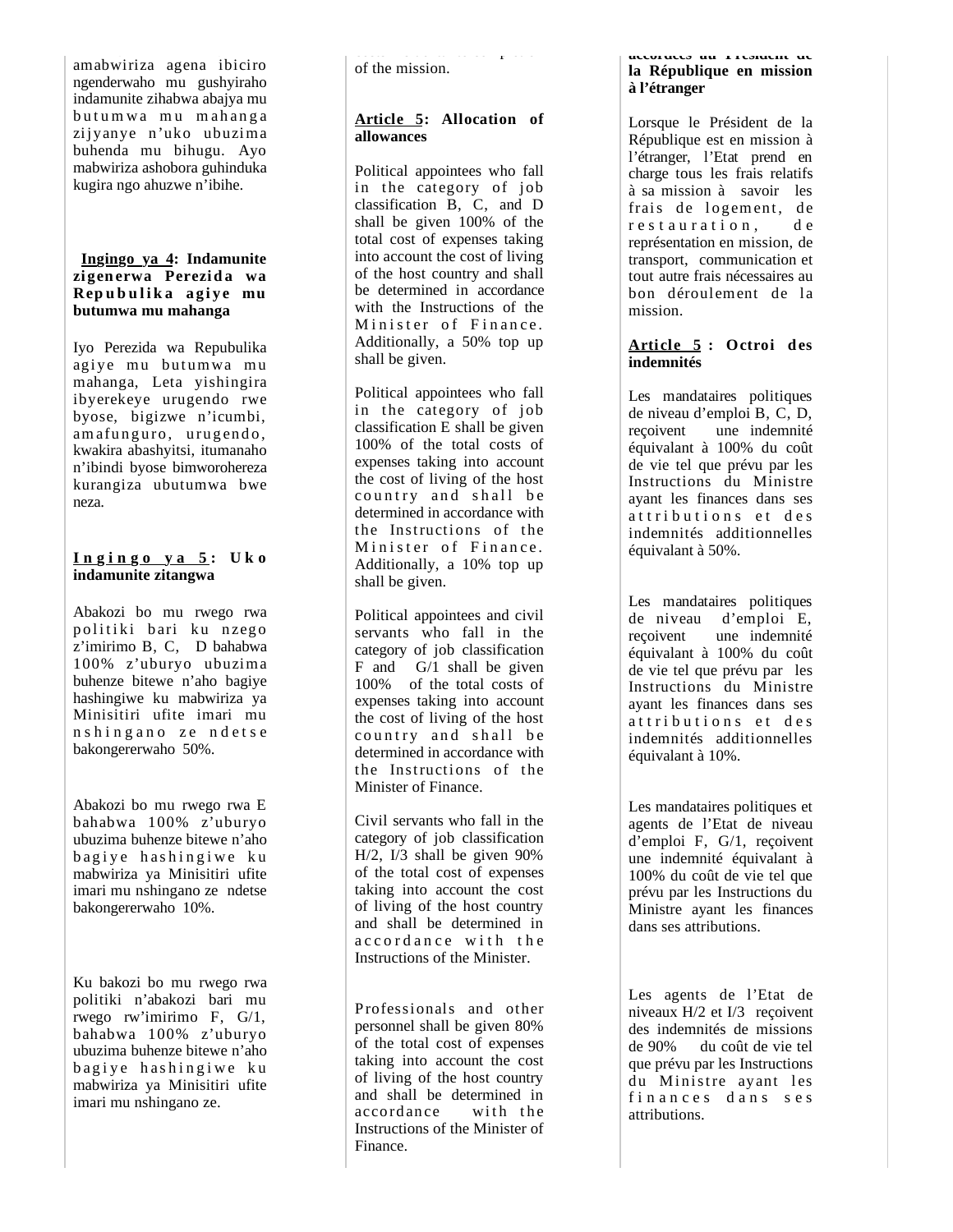Ku bakozi bari mu rwego rw'imirimo  $H/2$  na  $I/3$ bahabwa 90% z'uburyo ubuzima buhenze bitewe n'aho bagiye hashingiwe ku mabwiriza ya Minisitiri ufite imari mu nshingano ze.

Aba "Professionnels" n'abandi bakozi bahabwa 80% z'uburyo ubuzima buhenze bitewe n'aho bagiye hashingiwe ku mabwiriza ya Minisitiri ufite imari mu nshingano ze.

#### **Ingingo ya 6: Avansi ku bintu bitungurana**

Bitabangamiye ibivugwa mu ngingo ya 5 y'iri teka, abanyapolitike n'abayoboye itsinda bahabwa avansi ku bintu bitungurana ingana na:

- Amadolari igihumbi y'amanyamerika (1. 000 \$) ku munsi ku nzego z'imirimo B, C na D;

- Amadolari ijana y'amanyamerika (100 \$) ku munsi ku rwego rw'imirimo  $E$ ;

- Amadolari cumi n'atanu y'amanyamerika (15 \$) ku munsi ku banyapolitike cyangwa abakozi ba Leta batavuzwe haruguru bayoboye itsinda.

> Umunyapolitiki cyangwa Umukozi wa Leta uhawe amafaranga avugwa muri iyi ngingo agomba kugaragaza uburyo y a y a k o r e s h e j e hifashishijwe inyandiko yuzuzwa iteganywa mu mabwariza ya Minisitiri ufite Imari mu nshingano ze. Ivo nyandiko itangirwa rimwe na raporo y'ubutumwa.

## **A r t i c le 6: Advance for contingencies**

Without prejudice to article 5<br>of this Order, political of this Order, appointees and heads of delegations shall be given an ad vance contingency allowance as follows :

One thousand US dollars (1,000\$) per day for levels  $\overrightarrow{B}$ ,  $\overrightarrow{C}$  and  $\overrightarrow{D}$ ;

One hundred US dollars ( 100 \$) per day for level E ;

Fifteen US dollars (15 \$) per day for political leaders and civil servants not mentioned above who are heads of delegation.

A Political appointee or civil servant given an advance contingency allowance shall justify its expenditure using a form that shall be provided in the Instructions of the Minister of finance and shall be submitted together with the mission report.

## **Article 7: Allowances given**  to non civil servants **accompanying High State authorities**

A non civil servant in a delegation accompanying high authorities shall be entitled to an equal allowance given to civil servants in category F and G/1.

## **Article 8: Travel aviation classes**

Authorities falling in the category of job classification B, C and D shall travel first class while on official mission abroad.

Officials falling in category of job classification E shall

Les professionnels et les autres agents reçoivent des frais de missions équivalant à 80% du coût de vie tel que prévu par les Instructions du Ministre ayant les finances dans ses attributions.

## **Article 6: Avance pour les frais de représentations**

Sans préjudice à l'article 5, les mandataires politiques et les chefs de délégation suivants, reçoivent des frais de représentation pour couvrir des imprévus comme suit :

Un montant de mille dollars américains (1.000 \$) par jour pour les emplois de niveau B, C et  $D$  ;

Cent dollars américains (100 \$) par jour pour des emplois de niveau  $E$ :

Ouinze dollars américains (15\$) par jour pour les autres mandataires politiques et agents de l'Etat non mentionnés ci-dessus et qui sont des chefs de délégation.

Un mandataire politique ou un agent de l'Etat qui reçoit une avance sur les imprévus devra en faire une justification au moyen du formulaire annexé aux instructions du Ministre ayant les Finances dans ses attributions. Ledit formulaire doit être remis en même temps que le rapport de mission.

**Article 7 : Indemnités accord ées au memb re d ' u n e d é l é g a t i o n accompagnant les Hautes autorités du Pays autre qu'un agent de l'Etat.**

Un membre de délégation qui n'est pas un agent de l'Etat accompagnant les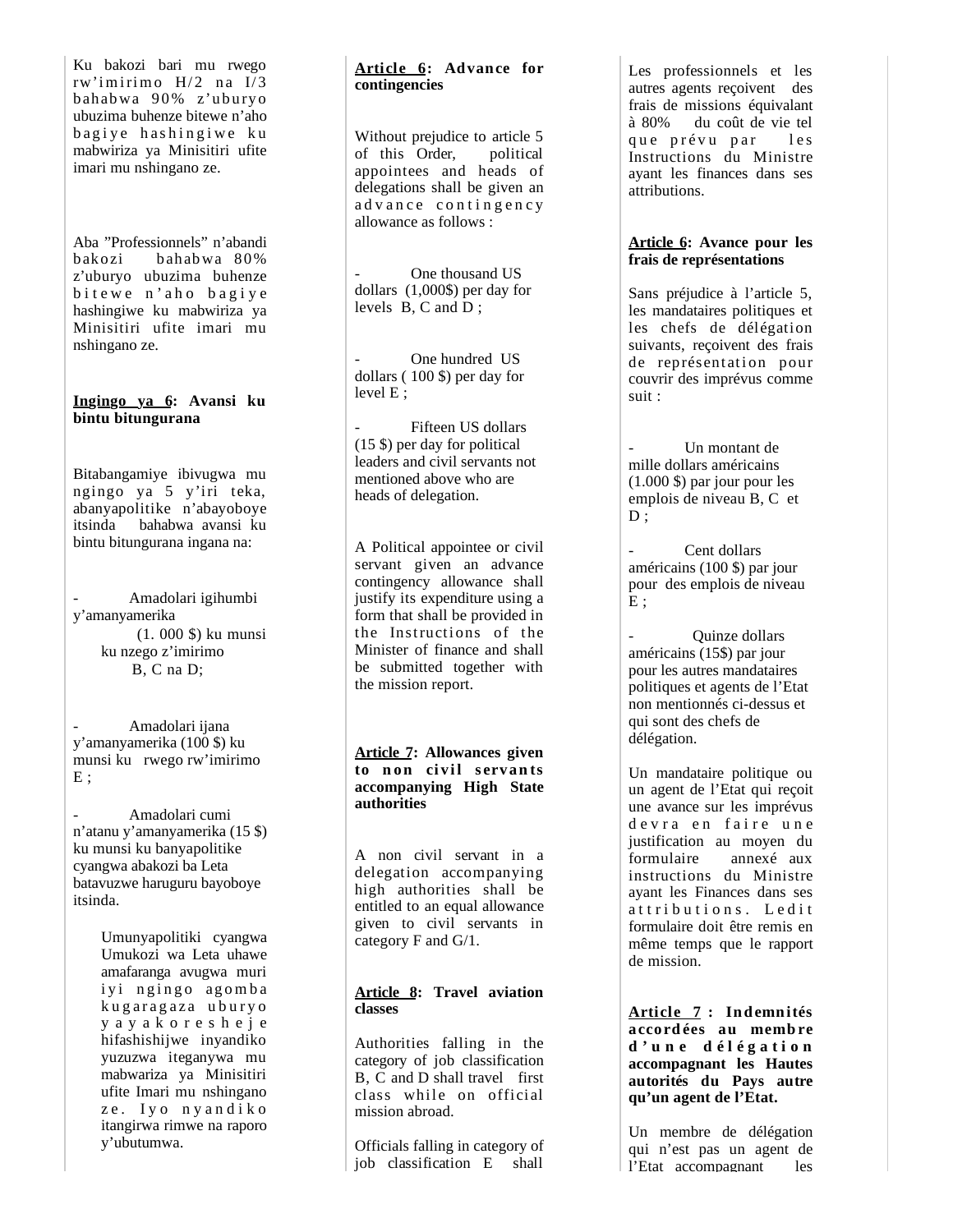### **Ingingo ya 7: Indamunite zigenerwa abatari abakozi ba** Leta baherekeje **abayobozi Bakuru mu butumwa mu mahanga**

Uri mu itsinda riherekeje Aboyobozi Bakuru mu butumwa mu mahanga atari umukozi wa Leta, agenerwa indamunite z'ubutumwa zingana n'izigenerwa abakozi ba Leta bo mu rwego rwa F na  $G/1$ .

## **Ingingo ya 8: Ibyicaro mu ndege**

Abayobozi Bakuru bari mu rwego rw'imirimo B, C na D, bagendera mu cyicaro cyo mu rwego rwa mbere mu ndege iyo bagiye mu butumwa mu mahanga.

Abayobozi bari mu rwego E bagendera mu cyicaro cyo mu rwego rwa kabiri iyo bagiye mu butumwa mu mahanga.

Abandi Banyapolitiki n'Abakozi ba Leta batavuzwe haruguru bagendera mu cyicaro cyo mu rwego rwa gatatu iyo bagiye mu butumwa mu mahanga.

#### **Ingingo ya 9: Gushyira umukono ku ruhushya**

Perezida wa Repubulika ashyira umukono ku ruhushya rwo kujya mu butumwa ku Bayobozi bari mu nzego z'imirimo B, C, D na E.

Perezida wa Sena ashyira u mukono ku nyandiko yemerera Abasenateri kujya mu butumwa n'aho Perezida w'Umutwe w'Abadepite agashyira umukono ku nyandiko yemerera Abadepite kujya mu butumwa.

Perezida w'Urukiko rw'Ikirenga ashyira umukono ku nyandiko yemerera Abacamanza kujya mu butumwa.

travel in business class while on official mission abroad.

Other Political appointees and civil servants not mentioned above, shall travel in economy class while on official mission abroad.

## **Article 9: Signing mission order**

The President of the Republic shall sign mission orders to travel out of the country for official duties for officials in the job category of B, C, D and E.

The President of the Senate and the President of the Chamber of Deputies shall sign mission orders for senators and deputies respectively going out of the country for official duties.

The Chief Justice shall sign mission orders for judges going out of the country for official duties.

The Prime Minister shall sign mission orders for other political appointees and civil servants not mentioned in this article.

## **Article 10: Requirements to b e g ra n ted p er d i em allowances**

No political appointee or civil servant shall be given per diem allowances without showing a dully signed permission order by the compentent authority.

## **Article 11: Mission Report**

A Political appointee or a civil servant shall in a period not exceeding eight (8) working days after the return submit a mission report to the authorit y that si gned his

l Etat accompagnant les la compagnant les la compagnant les la compagnant les la compagnant les la compagnant<br>Les la compagnant les la compagnant les la compagnant les la compagnant les la compagnant les la compagnant le autorités du pays, reçoit une indemnité de mission équivalant à celui d'un agent de l'Etat de niveau F, et G/ 1.

#### **A r t i c le 8 : Classes d e voyage en avion**

Les autorités occupant les emplois de niveaux B, C et D voyagent en première classe de l'avion lorsqu'ils vont en mission à l'étranger.

Les autorités incluses dans les niveaux E voyagent en Business class de l'avion lorsqu'ils vont en mission à l'étranger.

Les autres mandataires politiques et agents de l'Etat non mentionnés ci-haut voyagent en classe économique lorsqu'ils vont en mission à l'étranger.

## **Article 9 : Signature de l'ordre de mission**

Le Président de la République signe l'ordre de mission des autorités dont<br>les niveaux d'emploi les niveaux figurent dans les lettres B, C, D et E.

Le Président du Sénat et le Président de la Chambre des<br>Députés signent s i g n e n t respectivement les ordres de mission pour les Sénateurs et pour les Députés.

Le Président de la Cour Suprême signe les ordres de missions pour les juges.

Le Premier Ministre signe les ordres de mission des autres Manadataires politiques et agents de l'Etat non mentionnés ci-haut .

**Article 10: Conditions d'octroi des indemnités**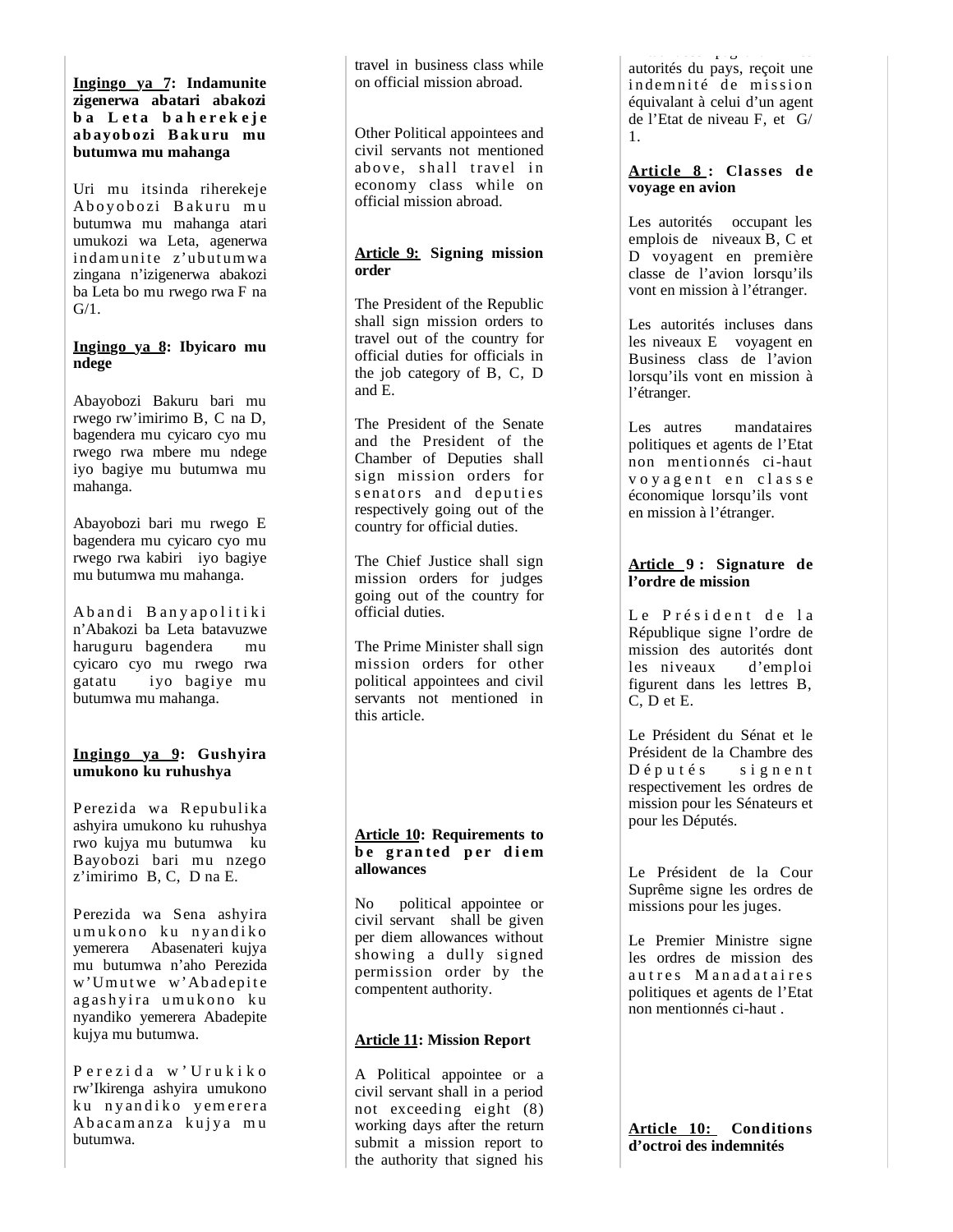Minisitiri w'Intebe ashyira u mukono ku nyandiko yemerera abandi banyapolitiki n'abandi bakozi ba Leta kujya mu butumwa.

#### **Ingingo ya 10: Ibisabwa k u gi ran go i n d amu n i te zitangwe**

Nta Munyapolitiki cyangwa umukozi wa Leta wemerewe guhabwa indamunite z'abajya mu butumwa mu mahanga at er ek an y e uruhushya rw'umwimerere rwasinywe n'um uyobozi ubifitiye ububasha.

## **Ingingo ya 1 1**: **Raporo y'ubutumwa**

Umunyapolitiki cyangwa umukozi wa Leta urangije ubutumwa agomba guha u m u y o b o z i w a s h y i z e u mukono ku nyandiko y'uruhushya rwo kujya mu butumwa mu mahanga, raporo y'ubutumwa mu gihe kitarenze iminsi umunani (8) y'akazi uhereye igihe agarukiye mu gihugu.

## **Ingingo ya 12: Abashinzwe gushyira iri teka mu bikorwa**

Minisitiri w' Intebe , Minisitiri w'Abakozi ba Leta n'Umurimo na Minisitiri w' Imari n'Igenamigambi basabwe kubahiriza iri Teka.

## **Ingingo ya 13: Ivanwaho ry'ingingo zinyuranyije n'iri teka**

Ingingo zose z'Amateka abanziriza iri kandi zinyuranye na ryo zivanyweho.

**Ingingo ya 14: Igihe iri teka ritangira gukurikizwa**

or her permission order.

## **Article 12: Authorities r e s p o n s i b l e f o r implementation of this order**

The Prime Minister, the Minister of Public Service and Labour and the Minister of Finance and Economic Planning are hereby entrusted with implementation of this Order.

## Article 13: Repealing **provision**

All legal provisions inconsistent with Order are hereby repealed.

## **Article 14: Coming into force**

This order shall come into force on the day of its publication in the Official Gazette of the Republic of Rwanda.

Kigali, on **28/08/2008**

The President of the Republic **KAGAME Paul (sé)**

The Prime Minister **MAKUZA Bernard (sé)**

The Minister of Public Service and Labour **MUREKEZI Anastase (sé)**

The Ministry of Finance and Economic Planning **MUSONI James (sé)**

**Seen and sealed with the Seal of the Republic:**

Minister of Justice /Attorney **General KARUGARAMA Tharcisse (sé)**

Aucun mandataire politique ni agent de l'Etat ne peut bénéficier des indemnités de mission à l'extérieur du pays sans ordre de mission original signé par l'autorité compétente.

## **Article 11 : Rapport de mission**

Un mandataire politique ou un agent de l'Etat doit soumettre le rapport de sa mission à l'autorité qui a signé l'ordre de mission dans huit (8) jours ouvrables à partir de son retour au pays.

## Article 12 : Autorités **chargées de l'exécution du présent arrêté**

Le Premier Ministre, le Ministre de la Fonction Publique et du Travail et le Ministre des Finances et de la Planification Economique sont chargés de l'exécution du présent arrêté.

## **Article 13 : Abrogation des dispositions contraires**

 Toutes les dispositions réglementaires antérieures contraires au présent arrêté sont abrogées.

## **Article 14 : Entrée en vigueur**

Le présent arrêté entre en vigueur le jour de sa publication au Journal Officiel de la République du Rwanda.

Kigali, le **28/08/2008**

Le Président de la République **KAGAME Paul (sé)**

Le Premier Ministre **MAKUZA Bernard (sé)**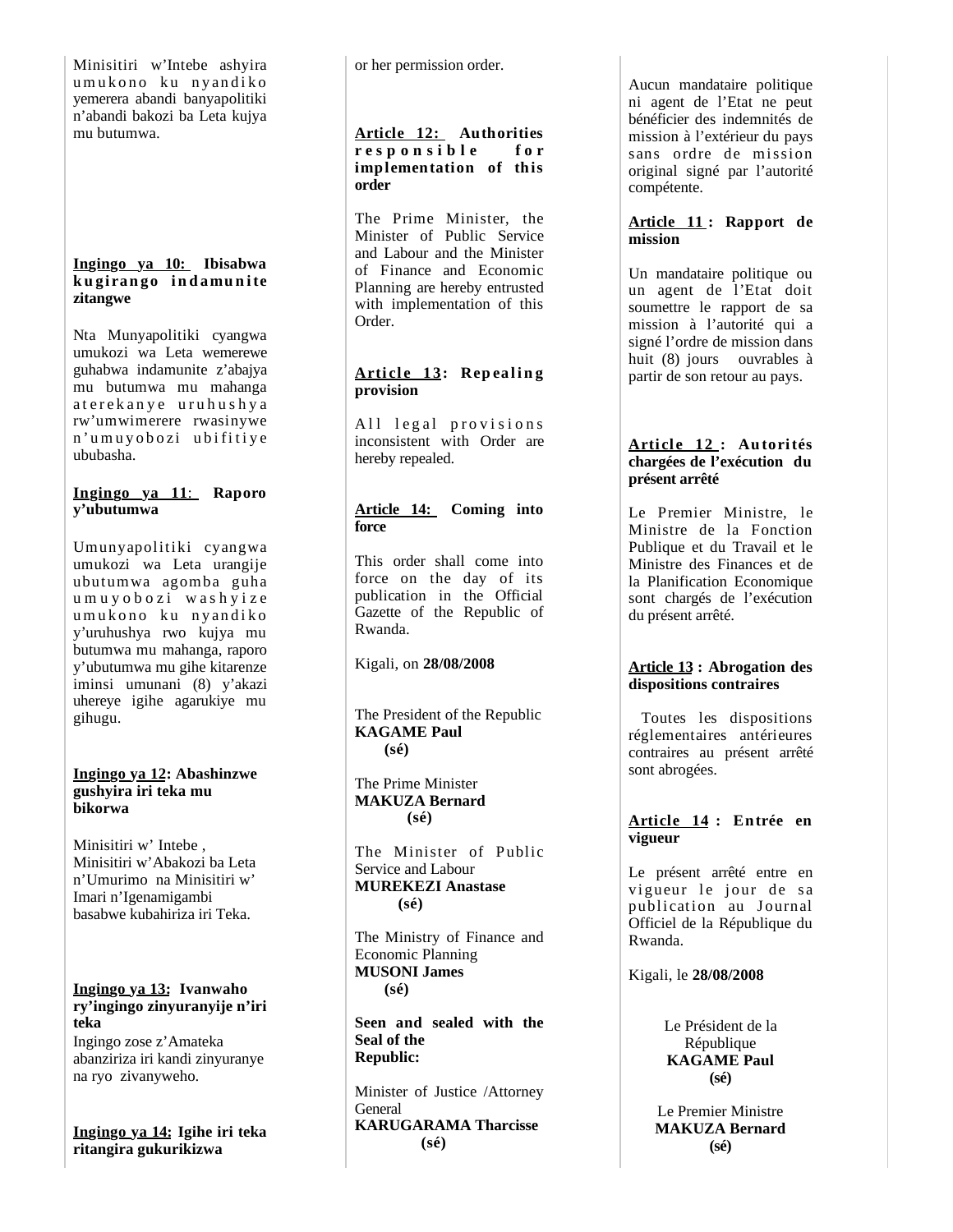| Iri Teka ritangira gukurikizwa<br>umunsi ritangarijweho mu<br>Igazeti ya Leta ya Repubulika<br>y'u Rwanda. | Le Ministre de la Fonction<br>Publique et du Travail<br><b>MUREKEZI Anastase</b><br>$(s\acute{e})$                                       |
|------------------------------------------------------------------------------------------------------------|------------------------------------------------------------------------------------------------------------------------------------------|
| Kigali, ku wa 28/08/2008<br>Perezida wa Repubulika<br><b>KAGAME Paul</b>                                   | Le Ministre des Finances et<br>de la Planification<br>Economique<br><b>MUSONI James</b><br>$(s\acute{e})$<br>Vu et scellé du Sceau de la |
| $(s\acute{e})$                                                                                             | République :                                                                                                                             |
| Minisitiri w'Intebe<br><b>MAKUZA Bernard</b><br>$(s\acute{e})$                                             | Ministre de la Justice /Garde<br>des sceaux<br><b>KARUGARAMA Tharcisse</b><br>$(s\acute{e})$                                             |
| Minisitiri w'Abakozi ba Leta<br>n'Umurimo<br><b>MUREKEZI Anastase</b><br>$(s\acute{e})$                    |                                                                                                                                          |
| Minisitiri w'Imari<br>n'Igenamigambi<br><b>MUSONI James</b><br>$(s\acute{e})$                              |                                                                                                                                          |
| <b>Bibonywe kandi</b><br>bishyizweho Ikirango cya<br>Repubulika:                                           |                                                                                                                                          |
| Minisitiri w'Ubutabera /<br>Intumwa Nkuru ya Leta<br><b>KARUGARAMA Tharcisse</b>                           |                                                                                                                                          |
| $(s\acute{e})$                                                                                             |                                                                                                                                          |

| ITEKA RYA PEREZIDA N°18/01<br>RYO KUWA 28/08/2008 RIHAMYA<br>IGICERI CY'AMAFARANGA LIANA<br>(100 Frw) GIFITE AGACIRO MU<br><b>RWANDA</b> | <b>PRESIDENTIAL ORDER N° 18/01</b><br>OF 28/08/2008 ISSUING A ONE<br><b>FRANCS</b> (100 Rwf)<br><b>HUNDRED</b><br>COIN WHICH IS LEGAL<br><b>TENDER IN RWANDA</b> | <b>TABLE DES MATIRES</b>                                              |
|------------------------------------------------------------------------------------------------------------------------------------------|------------------------------------------------------------------------------------------------------------------------------------------------------------------|-----------------------------------------------------------------------|
|                                                                                                                                          |                                                                                                                                                                  | <b>Article premier:</b> Emission<br>d'une pièce de monnaie            |
| <b>AMASHAKIRO</b>                                                                                                                        | <b>TABLE OF CONTENTS</b>                                                                                                                                         | <b>Article 2 : Circulation</b>                                        |
| Ingingo ya mbere:<br>Ishyirwaho ry'igiceri                                                                                               | Article One:<br>Issuing a<br>coin                                                                                                                                | <b>Article 3 : Annexe</b>                                             |
|                                                                                                                                          | <b>Article 2: Circulation</b>                                                                                                                                    | Article 4 : Autorités<br>chargées de l'exécution du                   |
| Ingingo ya 2: Ikoreshwa                                                                                                                  | <b>Article 3 : Annex</b>                                                                                                                                         | présent arrêté                                                        |
| Ingingo ya 3: Umugereka                                                                                                                  |                                                                                                                                                                  |                                                                       |
| Ingingo ya 4: Abashinzwe<br>kubahiriza iri iteka                                                                                         | Article 4: Authorities<br>entrusted with the<br>implementation of this<br>Order                                                                                  | Article 5: Disposition<br>abrogatoire<br>Article 6: Entrée en vigueur |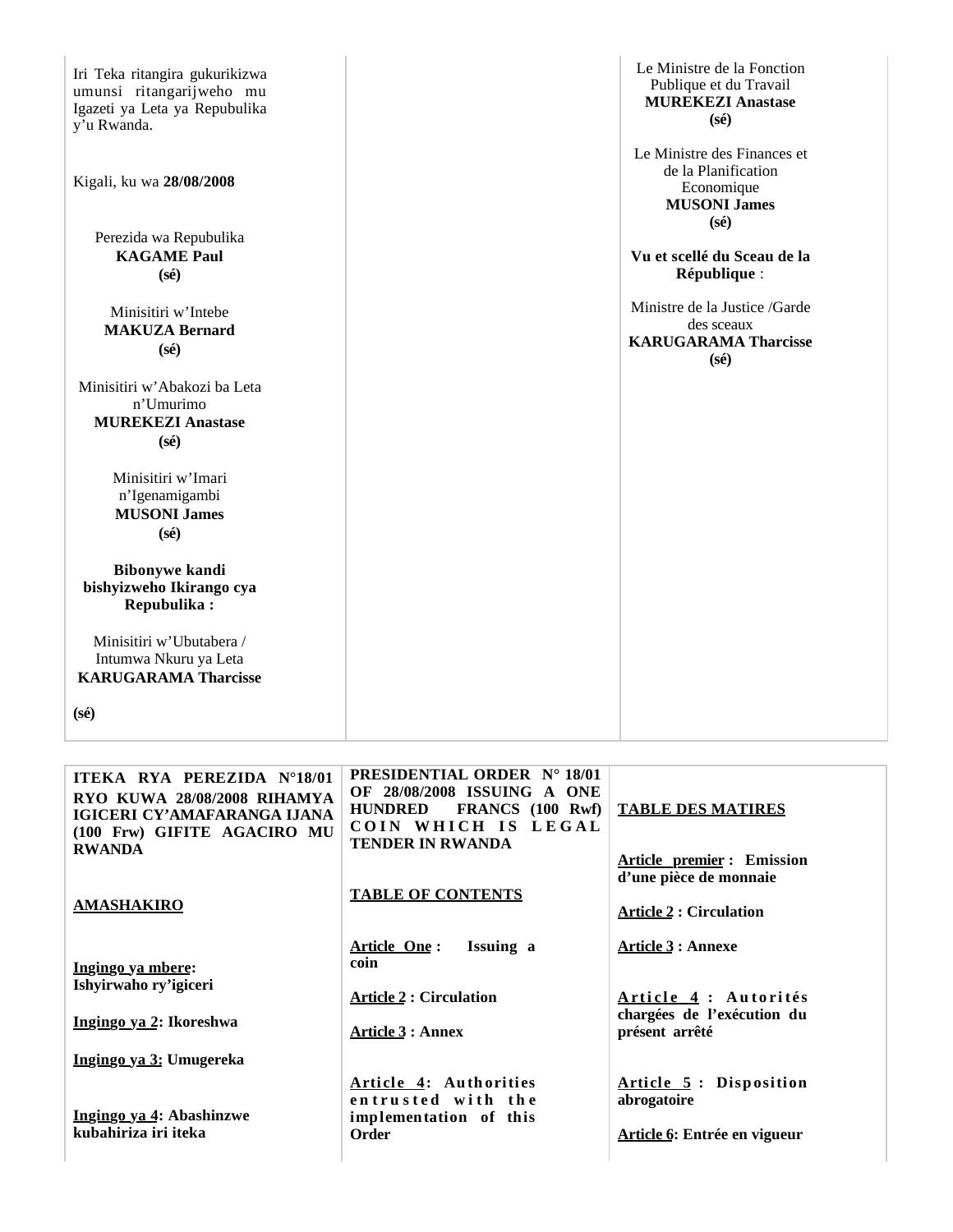| Ingingo ya 5: Ivanwaho<br>ry'ingingo zinyuranyije<br>n'iri teka<br>Ingingo ya 6: Igihe iteka<br>ritangira gukurikizwa                                                                                     | Article 5: Repealing of<br>inconsistent provisions<br><b>Article 6: Commencement</b>                                                                                                                                                                     |                                                                                                                                                                                                                      |
|-----------------------------------------------------------------------------------------------------------------------------------------------------------------------------------------------------------|----------------------------------------------------------------------------------------------------------------------------------------------------------------------------------------------------------------------------------------------------------|----------------------------------------------------------------------------------------------------------------------------------------------------------------------------------------------------------------------|
|                                                                                                                                                                                                           | $\bf{R}$<br>$\mathbf R$<br>$\mathbf{E}$<br>т<br>$\mathbf{E}$<br>A<br>PRESIDENTIEL N°18/01<br>DU<br>28/08/2008<br><b>PORTANT</b><br><b>EMISSION D'UNE PIECE</b><br>DE MONNAIE DE CENT<br>FRANCS (100 FRW)<br><b>AYANT COURS LEGAL</b><br><b>AU RWANDA</b> |                                                                                                                                                                                                                      |
| ITEKA RYA PEREZIDA N°18/01<br>RYO KUWA 28/08/2008 RIHAMYA<br>IGICERI CY'AMAFARANGA IJANA<br>(100 Frw) GIFITE AGACIRO MU<br><b>RWANDA</b>                                                                  | <b>PRESIDENTIAL ORDER N° 18/01</b><br>OF 28/08/2008 ISSUING A ONE<br><b>HUNDRED</b><br>FRANCS (100 Rwf)<br>COIN WHICH IS LEGAL<br>TENDER IN RWANDA                                                                                                       | ARRETE PRESIDENTIEL N°18/01<br>DU<br>28/08/2008<br><b>PORTANT</b><br><b>EMISSION D'UNE PIECE</b><br>DE MONNAIE DE CENT<br>FRANCS (100 FRW)<br><b>AYANT COURS LEGAL</b><br><b>AU RWANDA</b>                           |
| Twebwe, KAGAME Paul,<br>Perezida wa Repubulika;                                                                                                                                                           | We, KAGAME Paul,<br>President of the Republic;                                                                                                                                                                                                           |                                                                                                                                                                                                                      |
| Dushingiye ku Itegeko<br>Nshinga rya Repubulika y'u<br>Rwanda ryo ku wa 04<br>Kamena 2003 nk'uko<br>ryavuguruwe kugeza ubu,<br>cyane cyane mu ngingo zaryo<br>iya 112, iya 113, iya 121,<br>$n$ 'iya 201; | Pursuant to the Constitution<br>of the Republic of Rwanda of<br>4 June 2003 as amended to<br>date, especially in articles<br>112, 113, 121 and 201;<br>Pursuant to Law $n^{\circ}$ 55/2007<br>of $30/11/2007$ governing the                              | <b>Nous, KAGAME Paul,</b><br>Président de la République;<br>Vu la Constitution de la<br>République du Rwanda du 4<br>juin 2003 telle que révisée à<br>ce jour, spécialement en ses<br>articles 112, 113, 121 et 201; |
| Dushingiye ku itegeko n°<br>55/2007 ryo ku wa<br>30/11/2007 rigenga Banki<br>Nkuru y'u Rwanda, cyane<br>cyane mu ngingo zaryo, iya 6,<br>iya 34, iya 35 n'iya 36;                                         | Central Bank of Rwanda,<br>especially in articles 6, 34,<br>35 and 36;<br>On proposal by<br>the<br>Minister of Finance<br>and<br>Economic Planning;                                                                                                      | Vu la loi nº 55/2007 du<br>30/11/2007 régissant la<br>Banque Nationale du Rwanda,<br>spécialement en ses articles 6,<br>34, 35 et 36;                                                                                |
| Bisabwe na Minisitiri w'Imari<br>n'Igenamigambi;                                                                                                                                                          | After consideration and<br>approval by Cabinet in its<br>session of 07/03/2007;                                                                                                                                                                          | Sur proposition du Ministre<br>des Finances et de la<br>Planification Economique;                                                                                                                                    |
| Inama y'Abaminisitiri<br>yateranye kuwa 07/03/2007<br>imaze kubisuzuma no<br>kubyemeza;                                                                                                                   | <b>HAVE ORDERED AND</b><br><b>HEREBY ORDER:</b>                                                                                                                                                                                                          | Après examen et adoption par<br>le Conseil des Ministres en sa<br>séance du 07/03/2007;                                                                                                                              |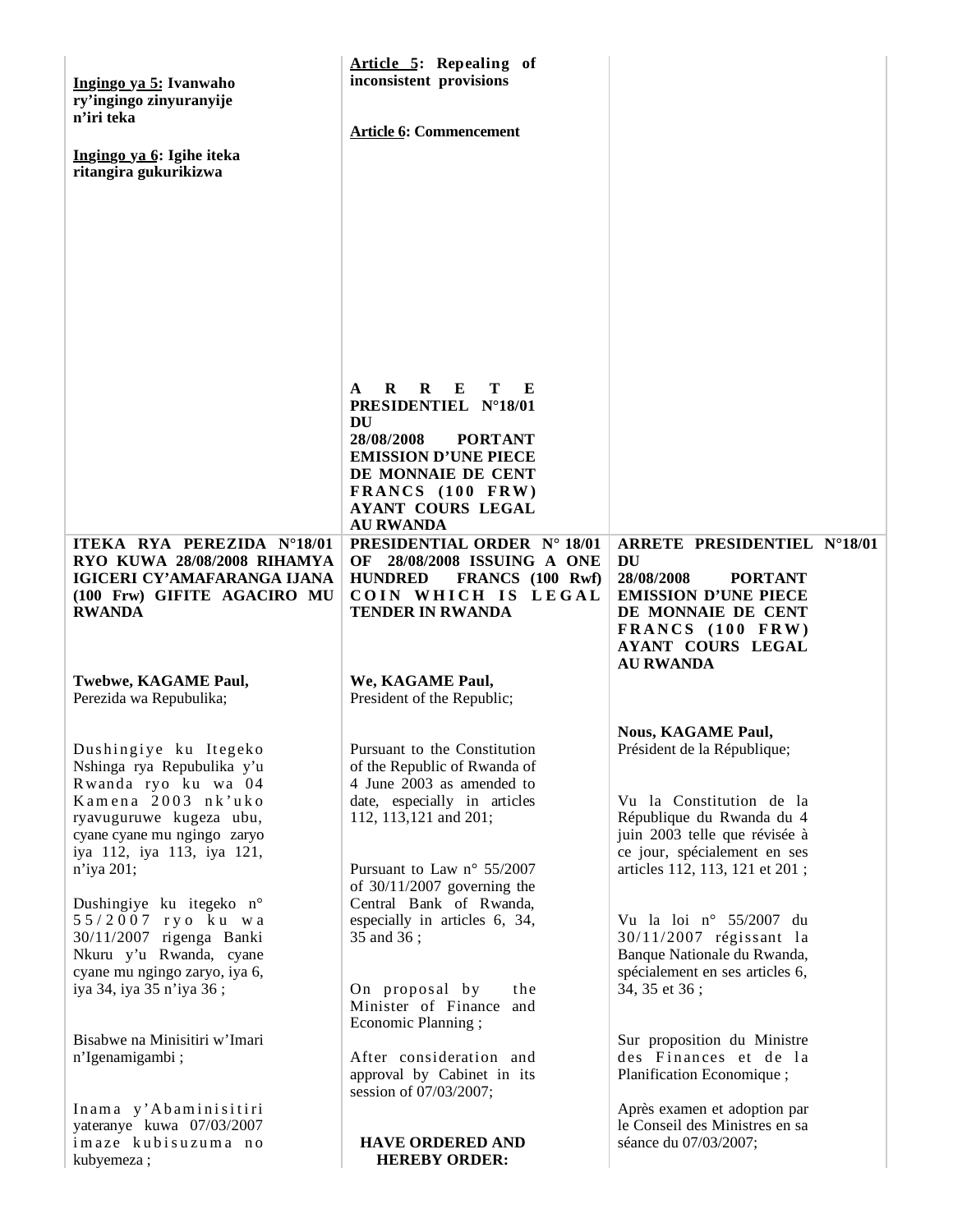## **TWATEGETSE KANDI DUTEGETSE :**

## **I n g i n g o y a m b e r e : Ishyirwaho ry'igiceri**

Igiceri cy'amafaranga ijana (100 Frw) gishyizweho na Banki Nkuru y'u Rwanda gifite agaciro mu Rwanda.

## **Ingingo ya 2: Ikoreshwa**

Igiceri cy'amafaranga ijana (100 Frw) kizakoreshwa hamwe n'ibiceri bisanzweho by'amafaranga 50, 20, 10, 5 na 1.

## **Ingingo ya 3: Umugereka**

Hashyizwe kuri iri Teka Umugereka ugaragaza ibiranga igiceri cy'amafaranga ijana (100 RFW) kandi ufatwa nk'ingingo zirigize.

## **Ingingo ya 4: Abashinzwe kubahiriza iri iteka**

Minisitiri w'Intebe na M i n i s i t i r i w ' I m a r i n'Igenamigambi bashinzwe kubahiriza iri teka.

#### **Ingingo ya 5: Ivanwaho ry'ingingo zinyuranyije n'iri teka**

Ingingo zose z'amateka abanziriza iri kandi zinyuranyije na ryo zivanyweho.

## **Ingingo ya 6: Igihe iteka ritangira gukurikizwa**

Iri teka ritangira gukurikizwa umunsi ritangarijwe mu Igazeti ya Leta ya Repubulika y'u Rwanda. Agaciro karyo gahera tariki ya 07/03/2007.

Kigali, kuwa **28/08/2008**

## **Article One : Issuing a coin**

There is hereby issued a One Hundred Francs coin (100 Rwf) by the National Bank of Rwanda, which is legal tender in Rwanda.

## **Article 2 : Circulation**

The One Hundred coin (Rwf  $100$  shall be used simultaneously with the coins of 50, 20, 10, 5 and 1 Rwf.

## **Article 3 : Annex**

Attached to this Order is an annex containing the specifications of the One Hundred coin (100 Rwf), that is part of this Order.

#### **Article 4: Authorities** entrusted with the **implementation of this Order**

The Prime Minister and the Minister of Finance and Economic Planning are hereby entrusted with the implementation of this Order.

#### **Article 5: Repealing of inconsistent provisions**

All prior provisions contrary to this Order are hereby repealed.

## **Article 6: Commencement**

This Order shall come into force on the date of its publication in the Official Gazette of the Republic of Rwanda. It takes effect from 07/03/2007.

## Kigali, on **28/08/2008**

The President of the Republic **KAGAME Paul**

## **AVONS ARRETE ET ARRETONS :**

#### **Article premier : Emission d'une pièce de monnaie**

La pièce de monnaie de cent francs rwandais (100 Frw) émise par la Banque Nationale du Rwanda a cours légal au Rwanda.

## **Article 2 : Circulation**

La pièce de monnaie de cent francs rwandais (100 Frw) sera en circulation simultanément avec les pièces de monnaie ayant cours légal de 50, 20, 10, 5 et 1 Frw.

## **Article 3 : Annexe**

L'annexe portant description de la pièce de monnaie de cent Francs Rwandais (100 Frw) ci-après attachée au présent arrêté Présidentiel fait partie intégrante de cet arrêté.

## **Ar ti c l e 4 : A u to ri tés chargées de l'exécution du présent arrêté**

Le Premier Ministre et le Ministre des Finances et de la Planification Economique sont chargés de l'exécution du présent arrêté.

## **Article 5: Disposition abrogatoire**

Toutes les dispositions antérieures contraires au présent arrêté sont abrogées.

## **Article 6: Entrée en vigueur**

Le présent arrêté entre en vigueur le jour de sa publication au Journal Officiel de la République du Rwanda. Il sort ses effets à partir du 07/03/2007.

Kigali, le **28/08/2008**

Le Président de la République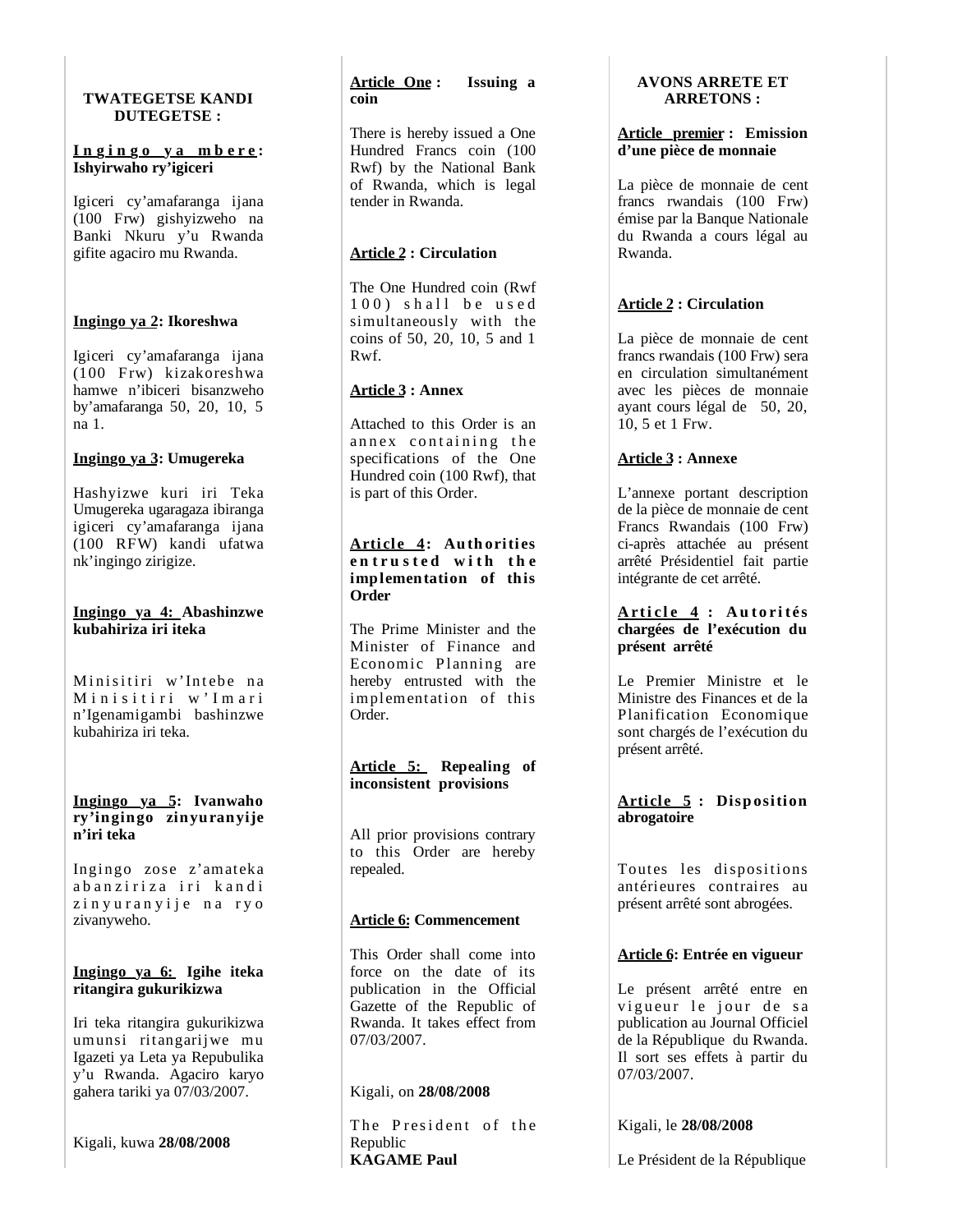Perezida wa Repubulika **KAGAME Paul (sé)**

> Minisitiri w'Intebe **MAKUZA Bernard (sé)**

Minisitiri w'Imari n'Igenamigambi **MUSONI James (sé)**

Bibonywe kandi bishyizweho Ikirango cya Repubulika:

Minisitiri w'Ubutabera/ Intumwa Nkuru ya Leta

**KARUGARAMA Tharcisse (sé)**

 **(sé)**

#### The Prime Minister **MAKUZA Bernard (sé)**

The Minister of Finance and Economic Planning **MUSONI James (sé)**

Seen and sealed with the Seal of the Republic:

The Minister of Justice/ Attorney General

**KARUGARAMA Tharcisse (sé)**

**KAGAME Paul (sé)**

> Le Premier Ministre **MAKUZA Bernard (sé)**

Le Ministre des Finances et de la Planification **Economique MUSONI James (sé)**

Vu et scellé du Sceau de la République :

Ministre de la Justice /Le Garde des Sceaux

**KARUGARAMA Tharcisse (sé)**

**UMUGEREKA W`ITEKA RYA PEREZIDA N°18/01 RYO KUWA 28/08/2008 R I H A M Y A I G I C E R I CY'AMAFARANGA IJANA ( 1 0 0 F r w ) G I F I T E AGACIRO MU RWANDA**

**IBIRANGA IGICERI CY'AMAFARANGA IJANA**

**A N N E X T O T H E PRESIDENTIAL ORDER N°18/01 OF 28/08/2008 I S S U I N G A O N E HUNDRED FRANCS (100 Rwf) COIN WHICH IS LEGAL TENDER IN RWANDA**

**SPECIFICATIONS OF THE ONE HUNDRED COIN**

**1. Main designs:**

**ANNEXE A L' ARRETE PRESIDENTIEL N°.18/01 DU 28/08/2008 PORTANT EMISSION D'UNE PIECE DE MONNAIE DE CENT F R A N C S ( 1 0 0 F R W ) AYANT COURS LEGAL AU RWANDA**

**DESCRIPTIONS DE LA PIECE DE MONNAIE DE CENT FRANCS**

**1. Motifs principaux:**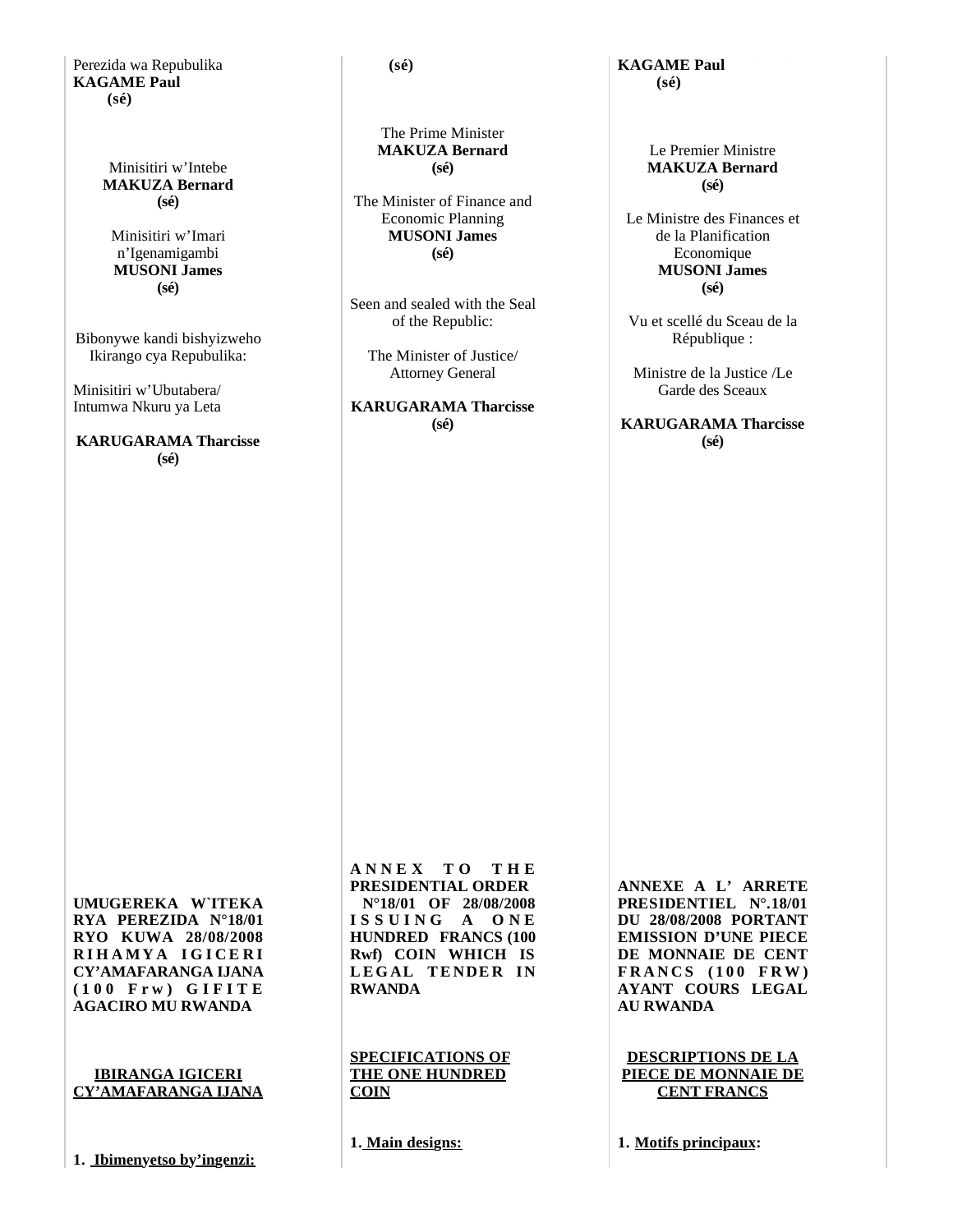#### **- Imbere**

Agaciro k'igiceri mu mibare «100 FRW» kazengurutswe n ' a m a g a m b o « B A N K I NKURU Y'U RWANDA» n'umubare «2007».

## **Inyuma**

Ikirangantego cya Repubulika y'u Rwanda kizengurutswe n'agaciro k'igiceri mu nyuguti «AMAFARANGA IJANA» no mu mibare «100».

## **2. Ibindi biranga igiceri:**

- Uburemere : 7,47 gr Umurambararo : 26,00 mm - Umubyimba : 1,97 mm ; Uburyo gikoze : Uruziga; - Umuzenguruko : Urasennye; Uko gisa : Ibara ry' umweru k'umuzenguruko n' umulinga hagati.

Kigali, ku wa**28/08/2008**

Perezida wa Repubulika **KAGAME Paul (sé)**

Minisitiri w'Intebe **MAKUZA Bernard (sé)**

Minisitiri w'Imari n'Igenamigambi

**MUSONI James (sé)**

Bibonywe kandi bishyizweho Ikirango cya Repubulika:

Minisitiri w'Ubutabera/ Intumwa Nkuru ya Leta **KARUGARAMA Tharcisse (sé)**

#### - **Front imprint**

The face value of the coin «100 FRW» is encircled by the words «BANKI NKURU Y'U RWANDA» and the number «2007».

#### **Back imprint**

The Coat of arms of the Republic of Rwanda is surrounded by the inscription of the face value in words « AMAFARANGA IJANA» and numbers «100».

#### **2. Other specifications:**

Weight  $: 7.47$  gr Diameter : 26.00 mm Thickness : 1.97 mm Form : Round Edge Smooth Colour Nickel on the edge and silver on the surface.

Kigali on **28/08/2008**

The President of the Republic **KAGAME Paul (sé)**

The Prime Minister **MAKUZA Bernard (sé)**

The Minister of Finance and Economic Planning

> **MUSONI James (sé)**

Seen and sealed with the Seal of the Republic:

Minister of Justice/ Attorney **General KARUGARAMA Tharcisse (sé)**

#### - **Gravure de l'Avers**

La valeur faciale de la pièce «100 FRW» encerclée par la mention «BANKI NKURU Y'U RWANDA» et le millésime «2007».

#### **Gravure du Revers**

Armoiries de la République du Rwanda et l'inscription de la valeur faciale en lettres «AMAFARANGA IJANA» et en chiffres «100 ».

#### **2. Autres spécifications :**

|       | Poids                |  |
|-------|----------------------|--|
|       | : $7,47$ gr          |  |
|       | Diamètre             |  |
|       | $: 26,00 \text{ mm}$ |  |
|       | Epaisseur            |  |
|       | $: 1,97$ mm          |  |
|       | Forme                |  |
| Ronde |                      |  |
|       | Tranche              |  |
| Lisse |                      |  |
|       | Couleur: Bicolore    |  |

pour les deux faces avec la couleur du nickel au contour et celle du cuivre au milieu.

Kigali, le**28/08/2008**

Le Président de la République **KAGAME Paul (sé)**

> Le Premier Ministre **MAKUZA Bernard (sé)**

Le Ministre des Finances et de la Planification Economique **MUSONI James (sé)**

Vu et scellé du Sceau de la République :

Ministre de la Justice / Le Garde des Sceaux **KARUGARAMA Tharcisse (sé)**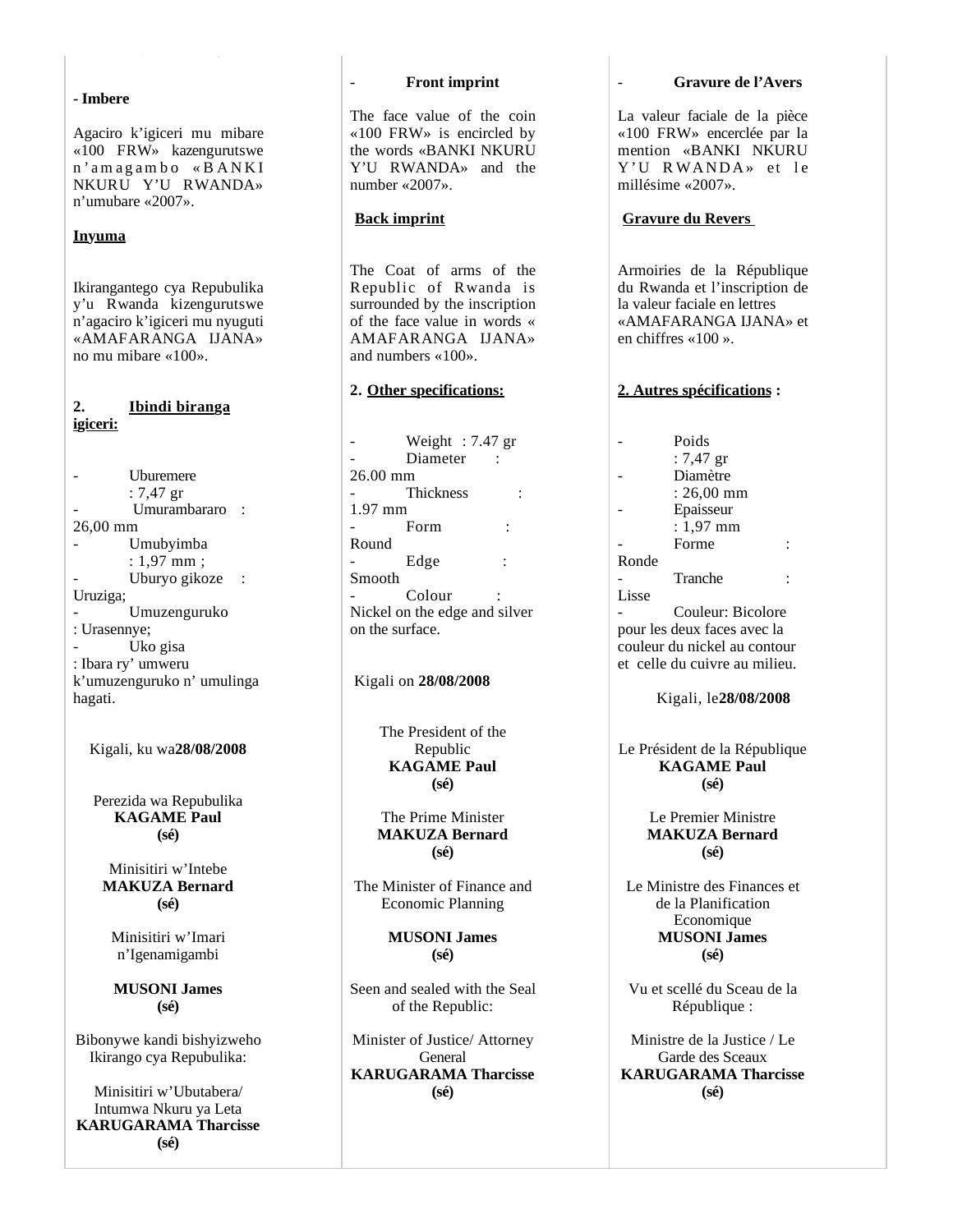| <b>ITEKA RYA PEREZIDA</b><br>$N^{\circ}$<br>19/01 RYO KU WA28/08/2008 | ${\bf P}$                    | <b>Article One: Abolishing of Prisons</b>                 | <b>ARRETE PRESIDENTIEL N°19/01</b><br>DU 28/08/2008 PORTANT                        |
|-----------------------------------------------------------------------|------------------------------|-----------------------------------------------------------|------------------------------------------------------------------------------------|
| RIVANAHO GEREZA YA<br>NYANZA N'IYA GISOVU                             | $\bf R$<br>E<br>${\bf S}$    | Article 2: Authorities                                    | <b>FERMETURE DES PRISONS DE</b><br><b>NYANZA ET DE GISOVU</b>                      |
|                                                                       | $\mathbf I$<br>D             | responsible for the                                       |                                                                                    |
| <b>AMASHAKIRO</b>                                                     | E<br>${\bf N}$               | implementation of this                                    | <b>TABLE DES MATIRES</b>                                                           |
|                                                                       | $\mathbf T$<br>$\mathbf I$   | order                                                     | <b>Article premier: Fermeture</b>                                                  |
| Ingingo ya mbere:<br>Ivanwaho rya za Gereza                           | $\mathbf A$<br>L             | Article 3: Repealing                                      | des Prisons                                                                        |
| Ingingo ya 2:                                                         | $\mathbf{o}$<br>$\mathbf R$  | provision                                                 | Article 2: Autorités<br>chargées de l'exécution du                                 |
| Abashinzwe kubahiriza<br>iri teka                                     | D<br>${\bf E}$               | <b>Article 4: Commencement</b>                            | présent arrêté                                                                     |
|                                                                       | $\mathbf R$<br>${\bf N}$     |                                                           | Article 3: Disposition<br>abrogatoire                                              |
| Ingingo ya 3: Ivanwaho<br>ry'ingingo zinyuranyije                     | $\circ$<br>$\mathbf{1}$      |                                                           |                                                                                    |
| n'iri teka                                                            | $\boldsymbol{9}$             |                                                           | Article 4: Entrée en<br>vigueur                                                    |
| Ingingo ya 4: Igihe iri<br>teka ritangirira                           | $\boldsymbol{0}$<br>1        |                                                           |                                                                                    |
| gukurikizwa                                                           | $\mathbf 0$<br>F             |                                                           |                                                                                    |
|                                                                       | $\boldsymbol{2}$             |                                                           |                                                                                    |
|                                                                       | 8                            |                                                           |                                                                                    |
|                                                                       | $\bf{0}$                     |                                                           |                                                                                    |
|                                                                       | 8                            |                                                           |                                                                                    |
|                                                                       | $\boldsymbol{2}$<br>$\bf{0}$ |                                                           |                                                                                    |
|                                                                       | $\boldsymbol{0}$             | PRESIDENTIAL ORDER                                        |                                                                                    |
|                                                                       | 8<br>$\mathbf C$             | N°19/01 OF28/08/2008<br>CLOSING DOWN                      |                                                                                    |
|                                                                       | L<br>$\mathbf{O}$            | NYANZA AND GISOVU<br><b>PRISONS</b>                       |                                                                                    |
|                                                                       | S<br>$\bf{I}$                |                                                           |                                                                                    |
|                                                                       | ${\bf N}$                    |                                                           |                                                                                    |
|                                                                       | G<br>D                       | We, KAGAME Paul,<br><b>President of the Republic;</b>     | $\bf{R}$<br>$\bf{R}$<br>E<br>Т<br>E<br>$\mathbf{A}$<br><b>PRESIDENTIEL N°19/01</b> |
|                                                                       | $\mathbf 0$<br>W             |                                                           | <b>DU 28/08/2008 PORTANT</b><br>FERMETURE DES                                      |
| <b>RYA</b><br><b>ITEKA</b>                                            | N<br>${\bf N}$               | Pursuant to the Constitution<br>of the Republic of Rwanda | PRISONS DE NYANZA<br><b>ET DE GISOVU</b>                                           |
| <b>PEREZIDA</b><br>$N^{\circ}$ 19/01<br>RYO<br>K U<br>W A             | Y                            | of 04 June 2003, as                                       |                                                                                    |
| 28/08/2008 RIVANAHO                                                   | A<br>${\bf N}$               | amended to date, especially<br>in articles 118, 121 and   |                                                                                    |
| <b>GEREZA YA NYANZA</b><br>N'IYA GISOVU                               | Z<br>$\mathbf A$             | 201;                                                      | Nous, KAGAME Paul,<br>Président<br>d e<br>1 a                                      |
|                                                                       | A<br>N                       | Pursuant to Law $n^{\circ}$ 38/2006                       | République;                                                                        |
| Twebwe, KAGAME Paul,                                                  | D                            | of 25/09/2006 establishing                                |                                                                                    |
| Perezida wa                                                           | G<br>$\bf{I}$                | and determining the<br>organisation of the National       | Vu la Constitution de la<br>République du Rwanda du                                |
| Repubulika;                                                           | S<br>$\mathbf 0$             | Prisons Service especially in<br>article 61;              | 04 juin 2003, telle que                                                            |
|                                                                       | $\mathbf{V}$<br>II           |                                                           | révisée à ce jour spécialement<br>en ses articles 118, 121 et                      |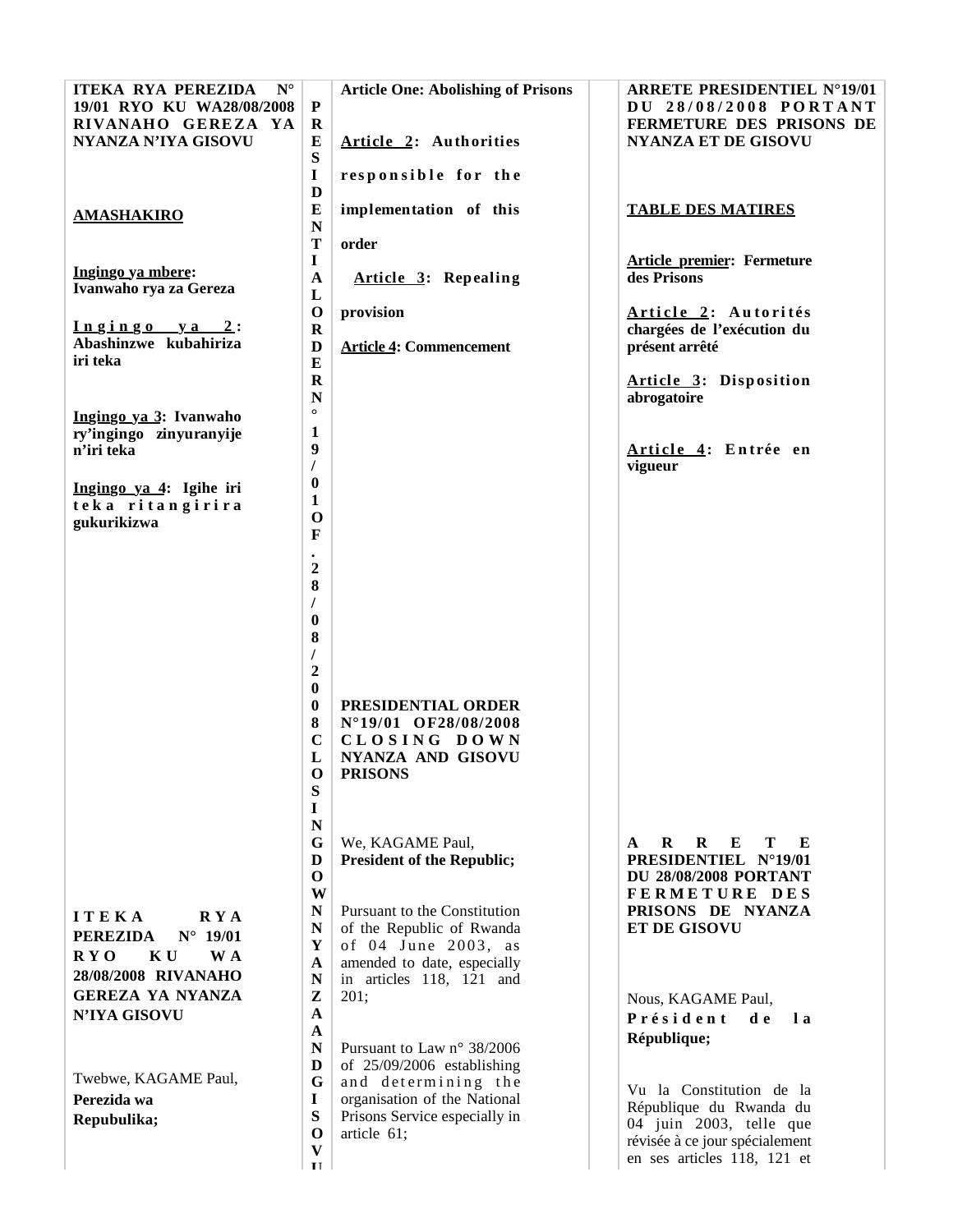Dushingiye ku Itegeko Nshinga rya Repubulika y'u Rwanda ryo ku wa 04 Kamena 2003, nk'uko ryavuguruwe kugeza ubu, cyane cyane mu ngingo zaryo: iya 118, iya 121 n'iya 201;

Dushingiye ku Itegeko nº 38/2006 ryo ku wa 25/09/2006 rishyiraho rikanagena imitunganyirize y'Urwego rw'Igihugu rushinzwe imicungire ya za Gereza mu Rwanda, cyane cyane mu ngingo yaryo ya 61;

Bisabwe na Minisitiri w'Umutekano mu Gihugu;

Inama y'Abaminisitiri yat eranye ku wa 10 Ukwakira 2007, imaze kubisuzuma no kubyemeza mu;

## **T W A T E G E T S E KANDI DUTEGETSE:**

**Ingingo ya mbere: Ivanwaho rya za Gereza**

Ibyari gereza ya Nyanza na Gisovu byashyizweho n'Iteka rya Perezida n° 4 3 / 0 1 r y o k u w a 10/11/2007 bivanyweho.

 $I_n$   $g$   $i$   $n$   $g$   $o$   $y$   $a$   $2$  : **Abashinzwe kubahiriza iri teka**

Minisitiri w'Intebe, Minisitiri w'Umutekano mu Gihugu na Minisitiri w'Imari n'Igenamigambi bashinzwe kubahiriza iri teka.

## **Ingingo ya 3: Ivanwaho ry'ingingo zinyuranyije n'iri teka**

Ingingo zose z'amateka abanziriza iri kandi zinyuranyije na ryo zivanyweho.

**In gin g o y a 4: I gihe iri**

 $\mathbf{R}$ On proposal of the Minister of Internal Security;

**UPRISONSTABL** S  $\Omega$  $\mathbf N$ 

 $S$ 

T  $\Delta$  $\mathbf{B}$  $\mathbf{L}$ 

 $\mathbf{P}$ 

 $\mathbf{I}$ 

**E O**

 $\overline{\mathbf{C}}$  $\overline{\mathbf{O}}$  $\bar{\textbf{N}}$  $\bar{\textbf{I}}$ 

**F CONTENTS**

 $\mathbf{\bar{E}}$   $\mathbf{\bar{N}}$ 

 $S$ 

After consideration and approval by the Cabinet, in its session of October 10, 2007;

## **HAVE ORDERED AND HEREBY ORDER:**

## **Article One: Abolishing of Prisons**

The former Prisons of Ny an za and Gisovu e stablished by the Presidential Order n° 43/01 of 10/11/2007 is hereby closed down.

#### **Article 2: Authorities**  responsible for the **implementation of this order**

The Prime Minister, the Minister of Internal Security and the Minister of Finance and Economic Planning are hereby entrusted with the implementation of this Order.

## **Article 3: Repealing**

## **provision**

All prior provisions contrary to this Order are hereby repealed.

## **Article 4: Commencement**

This Order shall come into force on the date of its publication in the Official Gazette of the Republic of Rwanda.

Kigali, on **28/08/2008** The President of the Republic **KAGAME Paul (sé)**

201;

Vu la Loi n° 38/2006 du 25/09/2006 portant création et organisation du service national des prisons, spécialement à son article 61;

Sur proposition du Ministre de la Sécurité Intérieure ;

Après examen et adoption par le Conseil des Ministres, en sa séance du 10 octobre 2007;

## **AVONS ARRETE ET ARRETONS:**

## **Article premier: Fermeture des Prisons**

Les établissements pénitentiaires de Nyanza et Gisovu créés par l'Arrêté Présidentiel n° 43/01 du 10/11/2007 sont fermés.

## **A r ti c l e 2 : A u t o ri t és chargées de l'exécution du présent arrêté**

Le Premier Ministre, le Ministre de la Sécurité Intérieure et le Ministre des Finances et de la Planification Economique sont chargés de l'exécution du présent arrêté.

## **Article 3: Disposition abrogatoire**

Toutes les dispositions antérieures contraires au présent arrêté sont abrogées.

#### Article 4: Entrée en **vigueur**

Le présent arrêté entre en vigueur le jour de sa publication au Journal Officiel de la République du Rwanda.

Ki li l **28/08/2008**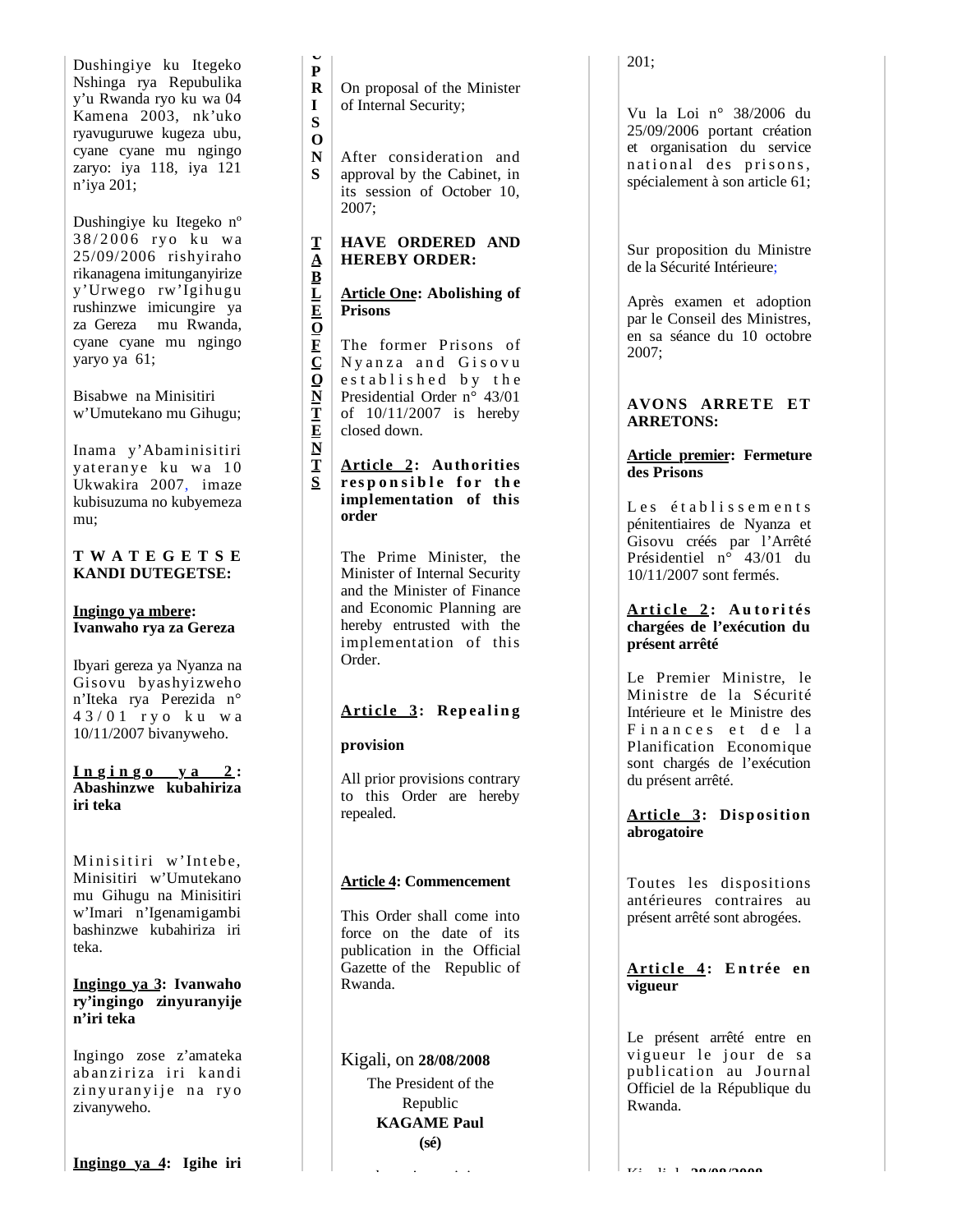#### **g g y g t e k a r i t a n g i r i r a gukurikizwa**

Iri teka ritangira gukurikizwa ku munsi ritangarijweho mu Igazeti ya Leta ya Repubulika y'u Rwanda.

Kigali, ku wa **28/08/2008**

Perezida wa Repubulika **KAGAME Paul (sé)**

Minisitiri w'Intebe **MAKUZA Bernard (sé)**

Minisitiri w'Umutekano mu Gihugu **Sheikh HARERIMANA Mussa Fazil (sé)**

> Minisitiri w'Imari n'Igenamigambi **MUSONI James (sé)**

**Bibonywe kandi bishyizweho Ikirango cya Repubulika:**

Minisitiri w'Ubutabera/ Intumwa Nkuru ya Leta

**KARUGARAMA Tharcisse (sé)**

The Prime Minister **MAKUZA Bernard**

**(sé)**

The Minister of Internal Security **Sheikh HARERIMANA Mussa Fazil (sé)**

The Minister of Finance and Economic Planning **MUSONI James (sé)**

**Seen and sealed with the Seal of the Republic:**

The Minister of Justice/ Attorney General

> **KARUGARAMA Tharcisse (sé)**

Kigali, le **28/08/2008** 

Le Président de la République **KAGAME Paul (sé)**

Le Premier Ministre **MAKUZA Bernard (sé)**

Le Ministre de la Sécurité Intérieure **Sheikh HARERIMANA Mussa Fazil (sé)**

Le Ministre des Finances et de la Planification Economique **MUSONI James (sé)**

**Vu et scellé du Sceau de la République:**

Le Ministre de la Justice/ Garde des Sceaux

**KARUGARAMA Tharcisse (sé)**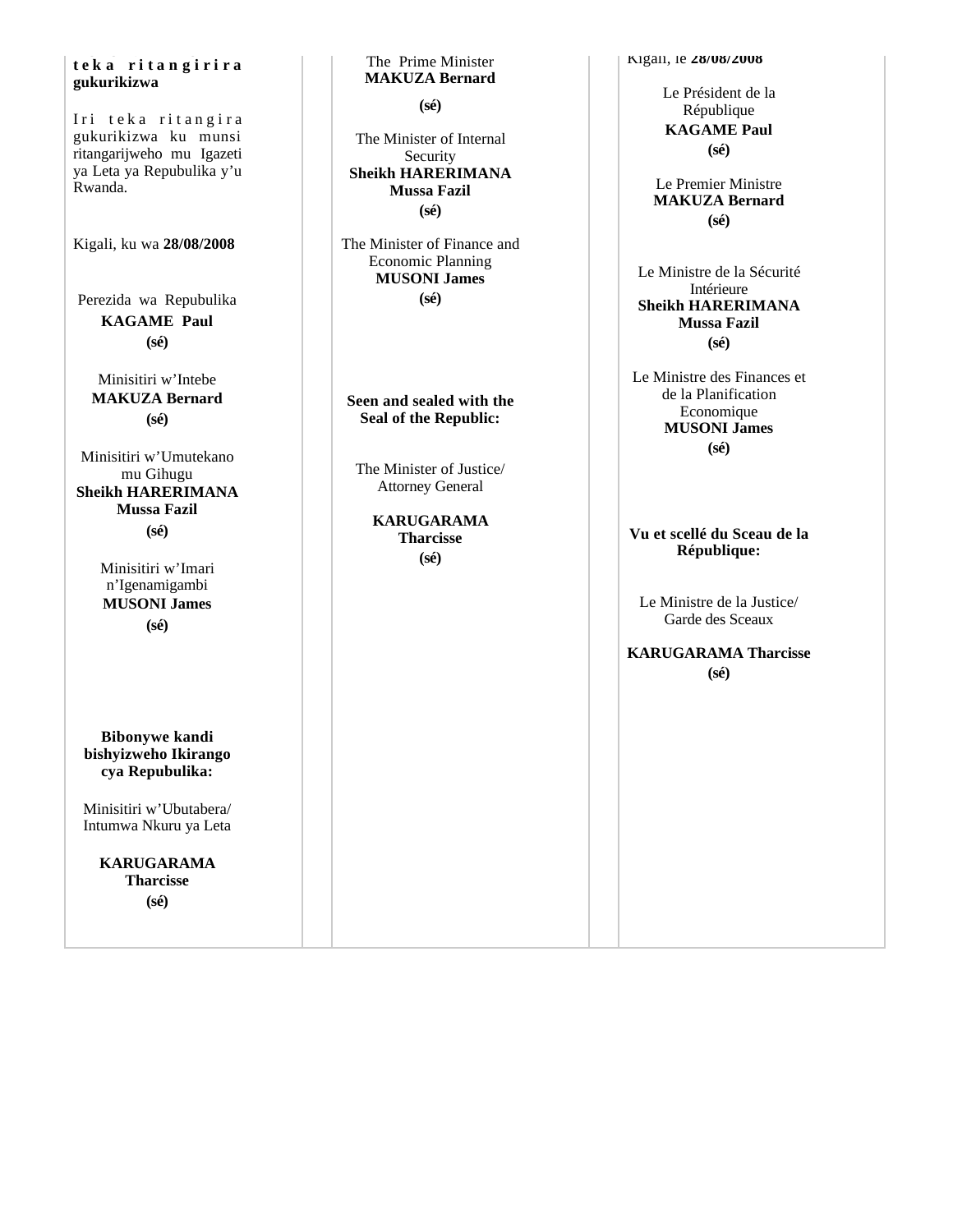| ITEKA RYA PEREZIDA N° 47/01<br>RYO KU WA 01/09/2008<br>RISHYIRAHO UMUJYANAMA<br>MURI PEREZIDANSI YA<br><b>REPUBULIKA</b>                                                                                                                                                              | PRESIDENTIAL ORDER Nº 47/01<br>OF 01/09/2008 APPOINTING AN<br>ADVISOR IN THE PRESIDENT'S<br><b>OFFICE</b>                                                                                                                                                                | <b>ARRETE PRESIDENTIEL N°47/01</b><br>DU 01/09/2008 PORTANT<br><b>NOMINATION D'UN CONSEILLER</b><br>A LA PRESIDENCE DE LA<br><b>REPUBLIQUE</b>                                                                                               |
|---------------------------------------------------------------------------------------------------------------------------------------------------------------------------------------------------------------------------------------------------------------------------------------|--------------------------------------------------------------------------------------------------------------------------------------------------------------------------------------------------------------------------------------------------------------------------|----------------------------------------------------------------------------------------------------------------------------------------------------------------------------------------------------------------------------------------------|
| <b>ISHAKIRO</b>                                                                                                                                                                                                                                                                       | <b>TABLE OF CONTENTS</b>                                                                                                                                                                                                                                                 | <b>TABLE DES MATIERES</b>                                                                                                                                                                                                                    |
| Ingingo ya mbere :<br>I shy i rwaho<br>ry'Umujyanama muri<br>Perezidansi ya Repubulika<br>Ingingo ya 2 : Abashinzwe<br>ishyirwa mu bikorwa ry' iri<br>Teka<br>Ingingo ya 3 : Ivanwaho<br>ry'ingingo zinyuranyije<br>n'iri Teka<br>Ingingo ya 4 : Igihe Iteka<br>ritangira gukurikizwa | <b>Article One: Appointment</b><br>of an Advisor in the<br><b>President's Office</b><br>Article 2: Authorities<br>responsible<br>for<br>implementation of this<br>Order<br>of<br><b>Article 3: Repealing</b><br>inconsistent provision<br><b>Article 4: Commencement</b> | Article premier:<br>Nomination d'un Conseiller<br>à la Présidence de la<br>République<br>Article 2 : Autorités<br>chargées de l'exécution du<br>présent arrêté<br>Article 3 : Disposition<br>abrogatoire<br>Article 4 : Entrée en<br>vigueur |
|                                                                                                                                                                                                                                                                                       |                                                                                                                                                                                                                                                                          |                                                                                                                                                                                                                                              |

**PRESIDENTIAL ORDER Nº 47/01 OF 01/09/2008 A P P O I N T I N G A N** 

**ARRETE PRESIDENTIEL N°47/01 DU 01/09/2008**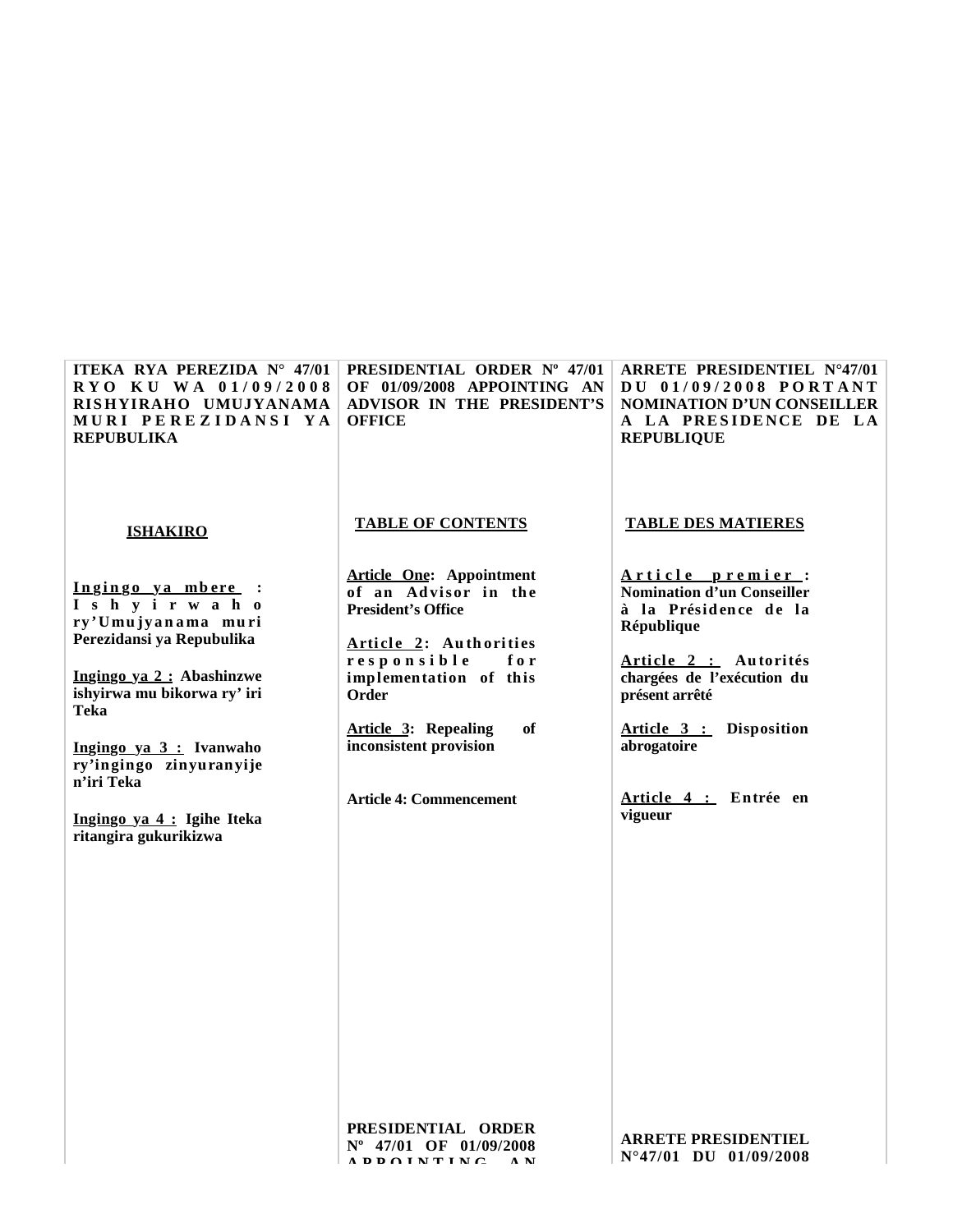**ITEKA RYA PEREZIDA N°47/01 RYO KU WA 01/09/2008 RISHYIRAHO UMUJYANAMA MURI P E R E Z I D A N S I Y A REPUBULIKA** 

#### **Twebwe, KAGAME Paul, Perezida wa Repubulika,**

Dushingiye ku Itegeko Nshinga rya Repubulika y'u R wanda ryo ku wa 04 Kamena 2003, nk'uko ryavuguruwe kugeza ubu, cyane cyane mu ngingo zaryo iya 112, iya 113, iya 121 n'iya 201;

Dushingiye ku Itegeko n° 2 2 / 2 0 0 2 r y o k u w a 09/07/2002 rishyiraho Sitati Rusange igenga Abakozi ba Leta n'Inzego z'Imirimo ya Leta, cyane cyane mu ngingo zaryo iya 17, iya 24 n'iya 35;

Inama y'Abaminisitiri yateranye ku wa 12/03/2008, imaze kurisuzuma no kuryemeza;

#### **TWATEGETSE KANDI DUTEGETSE:**

#### **I n g i n g o y a m b e r e : I s h y i r w a h o ry'Umu jyan ama mu ri Perezidansi ya Repubulika**

Prof. NSHUTI Manasseh agizwe Umujyanama Mukuru mu by'Ubukungu muri Perezidansi ya Repubulika.

#### **Ingingo ya 2: Abashinzwe ishyirwa mu bikorwa ry' iri Teka**

Minisitiri w'Intebe, Minisitiri w' A b a k o z i b a L e t a n'Umurimo na Minisitiri w'Imari n'Igenamigambi bashinzwe kubahiriza iri Teka.

**Ingin go ya 3: Ivanwaho** 

#### **A P P O I N T I N G A N A D V I S O R I N T H E PRESIDENT'S OFFICE**

## **We, KAGAME Paul, President of the Republic,**

Pursuant to the Constitution of the Republic of Rwanda of 04 June 2003, as amended to date, especially in Articles 112, 113, 121 and 201;

Pursuant to Law n° 22/2002 of 09/07/2002 establishing Law on General Statutes for Rwanda Public Service, especially in Articles 17, 24 and 35;

After consideration and adoption by the Cabinet in its session of 12/03/2008;

## **HAVE ORDERED AND HEREBY ORDER:**

#### **Article One: Appointment**  of an Advisor in the **President's Office**

Prof. NSHUTI Manasseh is appointed Senior Economic Advisor in the President's Office.

## **Article 2: Authorities r e s p o n s i b l e f o r implementation of this Order**

The Prime Minister, the Minister of Public Service and Labour and the Minister of Finance and Economic Planning are entrusted with implementing this Order.

## **Article 3: Repealing of inconsistent provision**

All prior provisions contrary to this Order are hereby repealed.

## **Article 4: Commencement**

#### **PORTANT NOMINATION D'UN CONSEILLER A LA PRES IDENCE DE LA REPUBLIQUE**

## **Nous, KAGAME Paul, Président de la République,**

Vu la Constitution de la République du Rwanda du 04 juin 2003 telle que révisée à ce jour, spécialement en ses articles 112, 113, 121 et 201;

Vu la Loi n° 22/2002 du 09/07/2002 portant Statut Général de la Fonction Publique Rwandaise, spécialement en ses articles 17, 24 et 35 ;

Après examen et adoption par le Conseil des Ministres en sa séance du 12/03/2008;

## **AVONS ARRETE ET ARRETONS :**

#### **A r t i c l e p r e m i e r : Nomination d'un Conseiller**   $\lambda$  la Présidence de la **République**

Prof. NSHUTI Manasseh est nommé Conseiller Principal aux Affaires Economiques à la Présidence de la République.

## **Article 2 : Autorités chargées de l'exécution du présent arrêté**

Le Premier Ministre, le Ministre de la Fonction Publique et du Travail et le Ministre des Finances et de la Planification Economique sont chargés de l'exécution du présent Arrêté.

## **Article 3 : Disposition abrogatoire**

Toutes les dispositions antérieures contraires au présent Arrêté sont abrogées.

**Article 4 : Entrée en i**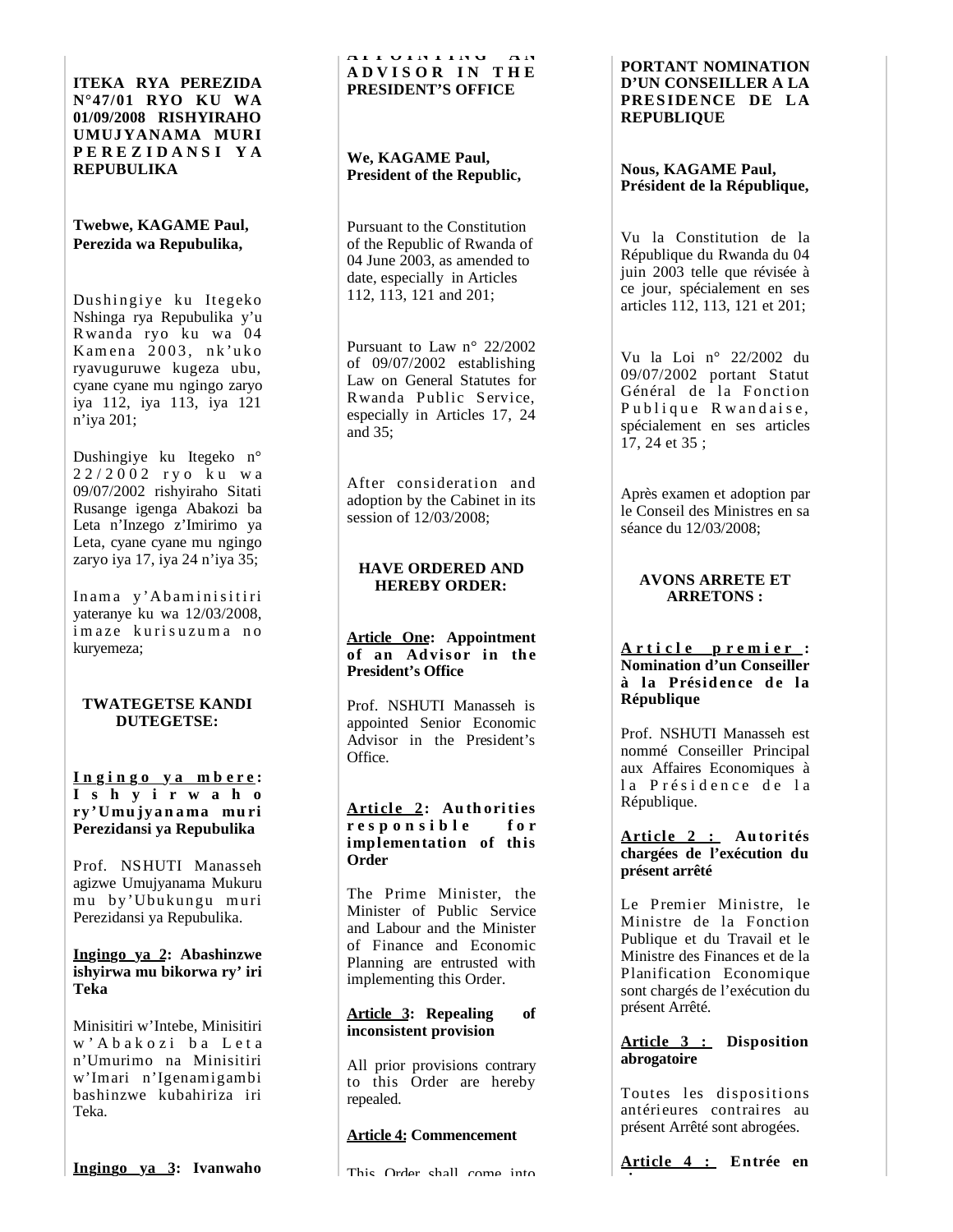## **g g y ry'ingingo zinyuranyije n'iri Teka**

Ingingo zose z'amateka abanziriza iri kandi zinyuranyije na ryo zivanyweho.

#### **Ingingo ya 4: Igihe Iteka ritangira gukurikizwa**

Iri teka ritangira gukurikizwa ku munsi ritangarijweho mu Igazeti ya Leta ya Repubulika y'u Rwanda. Agaciro karyo gahera ku wa 12/03/2008.

Kigali, kuwa

**01/09/2008**

Perezida wa Repubulika

**KAGAME Paul (sé)**

Minisitiri w'Intebe **MAKUZA Bernard**

**(sé)**

| Minisitiri w'Abakozi ba Leta |  |  |  |
|------------------------------|--|--|--|
| n'Umurimo                    |  |  |  |
| <b>MUREKEZI Anastase</b>     |  |  |  |
| $(s\acute{e})$               |  |  |  |

Minisitiri w'Imari n'Igenamigambi **MUSONI James (sé)**

**Bibonywe kandi bishyizweho Ikirango cya Repubulika :** Minisitiri w'Ubutabera/ Intumwa Nkuru ya Leta

**KARUGARAMA Tharcisse (sé) ITEKA RYA MINISITIRI W'INTEBE N° 25/03 RYO KU WA** 

**04/8/2008 RIVANA UBUTAKA N'INYUBAKO BYA GEREZA YA N Y A N Z A M U M U T U N G O RUSANGE WA LETA P R I M E Article One: Transfer from M public State property I**

**AMASHAKIRO**

**I n g i n g o y a m b e r e : Kuvanwa mu mutungo rusange wa Leta**

This Order shall come into force on the date of its publication in the Official Gazette of the Republic of Rwanda. It takes effect as of 12/03/2008.

Kigali, on **01/09/2008**

The President of the Republic

**KAGAME Paul (sé)** The Prime Minister **MAKUZA Bernard (sé)**

The Minister of Public Service and Labour **MUREKEZI Anastase (sé)**

Minister of Finance and Economic Planning **MUSONI James (sé)**

**Seen and sealed with the Seal of the Republic:**

The Minister of Justice/ Attorney General **KARUGARAMA Tharcisse**

**R implementation of this**

Article 2: Authorities

responsible for the

**TABLE OF CONTENTS**

**(sé)**

**N I S T E**

#### **vigueur**

Le présent arrêté entre en vigueur le jour de sa publication au Journal Officiel de la République du Rwanda. Il sort ses effets à partir du 12/03/2008.

Kigali, le **01/09/2008**

Le Président de la République

**KAGAME Paul (sé)**

Le Premier Ministre **MAKUZA Bernard (sé)**

Le Ministre de la Fonction Publique et du Travail. **MUREKEZI Anastase (sé)**

Ministre des Finances et de la Planification Economique **MUSONI James**

**(sé)**

**Vu et scellé du Sceau de la République:**

Le Ministre de la Justice/ Garde des Sceaux **KARUGARAMA Tharcisse (sé)**

**A R R E T E D U P R E M I E R MINISTRE N° 25/03 DU 04/8/2008 PORTANT DESAFFECTATION DE LA PARCELLE ET DES LOCAUX DE LA PRISON DE NYANZA DU DOMAINE PUBLIC DE L'ETAT**

## **TABLE DES MATIERES**

**Article premier: Transfert du domaine public de l'Etat**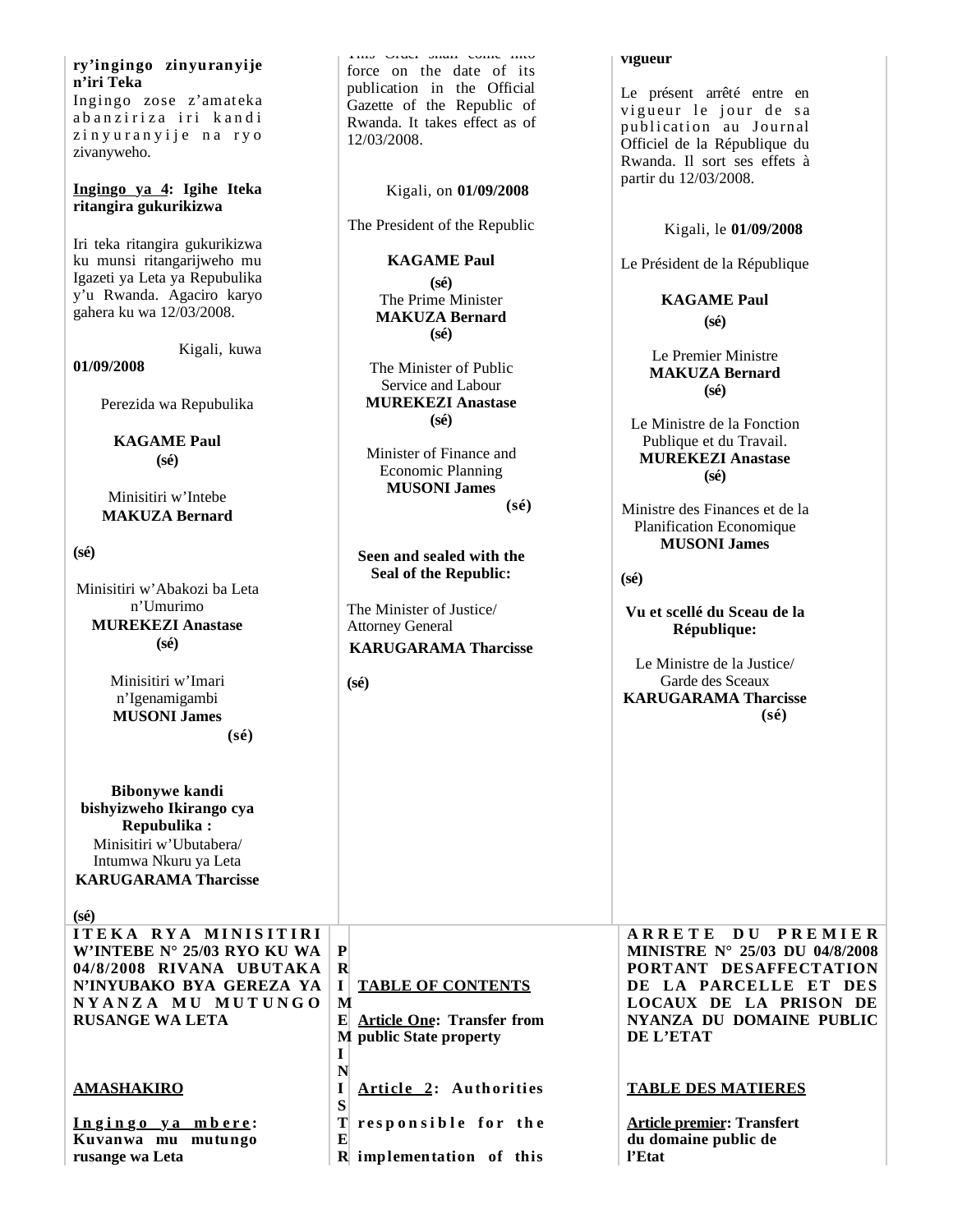|                                                                                                                                                                                  | $\bullet$                                                                                                     |                                                                                                                                                                          |                                                                                                                                                                                                                   |
|----------------------------------------------------------------------------------------------------------------------------------------------------------------------------------|---------------------------------------------------------------------------------------------------------------|--------------------------------------------------------------------------------------------------------------------------------------------------------------------------|-------------------------------------------------------------------------------------------------------------------------------------------------------------------------------------------------------------------|
| Ingingo ya 2: Abashinzwe<br>kubahiriza iri teka                                                                                                                                  | S<br>$\mathbf{o}$<br>$\mathbf R$<br>$\mathbf{D}$                                                              | Order<br><b>Article 3: Repealing</b>                                                                                                                                     | Article 2: Autorités<br>chargées de l'exécution du<br>présent arrêté                                                                                                                                              |
| Ingingo ya 3: Ivanwaho<br>ry'ingingo zinyuranyije<br>n'iri teka                                                                                                                  | $\mathbf E$<br>$\mathbf R$<br>$\mathbf N$<br>$\circ$                                                          | provision                                                                                                                                                                | <b>Article 3: Disposition</b><br>abrogatoire                                                                                                                                                                      |
| Ingingo ya 4: Igihe iri teka<br>ritangirira gukurikizwa                                                                                                                          | $\overline{\mathbf{c}}$<br>5<br>I<br>$\bf{0}$                                                                 | <b>Article 4: Commencement</b>                                                                                                                                           | Article 4: Entrée en vigueur                                                                                                                                                                                      |
|                                                                                                                                                                                  | $\mathbf{3}$<br>$\mathbf 0$<br>$\mathbf F$<br>$\boldsymbol{0}$                                                |                                                                                                                                                                          |                                                                                                                                                                                                                   |
|                                                                                                                                                                                  | 4<br>T<br>8<br>I                                                                                              |                                                                                                                                                                          |                                                                                                                                                                                                                   |
|                                                                                                                                                                                  | $\overline{c}$<br>$\bf{0}$<br>$\boldsymbol{0}$<br>8                                                           |                                                                                                                                                                          |                                                                                                                                                                                                                   |
|                                                                                                                                                                                  | T<br>$\mathbf R$<br>${\bf A}$<br>$\overline{\bf N}$                                                           |                                                                                                                                                                          |                                                                                                                                                                                                                   |
| <b>ITEKA RYA MINISITIRI</b><br>W'INTEBE N°25/03 RYO<br>KU WA 04/8/2008<br>RIVANA UBUTAKA<br>N'INYUBAKO BYA<br>GEREZA YA NYANZA<br>MUTUNGO<br><b>MU</b><br><b>RUSANGE WA LETA</b> | S<br>$\mathbf{F}$<br>E<br>$\mathbf R$<br>I<br>$\mathbf N$<br>G<br>I<br>M<br>M<br>$\mathbf{o}$<br>$\mathbf{V}$ | PRIME MINISTER'S<br>ORDER $N^{\circ}$ 25/03 OF<br>04/8/2008 TRANSFERING<br>IMMOVABLE AND<br>FIXED ASSETS OF<br>NYANZA PRISON FROM<br>THE STATE PUBLIC<br><b>PROPERTY</b> | <b>ARRETE DU PREMIER</b><br>MINISTRE N°25/03 DU<br>04/8/2008 PORTANT<br>DESAFFECTATION DE<br>LA PARCELLE ET DES<br><b>LOCAUX DE LA PRISON</b><br>NYANZA<br>D E<br><b>DU</b><br><b>DOMAINE PUBLIC DE</b><br>L'ETAT |
|                                                                                                                                                                                  | A<br>B<br>L                                                                                                   | The Prime Minister;                                                                                                                                                      | Le Premier Ministre;                                                                                                                                                                                              |
| Minisitiri w'Intebe;<br>Ashingiye ku Itegeko<br>Nshinga rya Repubulika y'u<br>Rwanda ryo ku wa 04<br>Kamena 2003, nk'uko<br>ryavuguruwe kugeza ubu,                              | $\bf{E}$<br>N<br>D<br>F<br>I<br>$\mathbf X$<br>$\bf{E}$                                                       | Pursuant to the Constitution<br>of the Republic of Rwanda of<br>04 June 2003, as amended to<br>date, especially in Articles<br>31, 118, 121 and 201;                     | Vu la Constitution de la<br>République du Rwanda du<br>04 juin 2003 telle que révisée<br>à ce jour, spécialement en ses<br>articles 31, 118, 121 et 201;                                                          |
| cyane cyane mu ngingo<br>zaryo: iya 31, iya 118, iya<br>121 n'iya 201;<br>Ashingiye ku Itegeko<br>Ngenga n° 08/2005 ryo ku                                                       | D<br>A<br>S<br>S<br>Е<br>T<br>S                                                                               | Pursuant to Organic Law n°<br>08/2005 of 14/07/2005<br>determining the use and<br>management of land in<br>Rwanda, especially in<br>article 12 and 14;                   | Vu la Loi Organique n°<br>08/2005 du 14/07/2005<br>portant régime foncier au<br>Rwanda, spécialement en ses<br>articles 12 et 14;                                                                                 |
| wa 14/07/2005 rigena<br>imikoreshereze<br>n'imitunganyirize y'ubutaka<br>mu Rwanda, cyane cyane mu<br>ngingo zaryo iya 12 n'iya<br>14;                                           | O<br>F<br>$\mathbf N$<br>Y<br>$\mathbf{A}$<br>N                                                               | After consideration and<br>approval by the Cabinet, in<br>its session of $10/10/2007$ ;<br><b>HEREBY ORDERS:</b>                                                         | Après examen et adoption par<br>le Conseil des Ministres, en<br>sa séance du 10/10/2007;                                                                                                                          |
|                                                                                                                                                                                  |                                                                                                               |                                                                                                                                                                          |                                                                                                                                                                                                                   |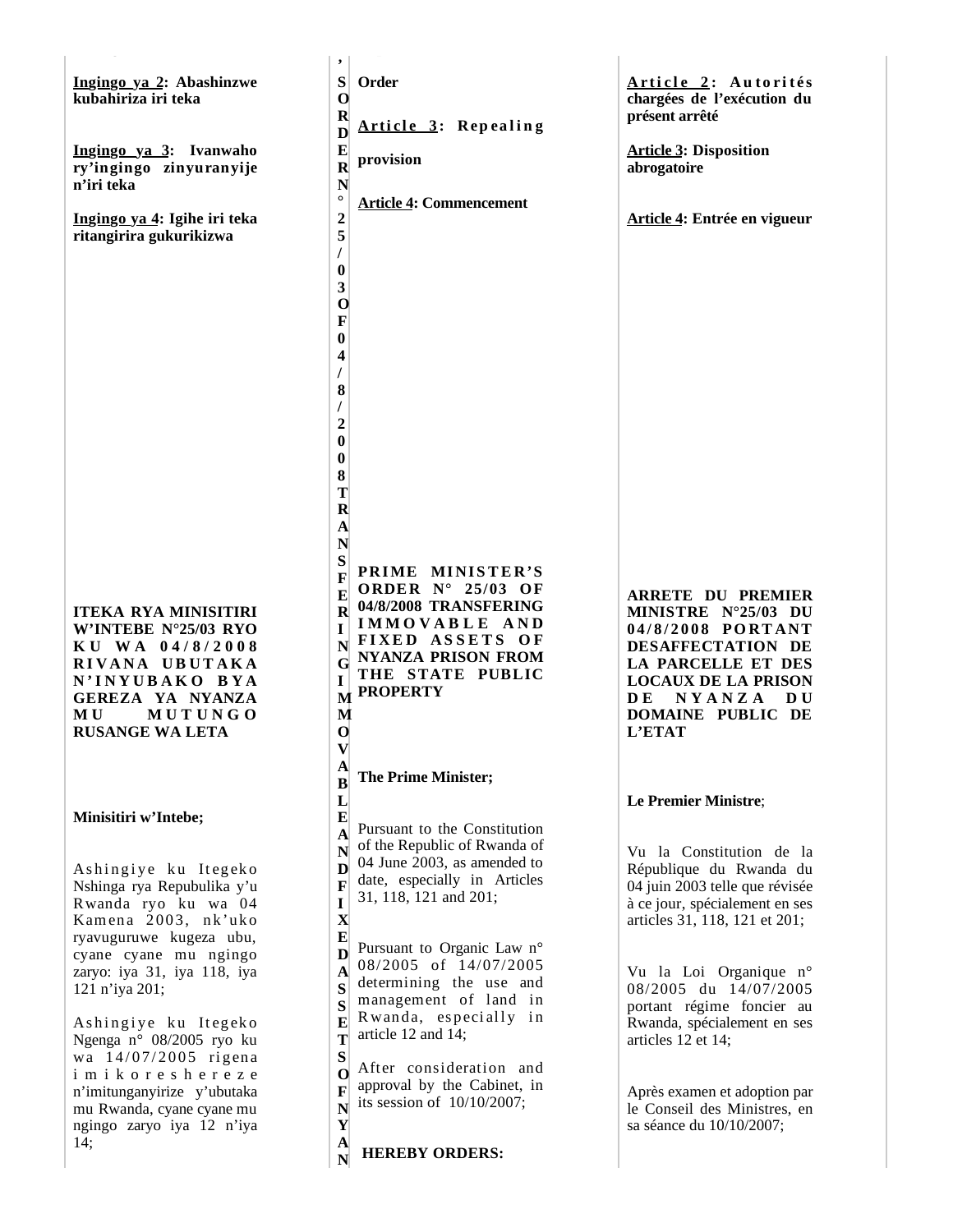Inama y'Abaminisitiri yo ku wa 10/10/2007, imaze kubisuzuma no kubyemeza;

## **ATEGETSE:**

#### **I n g i n g o y a m b e r e : Kuvanwa mu mutungo rusange wa Leta**

Inyubako za Gereza ya N y a n z a n ' u b u t a k a yubatsweho bufite ubuso bungana na 16 ha 78 a 11 ca bivanywe mu mutungo rusange wa Leta, bigiye mu mutungo bwite wayo.

#### **Ingingo ya 2: Abashinzwe kubahiriza iri teka**

Minisitiri w'Imari n'Igenamigambi, Minisitiri w'Umutekano mu Gihugu, Minisitiri w'Ibikorwa Remezo na Minisitiri w' U mutungo Kamere bashinzwe kubahiriza iri teka.

## **Ingingo ya 3: Ivanwaho ry'ingingo zinyuranyije n'iri teka**

Ingingo zose z'amateka abanziriza iri kandi zinyuranyije na ryo zivanyweho.

## **Ingingo ya 4: Igihe iri teka ritangirira gukurikizwa**

Iri teka ritangira gukurikizwa ku munsi ritangarijweho mu Igazeti ya Leta ya Repubulika y'u Rwanda.

Kigali, ku wa **04/8/2008**

Minisitiri w'Intebe **MAKUZA Bernard**  $(sé)$ 

Minisitiri w'Imari n'Igenamigambi **MUSONI James**

(sé)

z **Article One: Transfer from**   $\mathbf{A}$ **public State property**  $\mathbf{R}$ 

 $\mathbf{I}$ The premises of Nyanza  $S$ Prison and its territorial  $\Omega$ demarcations of 16 ha 78 a N 11 ca are hereby transferred  $\mathbf{F}$ from public State property to  $\mathbf{R}$ private State property.  $\Omega$ 

#### **M** Article 2: Authorities T responsible for the **implementation of this**  H  $\mathbf{E}$ **Order** S

**ZAPRISONFROMTHESTATEPUBLICPROPERTY** Т The Minister of Finance and  $\mathbf{A}$ Economic Planning, the  $T$ Minister of Internal Security,  $E$ the Minister of Infrastructures  $\mathbf{P}$ and the Minister of Natural  $II$ Resources are hereby  $\bf{R}$ entrusted with the  $\mathbf{L}$ implementation of this  $\mathbf{I}$ Order.  $\mathbf C$ 

#### $\mathbf 0$ **Article 3: Repealing provision**  $\mathbf R$

T

 $\mathbf{P}$  $\mathbf R$ 

All prior provisions contrary to this Order are hereby repealed.

## **Article 4: Commencement**

This Order shall come into force on the date of its publication in the Official Gazette of the Republic of Rwanda.

Kigali, on **04/8/2008**

The Prime Minister **MAKUZA Bernard** (sé)

The Minister of Finance and Economic Planning **MUSONI James** (sé)

The Minister of Internal Security **Sheikh HARERIMANA Mussa Fazil** (sé)

The Minister of Infrastructure **BIHIRE Linda**

## **ARRETE:**

#### **Article premier: Transfert du domaine public de l'Etat**

Les constructions de la Prison de Nyanza ainsi que sa parcelle dont la superficie est égale à 16 ha 78 a 11 ca sont désaffectées du domaine public de l'Etat et affectées au domaine privé de l'Etat.

## **A r ti c l e 2 : A u t o ri t és chargées de l'exécution du présent arrêté**

Le Ministre des Finances et de la Planification Economique, le Ministre de la Sécurité Intérieure, le Ministre des Infrastructures et le Ministre des Ressources Naturelles sont chargés de l'exécution du présent arrêté.

## **Article 3: Disposition abrogatoire**

Toutes les dispositions antérieures contraires au présent arrêté sont abrogées.

## **Article 4: Entrée en vigueur**

Le présent arrêté entre en vigueur le jour de sa publication au Journal Officiel de la République du Rwanda.

Kigali, le **04/8/2008**

Le Premier Ministre **MAKUZA Bernard** (sé)

Le Ministre des Finances et de la Planification Economique **MUSONI James**

(sé) Le Ministre de la Sécurité Intérieure **Sheikh HARERIMANA Mussa Fazil** (sé)

> Le Ministre des Infrastructures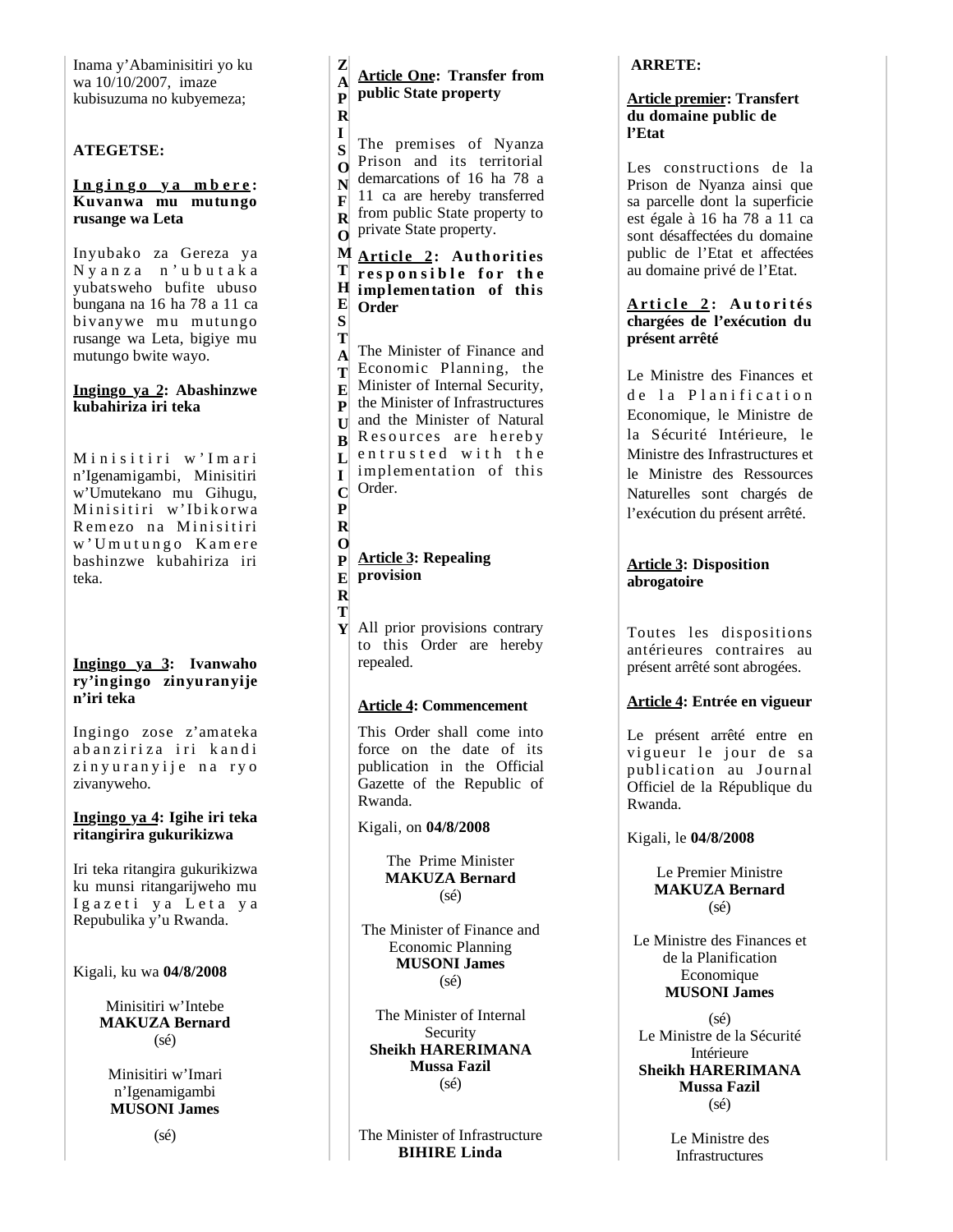| Minisitiri w'Umutekano mu<br>Gihugu                                                                                                                                                                                                                                                                                                                                                                                                                                                       |                                               | $(s\acute{e})$                                                                                                                                                                                                                      | <b>BIHIRE Linda</b><br>$(s\acute{e})$                                                                                                                                                                                                                                               |
|-------------------------------------------------------------------------------------------------------------------------------------------------------------------------------------------------------------------------------------------------------------------------------------------------------------------------------------------------------------------------------------------------------------------------------------------------------------------------------------------|-----------------------------------------------|-------------------------------------------------------------------------------------------------------------------------------------------------------------------------------------------------------------------------------------|-------------------------------------------------------------------------------------------------------------------------------------------------------------------------------------------------------------------------------------------------------------------------------------|
| <b>Sheikh HARERIMANA</b><br><b>Mussa Fazil</b><br>$(s\acute{e})$                                                                                                                                                                                                                                                                                                                                                                                                                          | The Minister of Natural<br>Resources          |                                                                                                                                                                                                                                     | Le Ministre des Ressources                                                                                                                                                                                                                                                          |
| Minisitiri w'Ibikorwa                                                                                                                                                                                                                                                                                                                                                                                                                                                                     | <b>KAMANZI Stanislas</b><br>(sé)              |                                                                                                                                                                                                                                     | <b>Naturelles</b><br><b>KAMANZI Stanislas</b>                                                                                                                                                                                                                                       |
| Remezo<br><b>BIHIRE Linda</b>                                                                                                                                                                                                                                                                                                                                                                                                                                                             |                                               | Seen and sealed with the Seal                                                                                                                                                                                                       | (sé)                                                                                                                                                                                                                                                                                |
| $(s\acute{e})$                                                                                                                                                                                                                                                                                                                                                                                                                                                                            |                                               | of the Republic:                                                                                                                                                                                                                    | Vu et scellé du Sceau de la                                                                                                                                                                                                                                                         |
| Minisitiri w'Umutungo<br>Kamere                                                                                                                                                                                                                                                                                                                                                                                                                                                           |                                               | The Minister of Justice/<br><b>Attorney General</b>                                                                                                                                                                                 | République:<br>Le Ministre de la Justice/                                                                                                                                                                                                                                           |
| <b>KAMANZI Stanislas</b><br>$(s\acute{e})$<br>Bibonywe kandi<br>bishyizweho Ikirango cya<br>Repubulika:                                                                                                                                                                                                                                                                                                                                                                                   | <b>KARUGARAMA Tharcisse</b><br>$(s\acute{e})$ |                                                                                                                                                                                                                                     | Garde des Sceaux<br><b>KARUGARAMA Tharcisse</b><br>$(s\acute{e})$                                                                                                                                                                                                                   |
| Minisitiri w'Ubutabera/<br>Intumwa Nkuru ya Leta<br><b>KARUGARAMA Tharcisse</b><br>$(s\acute{e})$                                                                                                                                                                                                                                                                                                                                                                                         |                                               |                                                                                                                                                                                                                                     |                                                                                                                                                                                                                                                                                     |
| TARIF DES ABONNEMENTS ET DES<br><b>INSERTIONS</b>                                                                                                                                                                                                                                                                                                                                                                                                                                         |                                               | ZIYITANGARIZWAMO                                                                                                                                                                                                                    | IBICIRO BY'IGAZETI YA LETA N'INYANDIKO                                                                                                                                                                                                                                              |
| Référence faite à l'Arrêté présidentiel n° 19/01 du<br>01/10/2001 portant révision de l'Arrêté Présidentiel n°<br>02/01 du 02/02/1996 portant fixation du tarif des<br>abonnements et d'insertions au Journal Officiel de la<br>République Rwandaise, le tarif est modifié comme suit à<br>partir du 1 <sup>er</sup> janvier 2002 :<br>A. Abonnement annuel<br>- Rwanda<br>21.000 Frs<br>-Pays limitrophes<br>25.200 Frs<br>-Autres Pays d'Afrique<br>25.500 Frs<br>-Europe<br>27.000 Frs |                                               | Mutarama 2002:<br>Ikiguzi cy'umwaka wose<br>-Mu Rwanda<br>21.000 Frs<br>-Mu bihugu bidukikije<br>25.200 Frs<br>-Mu bindi bihugu by' Afurika<br>25.500 Frs<br>-Mu Burayi<br>27.000 Frs                                               | Hakurikijwe Iteka rya Perezida n° 19/01 ryo ku wa<br>01/10/2001 rivugurura Iteka rya Perezida n° 02/01 ryo ku<br>wa 02/02/1996 rishyiraho ikiguzi cy'Igazeti ya Leta ya<br>Repubulika y'u Rwanda n'inyandiko zitangarizwamo,<br>ibiciro byahinduwe ku buryo bukurikira kuva ku wa 1 |
| -Amérique et Asie<br>28.500 Frs<br>-Océanie<br>30.000 Frs                                                                                                                                                                                                                                                                                                                                                                                                                                 |                                               | -Muri Amerika na Aziya<br>28.500 Frs<br>-Muri Oseyaniya<br>30.000 Frs                                                                                                                                                               |                                                                                                                                                                                                                                                                                     |
| B. Prix de détail au numéro<br>- Rwanda<br><b>700 Frs</b><br>-Pays limitrophes<br>840 Frs<br>-Autres Pays d'Afrique<br>850 Frs<br>-Europe<br>900 Frs<br>-Amérique et Asie<br>950 Frs<br>-Océanie<br>1.000 Frs                                                                                                                                                                                                                                                                             |                                               | Ikiguzi cya buri numero<br>-Mu Rwanda<br><b>700 Frs</b><br>-Mu bihugu bidukikije<br>840 Frs<br>-Mu bindi bihugu by' Afurika<br>850 Frs<br>-Mu Burayi<br>900 Frs<br>-Muri Amerika na Aziya<br>950 Frs<br>-Muri Oseyaniya<br>1000 Frs |                                                                                                                                                                                                                                                                                     |
|                                                                                                                                                                                                                                                                                                                                                                                                                                                                                           |                                               | Heighted and increased that education and constant                                                                                                                                                                                  |                                                                                                                                                                                                                                                                                     |